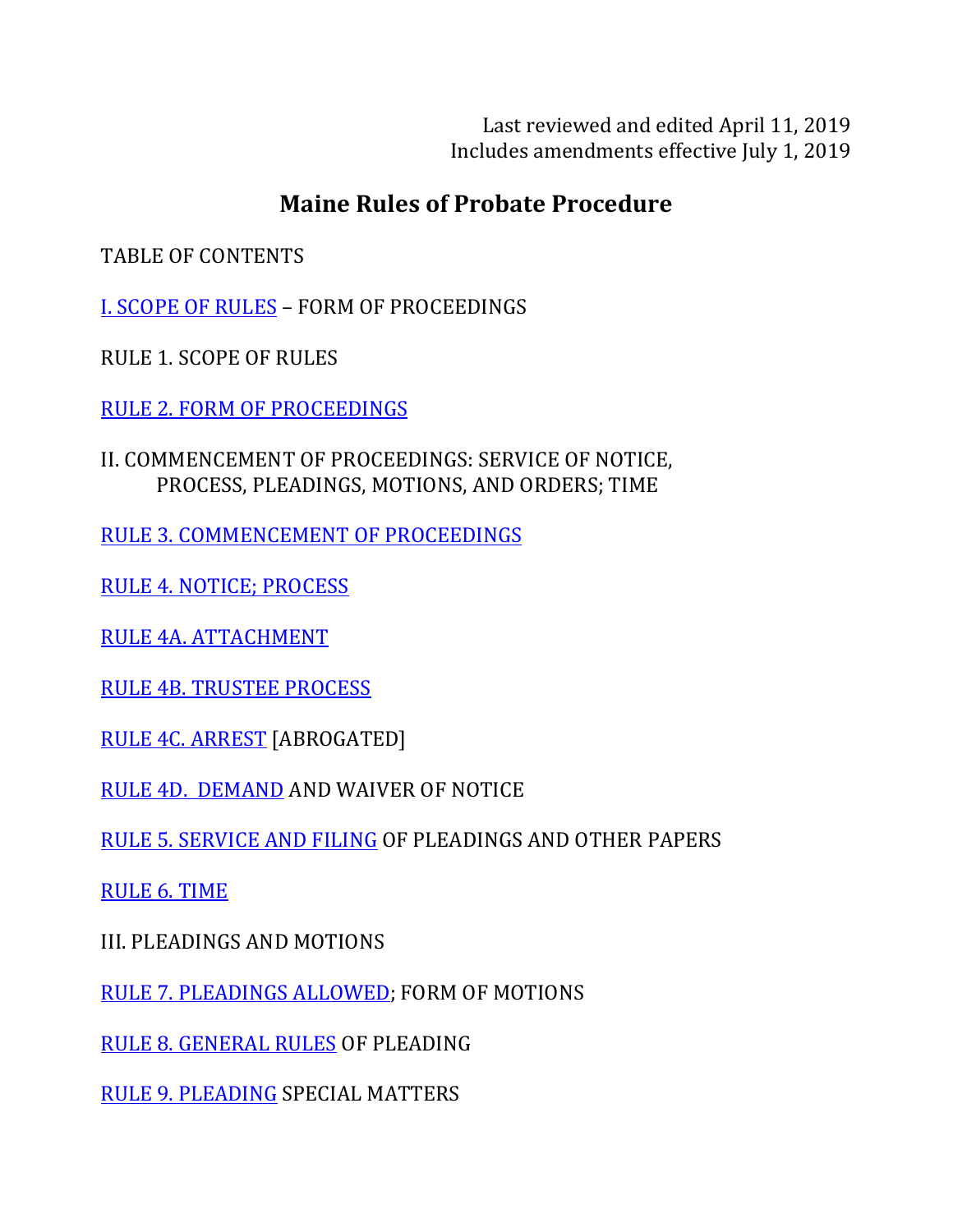RULE 10. FORM OF PLEADINGS

RULE 11. SIGNING OF PLEADINGS

RULE 12. DEFENSES AND OBJECTIONS: WHEN AND HOW PRESENTED BY PLEADING OR MOTION; MOTION FOR IUDGMENT ON THE PLEADINGS

RULE 13. COUNTERCLAIM AND CROSS-CLAIM

RULE 14. THIRD-PARTY PRACTICE

RULE 15. AMENDED AND SUPPLEMENTAL PLEADINGS

RULE 16. PRETRIAL PROCEDURE

IV. PARTIES

RULE 17. PARTIES PLAINTIFF AND DEFENDANT; CAPACITY

RULE 17A. SETTLEMENT OF CLAIMS OF INFANT PLAINTIFFS

RULE 18. JOINDER OF CLAIMS AND REMEDIES

RULE 19. JOINDER OF PERSONS NEEDED FOR JUST ADJUDICATION

RULE 20. PERMISSIVE JOINDER OF PARTIES

RULE 21. MISJOINDER AND NONJOINDER OF PARTIES

RULE 22. INTERPLEADER

RULE 23. [RESERVED]

RULE 24. INTERVENTION

RULE 25. SUBSTITUTION OF PARTIES

V. DEPOSITIONS AND DISCOVERY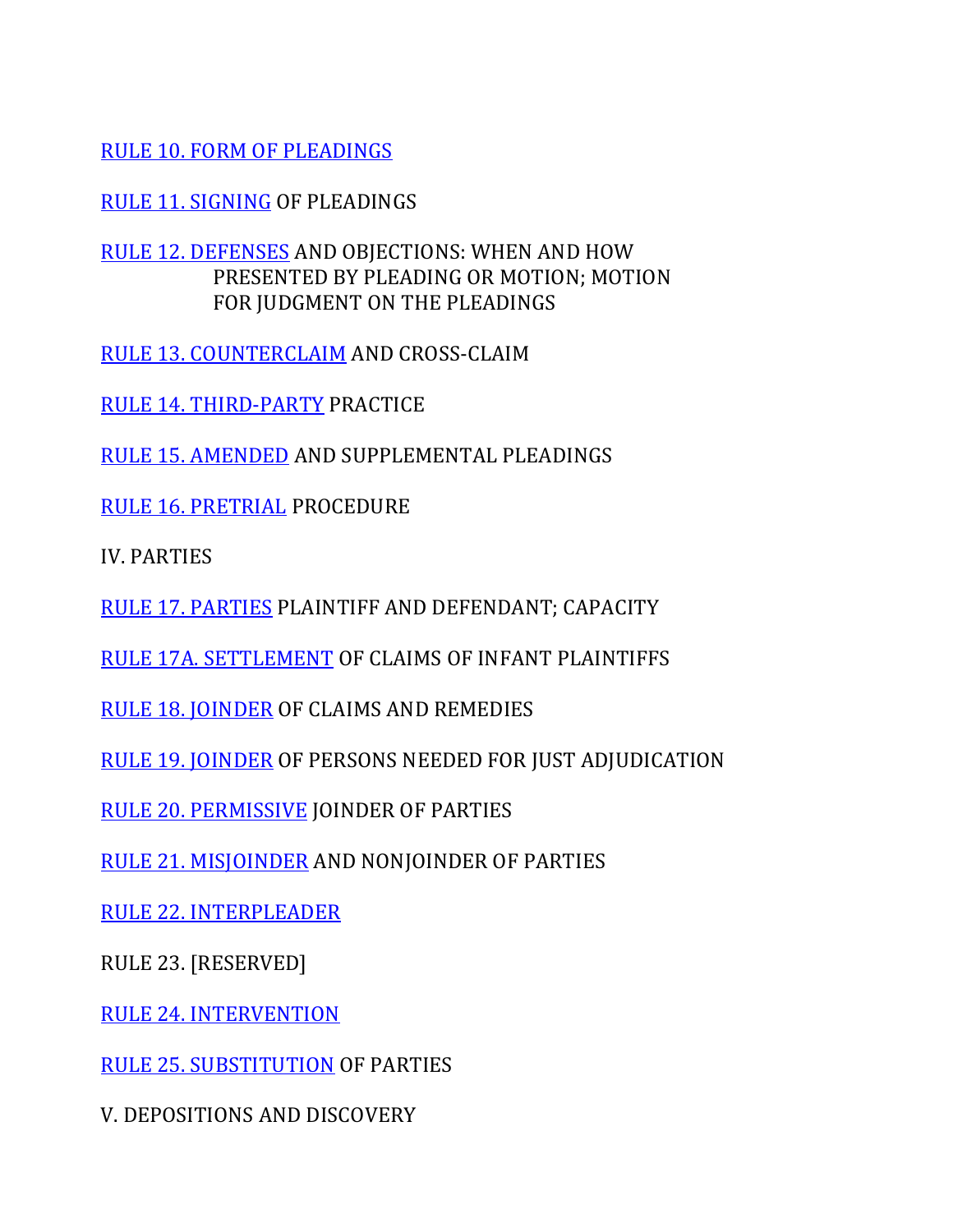RULE 26. GENERAL PROVISIONS GOVERNING DISCOVERY

RULE 27. DISCOVERY BEFORE ACTION OR PENDING APPEAL

RULE 28. PERSONS BEFORE WHOM DEPOSITIONS MAY BE TAKEN

RULE 29. STIPULATIONS REGARDING DISCOVERY PROCEDURE

RULE 30. DEPOSITIONS UPON ORAL EXAMINATION

RULE 31. DEPOSITIONS UPON WRITTEN QUESTIONS

RULE 32. USE OF DEPOSITIONS IN COURT PROCEEDINGS

RULE 33. INTERROGATORIES TO PARTIES

RULE 34. PRODUCTION OF DOCUMENTS AND THINGS AND ENTRY UPON LAND FOR INSPECTION AND OTHER PURPOSES

RULE 35. PHYSICAL AND MENTAL EXAMINATION OF PERSONS

RULE 36. REQUESTS FOR ADMISSION

RULE 37. FAILURE TO MAKE DISCOVERY; SANCTIONS

VI. HEARINGS

RULE 38 AND 39. [RESERVED]

RULE 40. ASSIGNMENT OF CASES FOR HEARING; CONTINUANCES

RULE 41. DISMISSAL OF PROCEEDINGS

RULE 42. CONSOLIDATION; SEPARATE HEARINGS

RULE 43. TAKING OF TESTIMONY

RULE 44. PROOF OF OFFICIAL RECORD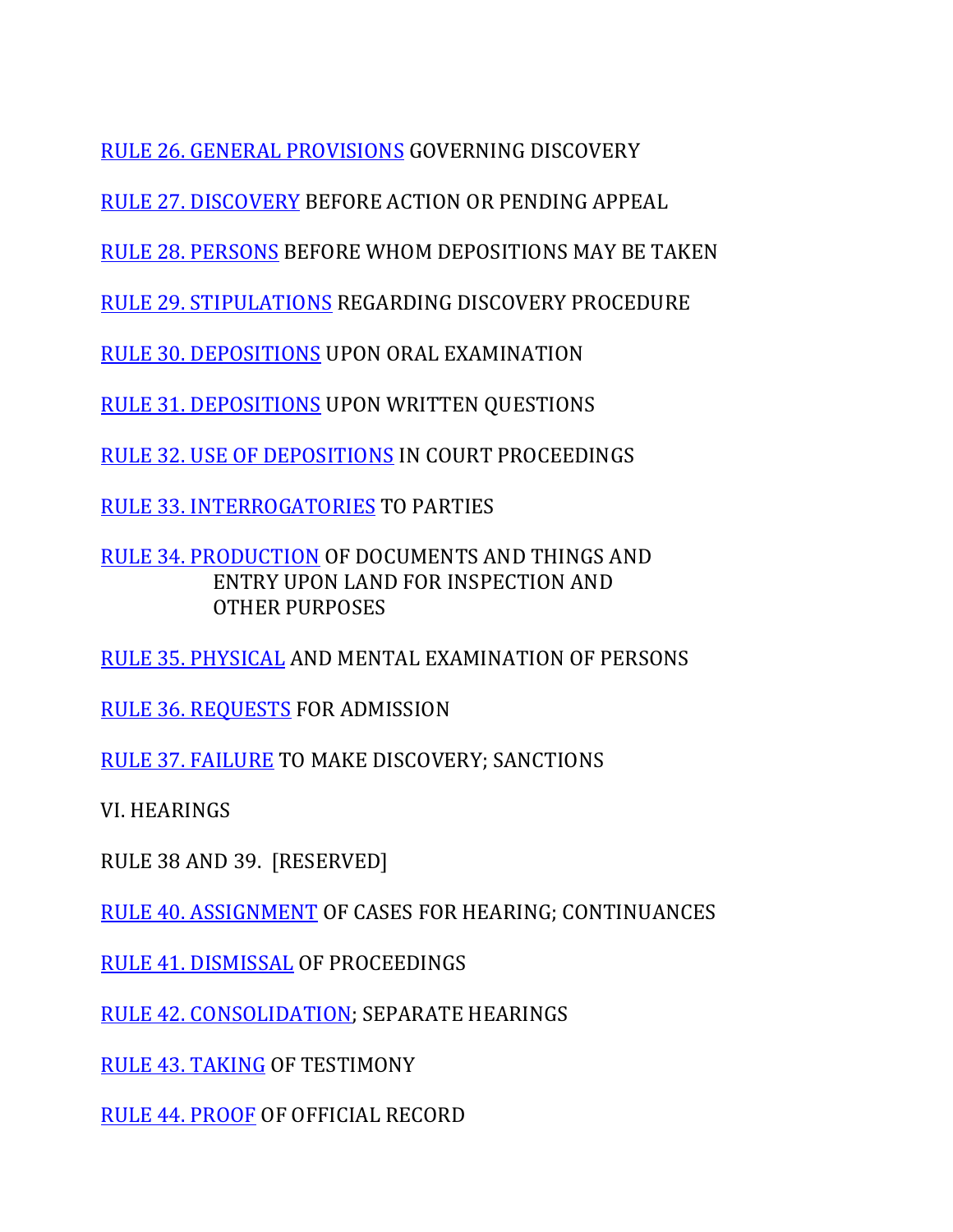RULE 44A. DETERMINATION OF FOREIGN LAW

RULE 45. SUBPOENA

RULE 46. EXCEPTIONS UNNECESSARY

RULE 47 TO 49. [RESERVED]

RULE 50. MOTION FOR JUDGMENT

RULE 51. ARGUMENT OF COUNSEL

RULE 52. FINDINGS BY THE COURT

RULE 53. REFEREES

VII. JUDGMENT

RULE 54. JUDGMENTS; COSTS

RULE 54A. FEES

RULE 55. DEFAULT

RULE 56. SUMMARY JUDGMENT

RULE 57. DECLARATORY JUDGMENTS

RULE 58. ENTRY OF JUDGMENT OR INFORMAL STATEMENT OR ORDER

RULE 59. NEW TRIALS; AMENDMENTS OF JUDGMENTS

RULE 60. RELIEF FROM JUDGMENT OR ORDER

**RULE 61. HARMLESS ERROR** 

RULE 62. STAY OF PROCEEDINGS TO ENFORCE A JUDGMENT

RULE 63. DISABILITY OR RECUSAL OF A JUDGE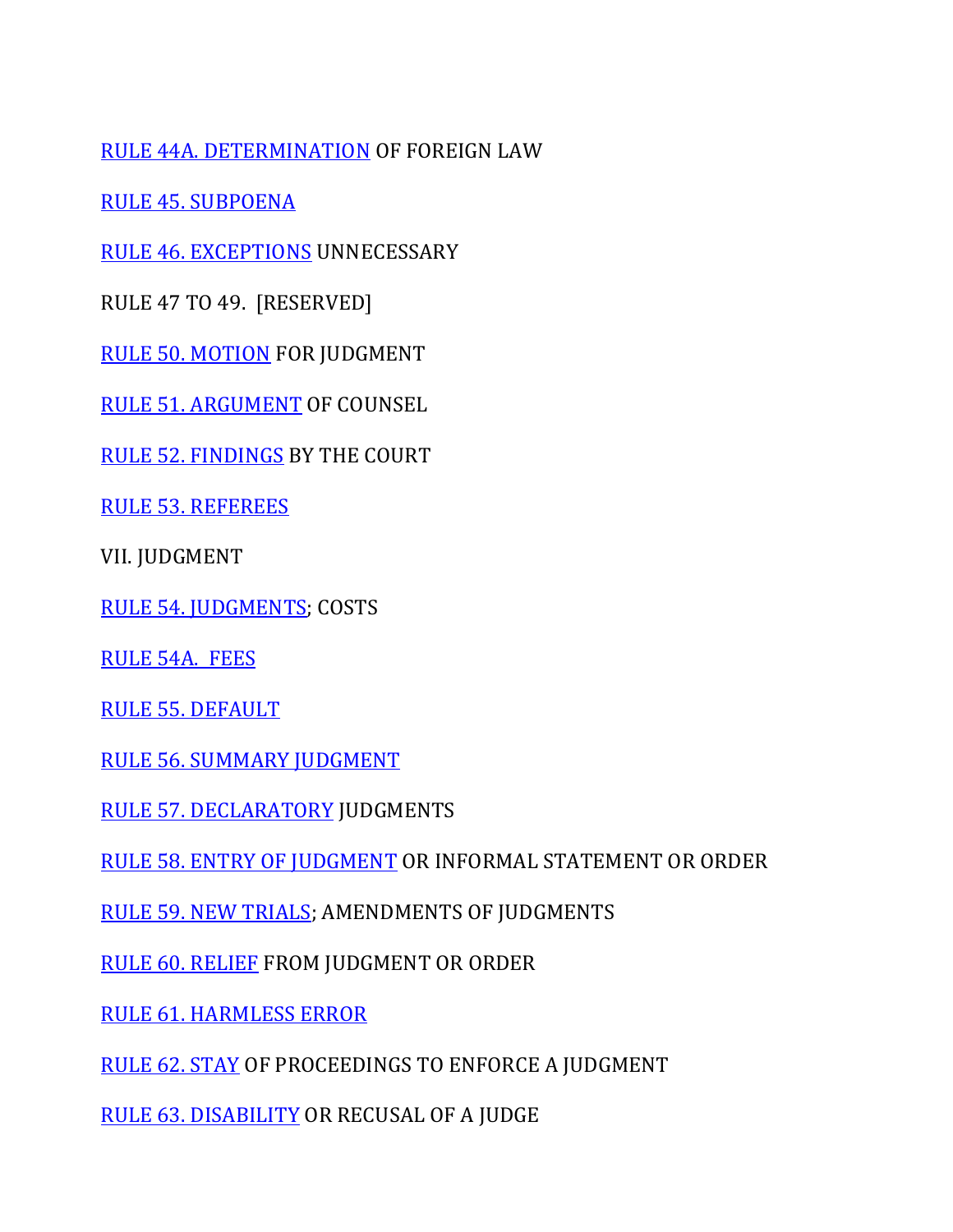VIII. PROVISIONAL AND FINAL REMEDIES AND SPECIAL PROCEEDINGS

RULE 64. REPLEVIN

**RULE 65. INJUNCTIONS** 

RULE 66. RECEIVERSHIPS

RULE 67. DEPOSIT IN COURT

**RULE 68. OFFER OF JUDGMENT** 

**RULE 69. EXECUTION** 

RULE 70. JUDGMENT FOR SPECIFIC ACTS

RULE 71. PROCESS IN BEHALF OF AND AGAINST PERSONS NOT PARTIES

VIIIA. REMOVAL

RULE 71A. REMOVAL TO THE SUPERIOR COURT

IX. APPEALS

RULE 72 TO 74C. [ABROGATED]

RULE 74D. [REDESIGNATED] RULE 75 TO 76A. [ABROGATED]

X. PROBATE COURTS AND REGISTERS

RULE 76H. ELECTRONIC SOUND RECORDING

RULE 77. PROBATE COURTS AND REGISTERS

RULE 78. [RESERVED]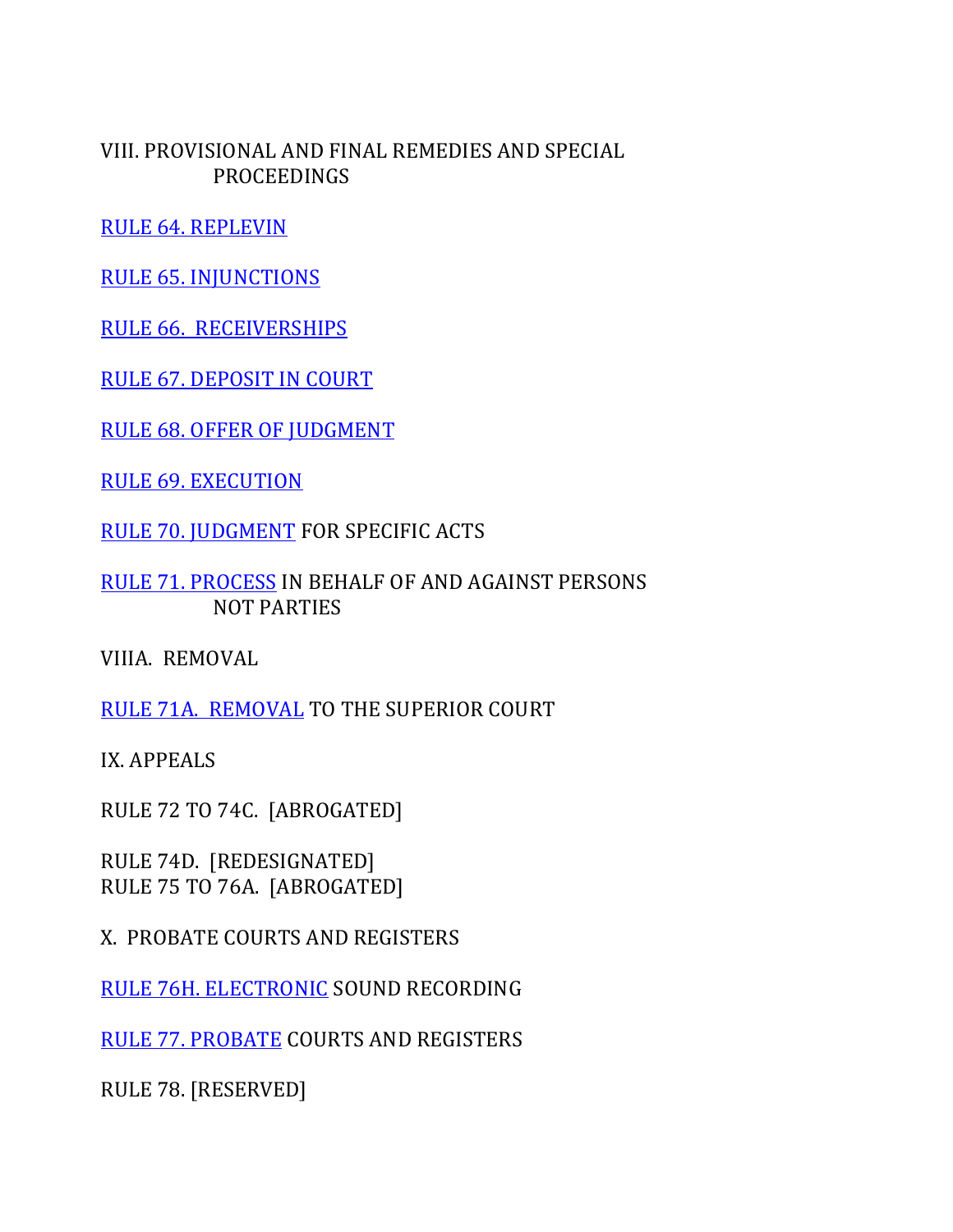## RULE 79. BOOKS AND RECORDS KEPT BY THE REGISTER **AND ENTRIES THEREIN**

XI. SPECIAL RULES FOR CERTAIN PROCEEDINGS

RULE 80. [RESERVED]

RULE 80A. REAL ACTIONS

RULE 80B. CREDITORS' CLAIMS AGAINST DECEDENTS' ESTATES

XII. GENERAL PROVISIONS

RULE 81. APPLICABILITY

RULE 82. JURISDICTION AND VENUE UNAFFECTED

RULE 83. DEFINITIONS

**RULE 84. FORMS** 

RULE 85. TITLE

RULE 86. EFFECTIVE DATE

RULE 87 AND 88. [RESERVED]

RULE 89. WITHDRAWAL OF ATTORNEYS; VISITING LAWYERS

RULE 90. LEGAL ASSISTANCE BY LAW STUDENTS

RULE 91. PROCEEDINGS IN FORMA PAUPERIS

RULES 92.1 - 92.12 ELECTRONIC FILING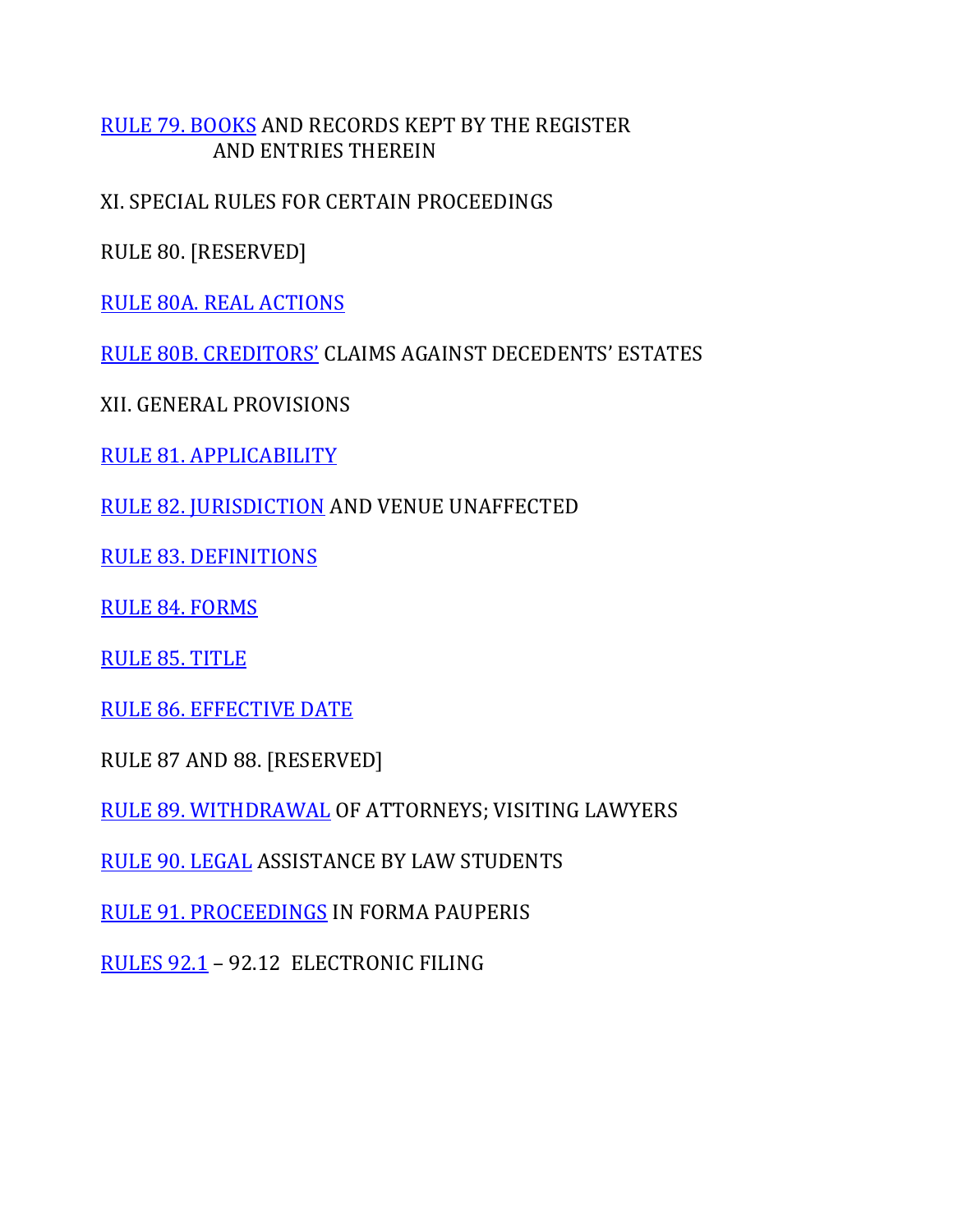#### **MAINE RULES OF PROBATE PROCEDURE**

(Including amendments through those effective December 20, 2013)

# **I. SCOPE OF RULES--FORM OF PROCEEDINGS.**

# **RULE 1. SCOPE OF RULES**

These rules govern the procedure in all proceedings in the Probate Courts, with the limitations stated in Rule 81. These rules also govern the procedure on removal or transfer from the Probate Courts to the District and Superior Courts and in appeals from the Probate Courts to the Supreme Judicial Court sitting as the Law Court. The rules shall be construed to secure the just, speedy, and inexpensive determination of every proceeding.

# **RULE 2. FORM OF PROCEEDINGS**

There shall be two forms of proceedings to be known as "probate proceedings" and "civil proceedings."

**(a) Probate Proceedings.** "Probate proceedings" are all proceedings within the exclusive jurisdiction of the Probate Courts.

 (1) *Informal Probate Proceedings.* "Informal probate proceedings" are proceedings for the informal probate of a will or the informal appointment of a personal representative brought under the authority of Article III of the Probate Code.

(2) Formal Probate Proceedings. "Formal probate proceedings" are all other probate proceedings.

**(b) Civil Proceedings.** "Civil proceedings" are all proceedings within the concurrent jurisdiction of the Probate Courts.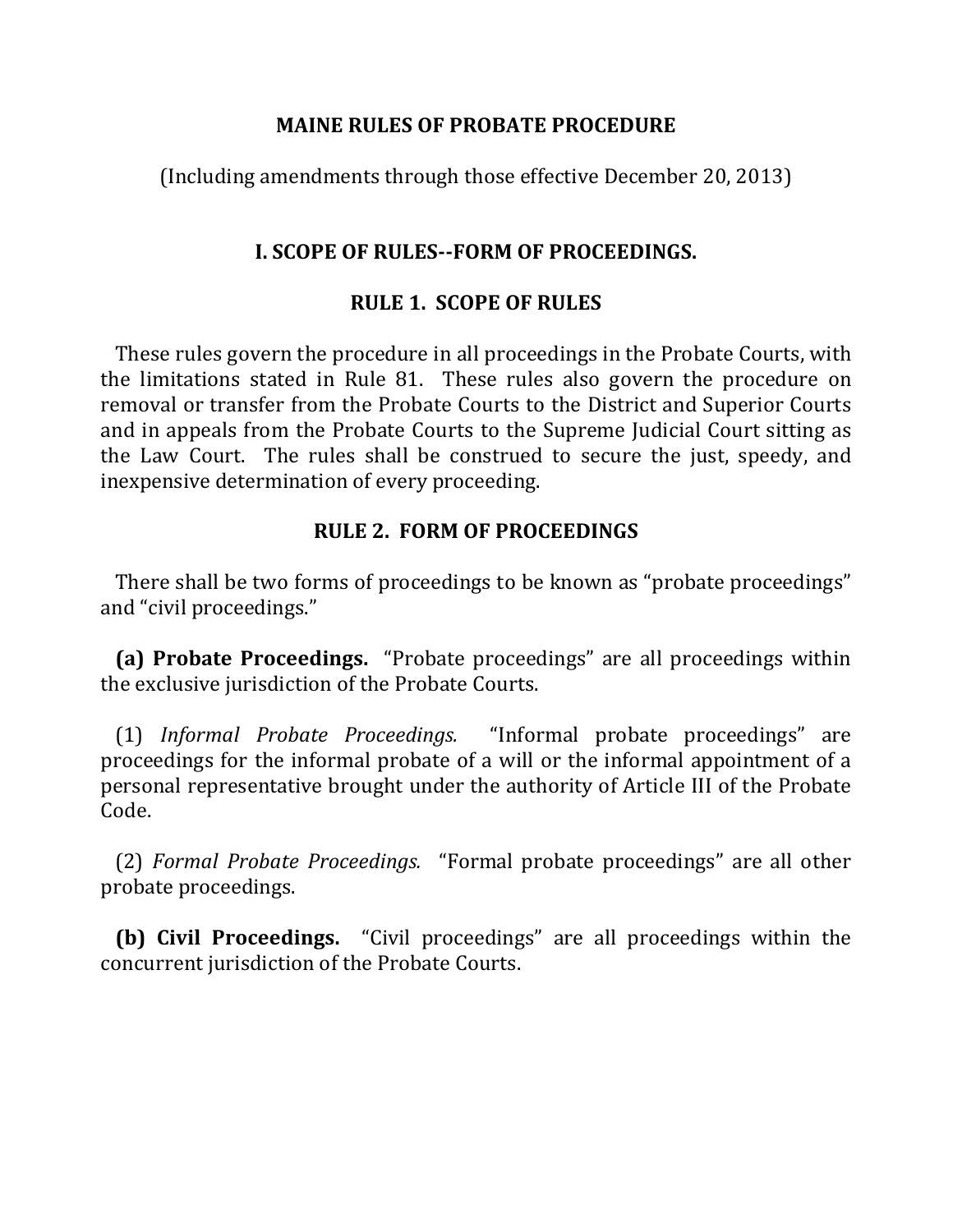## II. COMMENCEMENT OF PROCEEDINGS: SERVICE OF NOTICE, PROCESS, **PLEADINGS, MOTIONS, AND ORDERS; TIME**

### **RULE 3. COMMENCEMENT OF PROCEEDINGS**

**(a) Probate Proceedings.** An informal probate proceeding is commenced by filing with the court an application directed to the register. Except as otherwise provided by statute or these rules, a formal probate proceeding is commenced by filing with the court a petition directed to the judge.

**(b) Civil Proceedings.** Except as otherwise provided by statute or these rules, a civil proceeding is commenced in the manner provided for civil actions by Rule 3 of the Maine Rules of Civil Procedure.

### **RULE 4. NOTICE; PROCESS**

# **(a) Form of Notice and Summons.**

### (1) *Notice in Probate Proceedings.*

(A) In informal probate proceedings the notice shall bear the signature or facsimile signature of the register, contain the name of the court and the name of the decedent, be directed to the recipient by name if known, state the action sought, including the name and address of any personal representative proposed, state the name and address of the applicant, and advise the recipient that the application has been or will be granted if in proper form and that the recipient may begin a formal proceeding if the recipient disagrees with the granting of the application.

(B) In formal probate proceedings, the notice shall bear the signature or facsimile signature of the register, contain the name of the court and the name of the decedent or minor or incapacitated or disabled person, be directed to the recipient by name if known, state the name and address and telephone number of the petitioner or of the petitioner's attorney, state the date and place of hearing or reply if either is required, and advise the recipient that the action or order sought may be granted if no interested person appears to object.

(2) *Summons in Civil Proceedings.* In civil proceedings the form of summons shall be similar to that provided in Rule  $4(a)$  of the Maine Rules of Civil Procedure.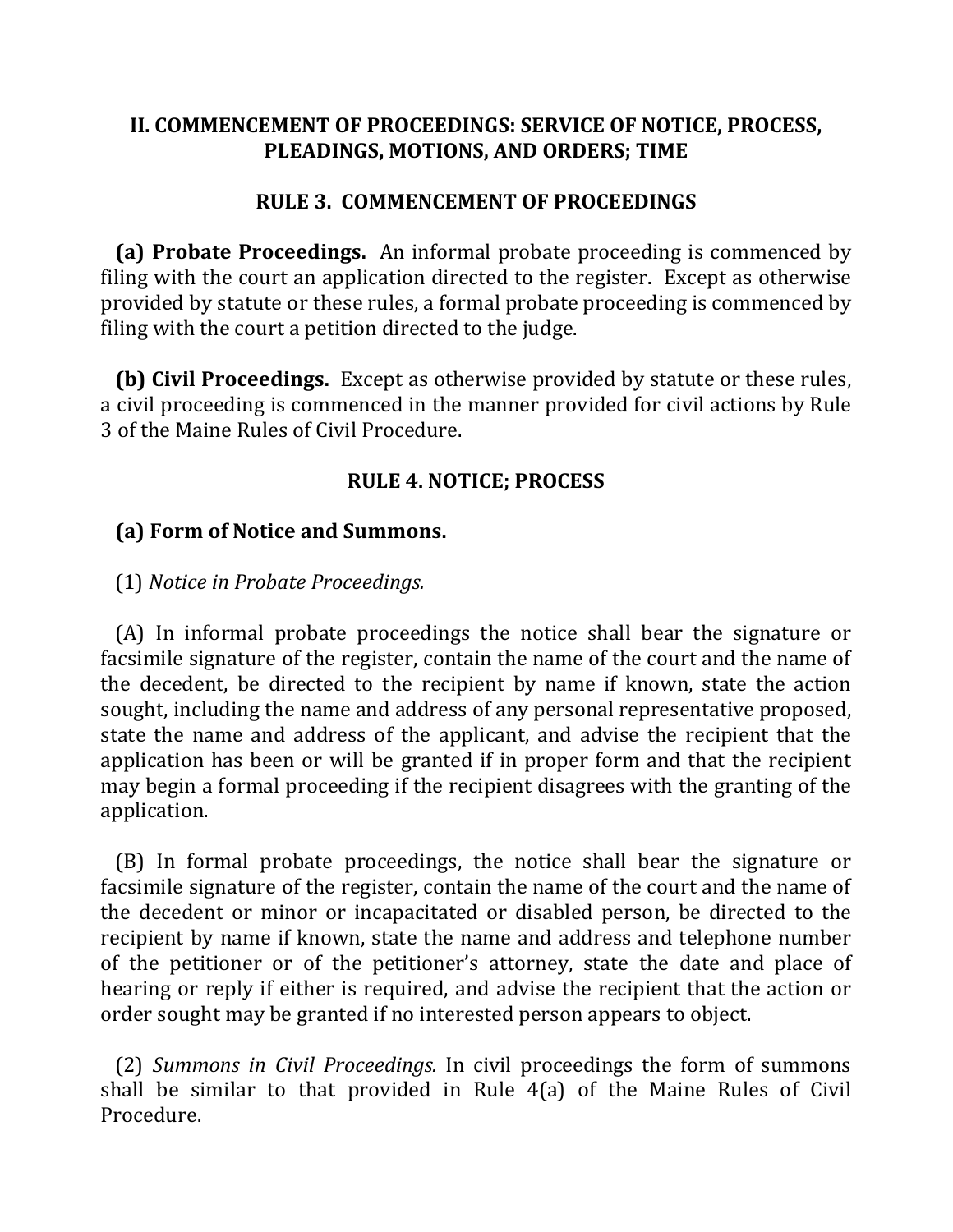# **(b) Issuance of Notice and Summons.**

# (1) *Probate Proceedings.*

(A) In informal probate proceedings, the notice shall be filled out by the register as provided in subparagraph  $(a)(1)(A)$  of this rule.

(B) In formal probate proceedings, the notice may be procured in blank from the register and filled out by the petitioner or the petitioner's attorney as provided in subparagraph  $(a)(1)(B)$  of this rule. Alternatively, if the notice is to be served by the register as provided in subparagraph  $(c)(1)$  of this rule, the notice shall be filled out by the register. If the notice is to be served personally, the attorney shall deliver to the person serving it the original notice upon which to make his return of service and a copy of the notice and petition for service. If the will is annexed to the petition, the copy of the petition to be served need not include the will.

(2) *Civil Proceedings.* In civil proceedings, the summons shall be filled out and delivered in the manner provided by Rule  $4(b)$  of the Maine Rules of Civil Procedure.

# **(c) By Whom Served.**

# (1) *Probate Proceedings.*

In all probate proceedings, service by mail may be made by the petitioner or the petitioner's attorney or by the register on the petitioner's behalf. Personal service shall be made by a sheriff or a deputy within the sheriff's county, or by a constable or other person authorized by law, or by some person specially appointed by the court, except that a subpoena may be served as provided in Rule 45. Special appointments to serve process shall be made freely when substantial savings in travel fees will result. Service by publication shall be made by the register on behalf of the petitioner unless otherwise ordered by the court. When service by any method is to be made by the register, the petition shall contain a written request for such service, accompanied by a tender of fees and a list of persons to be served and their addresses if known.

(2) *Civil Proceedings.* In civil proceedings, service shall be made as provided in Rule  $4(c)$  of the Maine Rules of Civil Procedure.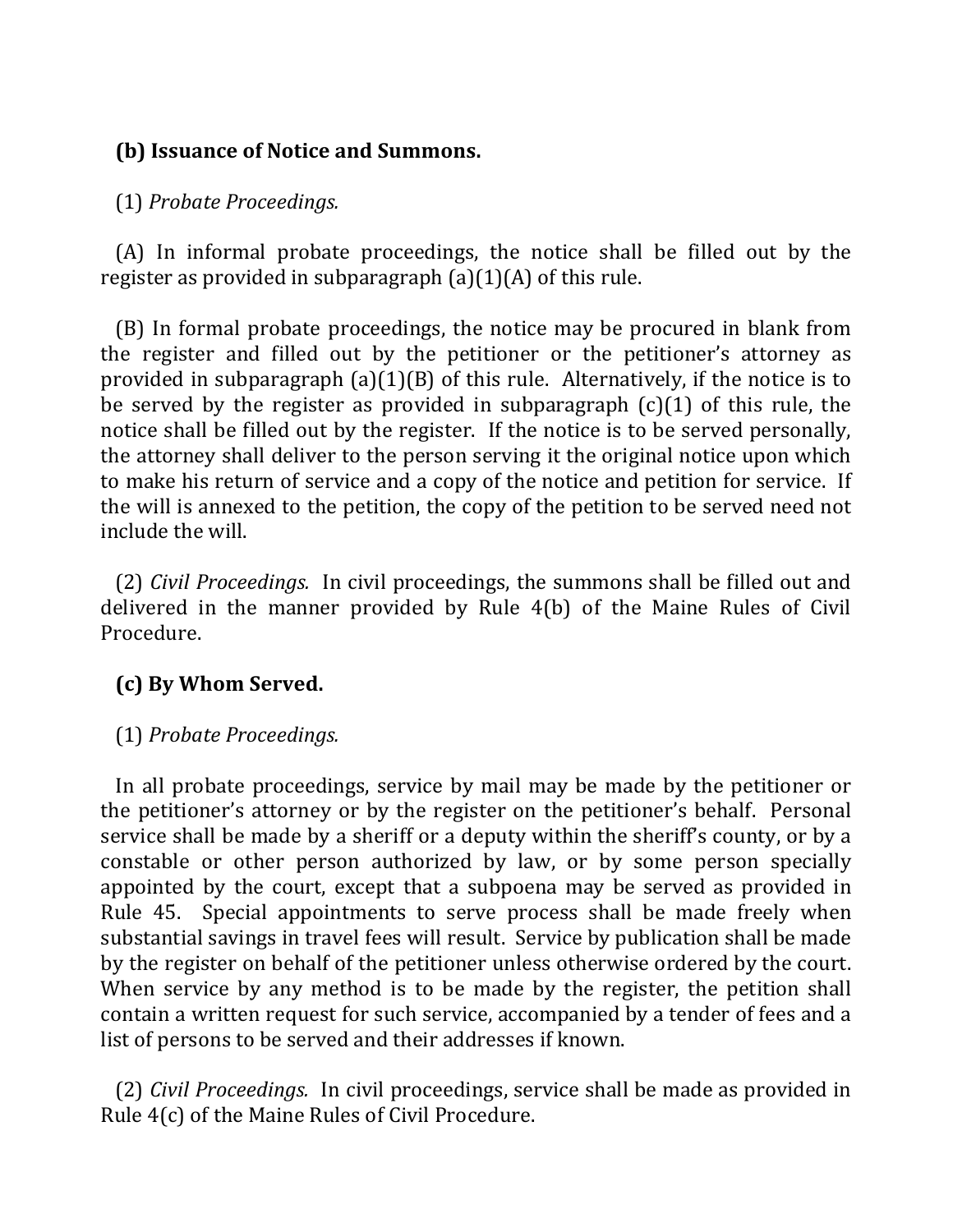#### **(d)** Service of Notice and Summons.

(1) *Probate Proceedings.* In probate proceedings, the notice and, where appropriate, the petition shall be served together by one of the following methods:

(A) In informal probate proceedings, the notice shall be served upon all persons specified in sections 3-306 and 3-310 of the Probate Code by ordinary mail addressed to the recipient at the post office address given in the recipient's demand for notice, if any, or at the recipient's office or place of residence. Service by mail is complete upon mailing. Service shall also be made by publication as provided in subdivision  $(e)$  of this rule upon any of the specified persons whose address or present whereabouts is unknown and cannot be ascertained by due diligence or, on request of the applicant, upon all unknown persons.

(B) In formal probate proceedings, except as otherwise provided by statute, the notice and petition shall be served by certified mail, with restricted delivery and return receipt requested, upon all persons upon whom service is required by statute, including any person who has made a demand for notice as provided in Rule 4D. The mailing shall be addressed to the recipient at the post office address given in the recipient's demand for notice, if any, or at the recipient's office or place of residence. Service by certified mail is complete when the mail is delivered and the receipt signed or when acceptance is refused or unclaimed, provided that the petitioner or register shall file either the return receipt or, if acceptance was refused or unclaimed, an affidavit that upon notice of such refusal or failure to claim a copy of the notice and petition was sent to the party being served by ordinary mail. Under this specific provision, regular mail is complete as of the date of the postmarked envelope and shall be included in the affidavit of service. Alternatively, the notice and petition may be served upon any of such persons personally, and shall be so served if statute requires, by any method provided in subdivisions  $(d)$  or  $(e)$  of Rule 4 of the Maine Rules of Civil Procedure for service of process in civil actions. Service shall also be made by publication as provided in subdivision  $(e)$  of this rule upon any such persons whose address or present whereabouts is unknown and cannot be ascertained by due diligence and, in any other proceeding on request of the petitioner, upon all unknown persons.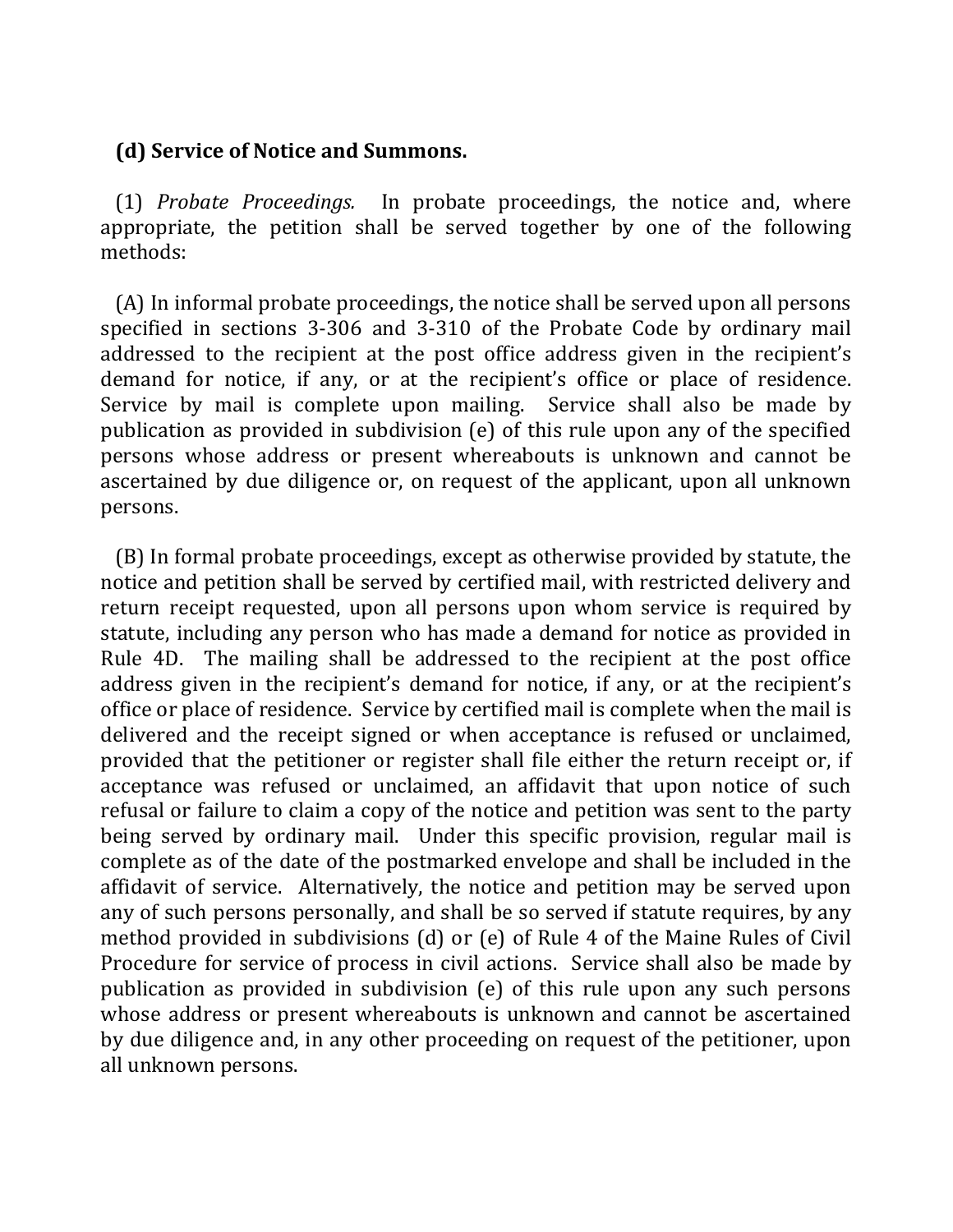(C) If a party to be served is an infant, copies of the notice and the petition shall also be served by the appropriate method upon the infant's guardian, if the infant has one within the state known to the party making service and, if not, then upon the infant's father or mother or other person having the infant's care or control or with whom the infant resides. If service cannot be made upon any of them, then it shall be made as provided by order of the court.

(D) If a party to be served is an incompetent person copies of the notice and petition shall also be served by the appropriate method upon the guardian of the incompetent person or a competent adult member of the incompetent person's family with whom the incompetent person resides or, if the incompetent person is living in an institution, then upon the director or chief executive officer of the institution. If service cannot be made upon any of them, then it shall be made as provided by order of the court. The court may order that service not be made upon the incompetent person.

 $(E)$  The court on its own motion or for cause shown may order service to be made upon any party by a method other than those specified in this paragraph, so long as the method ordered is as calculated to give notice to the party as any other method reasonably available in all the circumstances.

(2) *Civil Proceedings.* In a civil proceeding the summons and complaint shall be served as provided in subdivisions  $(d)$ ,  $(e)$ , and  $(f)$  of Rule 4 of the Maine Rules of Civil Procedure.

# **(e) Service by Publication.**

 (1) *Probate Proceedings.* In probate proceedings, when service by publication is required by this rule or by order of the court, the register, on behalf of the applicant or petitioner, shall cause the substance of the notice prescribed by paragraph  $(1)$  of subdivision  $(a)$  of this rule, and in formal probate proceedings a brief statement of the object of the petition, to be published once a week for two successive weeks in a designated newspaper of general circulation in the county where the application or petition was filed. The first publication of the notice shall be made within 35 days after the application or petition is filed or the order is granted. Service by publication is complete on the fourteenth day after the first publication.

(2) *Civil Proceedings.* In civil proceedings, service by publication shall be made as provided in Rule  $4(g)$  of the Maine Rules of Civil Procedure.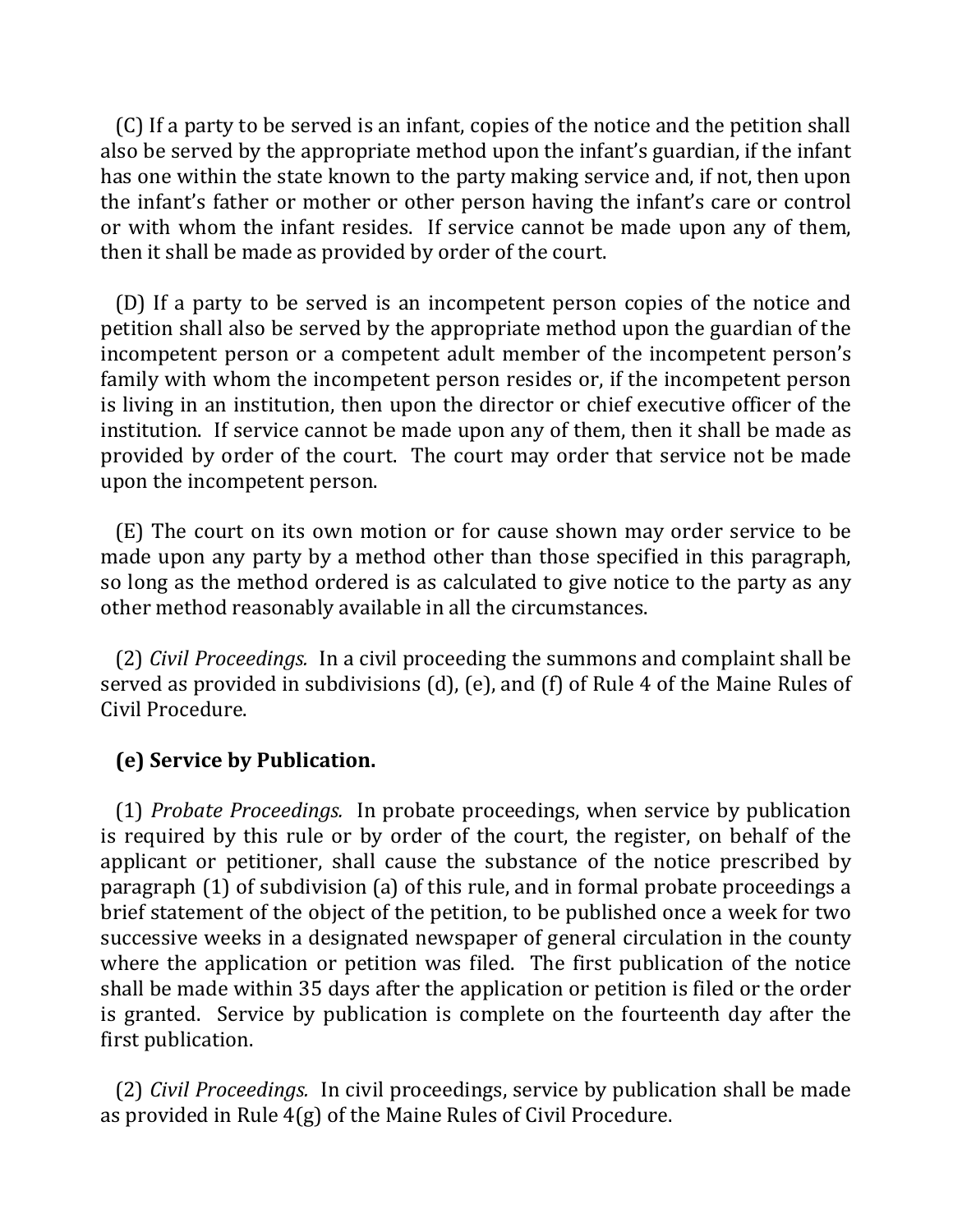# **(f) Proof of Notice; Return of Service.**

(1) *Probate Proceedings.* In informal probate proceedings, the findings made and signed by the register representing that notice has been given shall constitute an affidavit of notice. In formal probate proceedings, where the notice is served by mail or publication, the statement of the register or the petitioner or the petitioner's attorney, appended to or filed with a copy of the notice, setting forth the means by which service was made upon each person served, and accompanied by any documentary evidence that service was completed, shall constitute an affidavit of notice. Where the notice is served personally, proof of service shall be made as provided for civil proceedings in paragraph (2) of this subdivision.

(2) *Civil Proceedings.* In civil proceedings, proof of service shall be by return or affidavit as provided in Rule  $4(h)$  of the Maine Rules of Civil Procedure.

**(g) Amendment.** At any time in its discretion and upon such terms as it deems just, the court may allow any notice, process, or proof of service thereof to be amended, unless it clearly appears that material prejudice would result to the substantial rights of the party against whom the notice or process issued.

# **(h) Alternative Provisions for Service in a Foreign Country.**

(1) *Manner.* When service is to be effected upon a party in a foreign country, it is also sufficient if service of the notice and petition, if appropriate, or the summons and complaint is made:

(A) In the manner prescribed by the law of the foreign country for service in that country in an action in any of its courts of general jurisdiction; or

(B) As directed by the foreign authority in response to a letter rogatory, when service in either case is reasonably calculated to give actual notice; or

(C) Upon an individual, by delivery to the individual personally, and upon a corporation or partnership or association, by delivery to an officer, a managing or general agent; or

(D) By any form of mail requiring a signed receipt, to be addressed and dispatched by the register to the party to be served; or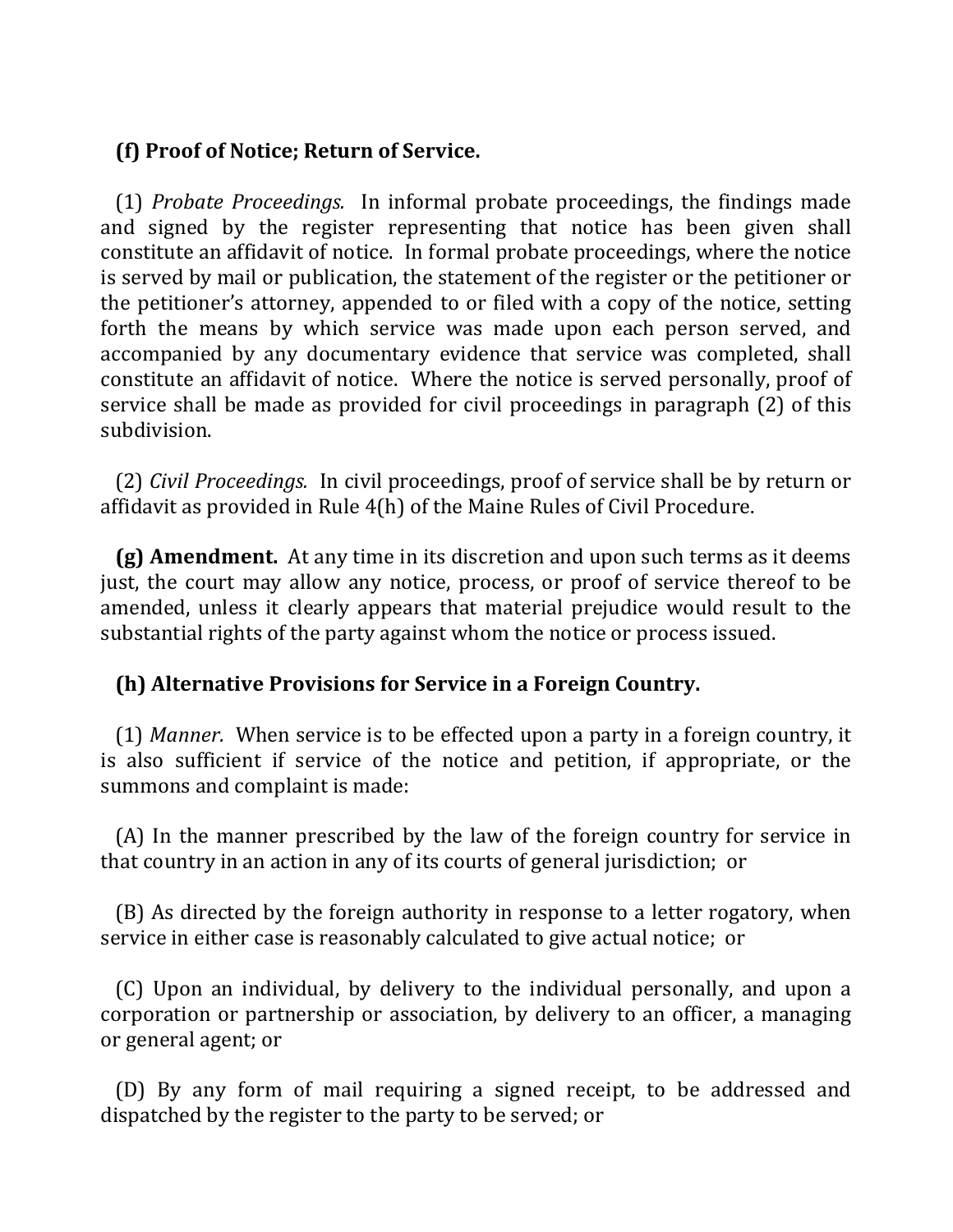(E) As directed by order of the court.

Service under  $(C)$  or  $(E)$  above may be made by any person who is not a party and is not less than 18 years of age or who is designated by order of the court or by the foreign court. On request, the register shall deliver the notice or summons to the party making service for transmission to the person or the foreign court or officer who will make the service.

(2) *Return.* Proof of service may be made as prescribed by subdivision (f) of this rule, or by the law of the foreign country, or by order of the court. When service is made pursuant to subparagraph  $(1)(D)$  of this subdivision  $(h)$ , proof of service shall include a receipt signed by the addressee or other evidence of delivery to the addressee satisfactory to the court.

### **RULE 4A. ATTACHMENT**

Rule 4A of the Maine Rules of Civil Procedure governs procedure in civil proceedings in the Probate Courts.

#### **RULE 4B. TRUSTEE PROCESS**

Rule 4B of the Maine Rules of Civil Procedure governs procedure in civil proceedings in the Probate Courts.

## **RULE 4C. ARREST [ABROGATED]**

#### **RULE 4D. DEMAND AND WAIVER OF NOTICE**

**(a) Demand for Notice.** Any interested person desiring notice of any filing, hearing, or order in a proceeding concerning a decedent's estate or in a protective proceeding may file a demand for notice with the register of any court at any time after the death of the decedent or at any time during the minority or disability of a person who may be the subject of a protective proceeding. The demand shall state the name of the decedent or minor or disabled person, the nature of the demandant's interest in the estate, and the address to which the notice shall be sent. The register shall mail a copy of the demand to any personal representative or conservator who has been or shall thereafter be appointed. Thereafter, any filing, notice of hearing, or order entered in that court concerning the estate of the decedent or minor or disabled person shall be served upon the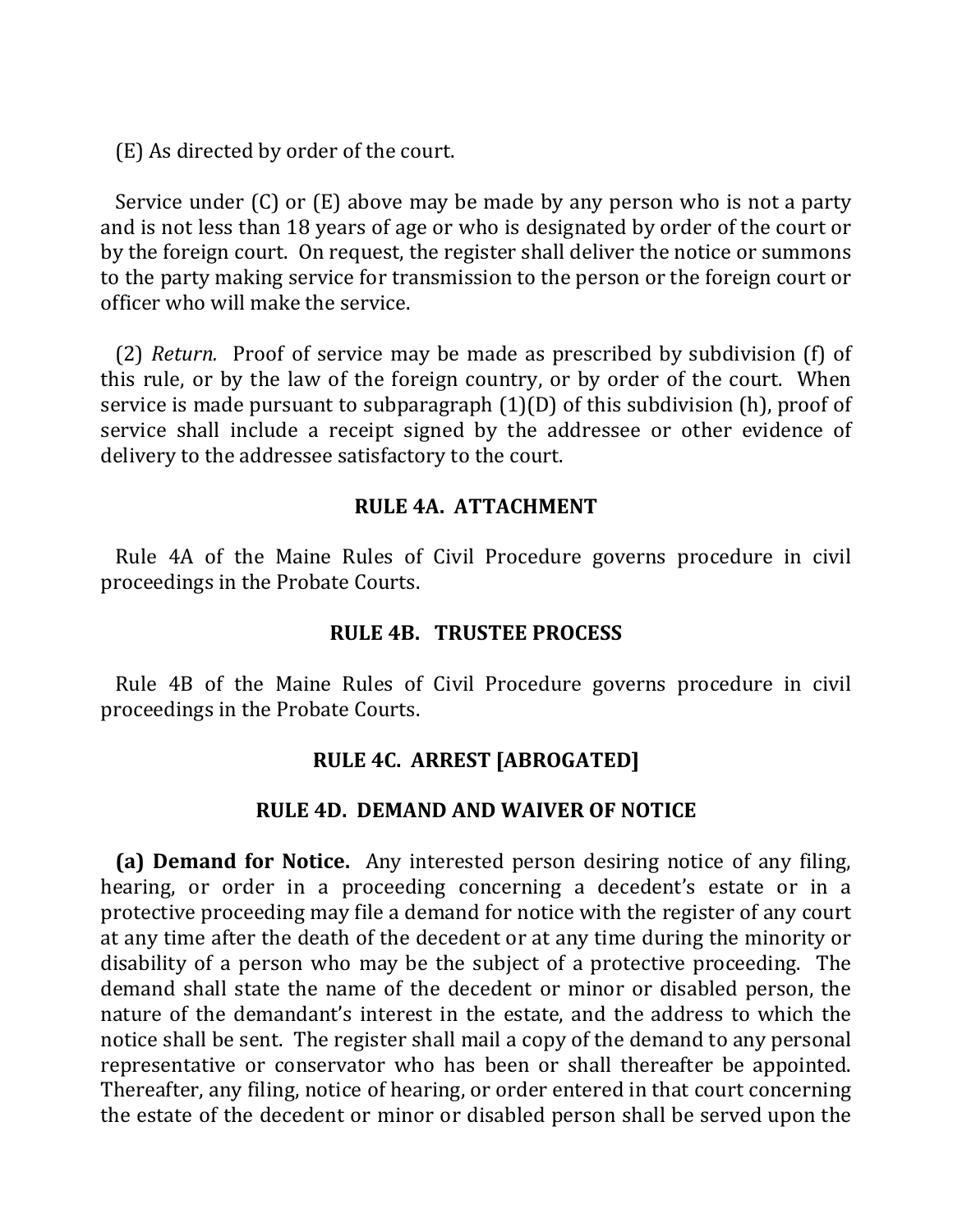demandant as provided in Rule  $4(d)$  or 5 by the person making the filing or seeking the hearing or by the register of the court where the order is entered, as appropriate. The demandant shall pay to the register the statutory fee for all copies received from the register.

**(b) Waiver of Notice.** Any person, including a guardian ad litem, conservator, or other fiduciary, whether or not the person has previously filed a demand for notice, may at any time after the commencement of a proceeding waive all further notice of any filing, hearing, or order by filing with the register a written waiver signed by the person or the person's attorney; except that an alleged incapacitated person may waive notice in a proceeding for the appointment or removal of a guardian only as provided in section 5-309(b) of the Probate Code.

# **RULE 5. SERVICE AND FILING OF PLEADINGS AND OTHER PAPERS**

**(a) Probate Proceedings.** Rule 5(a)-(g) & (j) of the Maine Rules of Civil Procedure governs procedure in the Probate Courts so far as applicable for all papers filed in probate proceedings, except applications or petitions requiring notice to be served under Rule 4. The Register of Probate is the clerk for filings in probate proceedings. Service under this rule shall be made upon any person who has filed a demand for notice concerning the estate in question, and upon any other person as required by statute or these rules or order of the court.

**(b) Civil Proceedings.** Rule 5(a)-(g) & (j) of the Maine Rules of Civil Procedure governs procedure in civil proceedings in the Probate Courts. Service under this rule shall be made upon any person who has filed a demand for notice concerning the estate in question.

#### **RULE 6. TIME**

Rule 6 of the Maine Rules of Civil Procedure governs procedure in all proceedings in the Probate Courts, so far as applicable, substituting the Chief Justice of the Supreme Judicial Court for the Chief Justice of the Superior Court.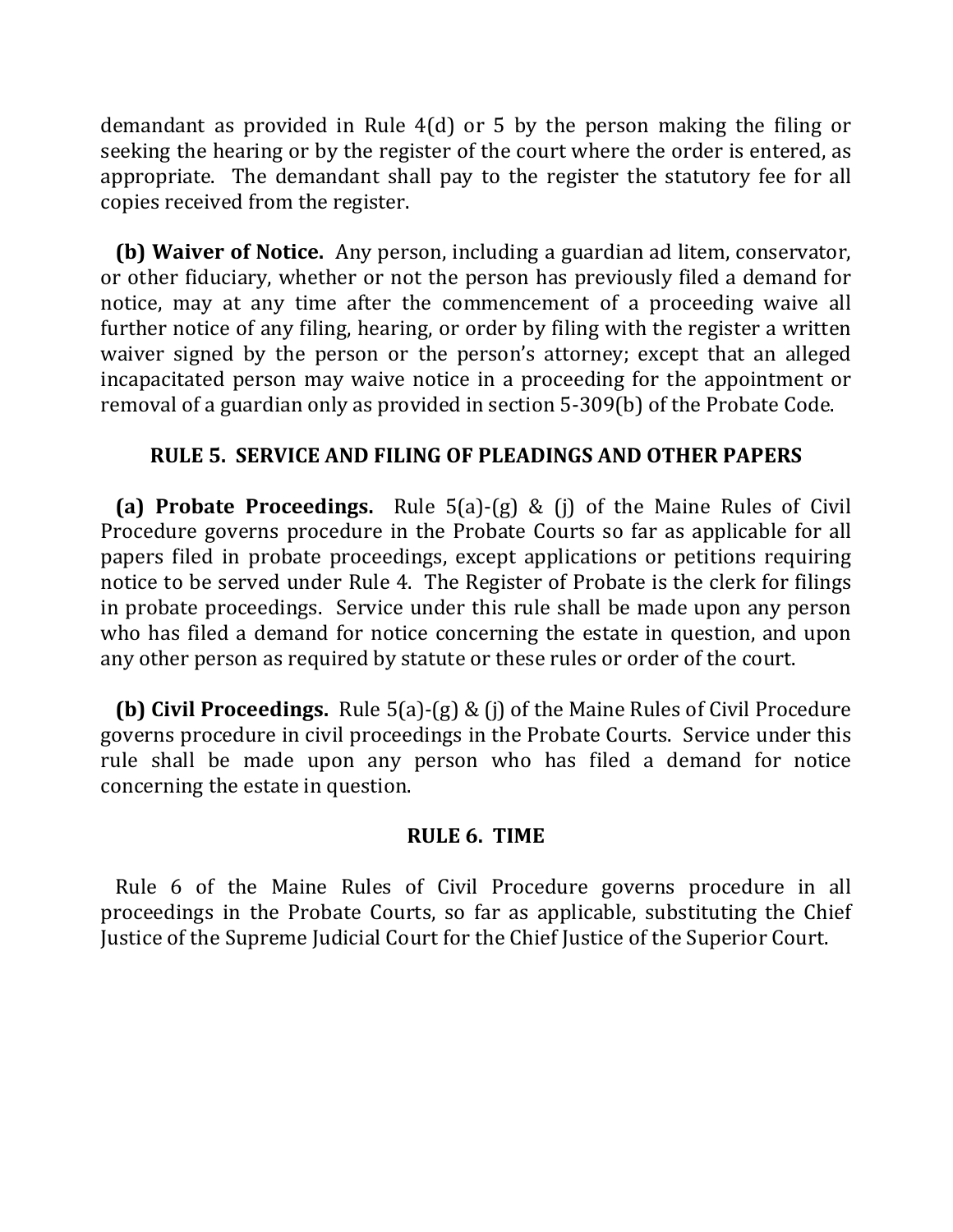#### **III. PLEADINGS AND MOTIONS**

#### **RULE 7. PLEADINGS ALLOWED; FORM OF MOTIONS**

### **(a) Pleadings.**

(1) *Probate Proceedings.* In probate proceedings, there shall be an application in informal probate proceedings and a petition in all formal probate proceedings where provided by statute. In formal probate proceedings, there shall be a reply to a petition when required or permitted by these rules or by order of court. No other pleading shall be allowed except when required or permitted by order of court.

(2) *Civil Proceedings.* Rule 7(a) of the Maine Rules of Civil Procedure governs procedure in civil proceedings in the Probate Courts.

**(b)** Motions and Other Papers. Rule 7(b) of the Maine Rules of Civil Procedure governs the procedure in all proceedings in the Probate Courts, except that in probate proceedings an order shall be sought by application or petition where so provided by law or by these rules.

**(c) Demurrers, Pleas, etc., Abolished.** Rule  $7(c)$  of the Maine Rules of Civil Procedure governs procedure in all proceedings in the Probate Courts.

#### **RULE 8. GENERAL RULES OF PLEADING**

## **(a) Probate Proceedings.**

(1) *Content of Pleadings.* Every application and petition in a probate proceeding shall set forth in short and plain terms all of the matters required by statute to be pleaded to obtain the action or order sought and a specific request for that action or order. In formal probate proceedings, the interests to be affected shall be described in terms which give reasonable information to owners by name or class, by reference to the instrument or statute creating the interests or to any other source of such interests, or in other appropriate manner.

(2) *Objections; Denials Not Required; Effect.* When a reply is required or permitted by these rules or by order of court, objections or other affirmative matter shall be set forth in short and plain terms. Denials of the allegations of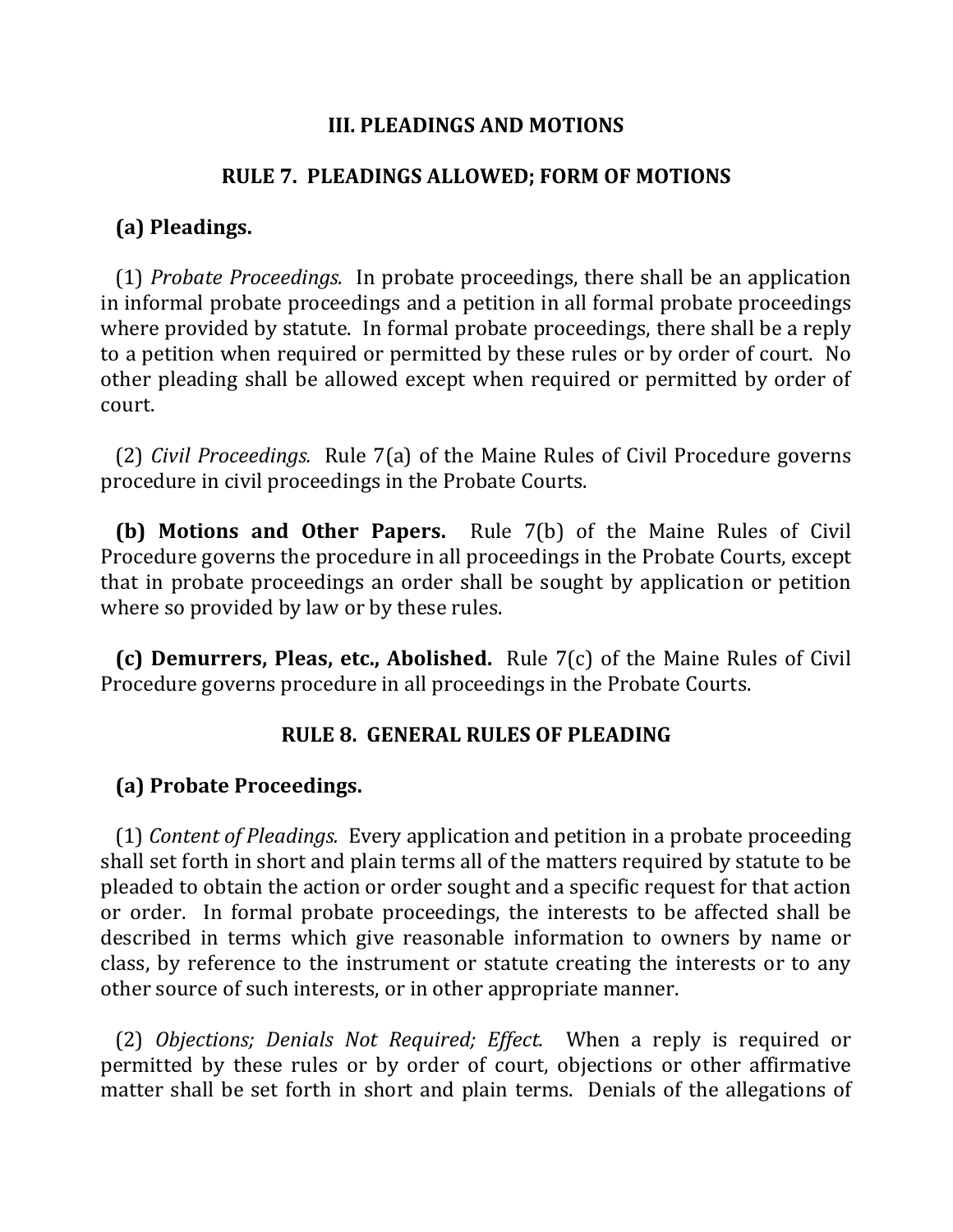the petition shall not be made. Such allegations, and any affirmative matter pleaded in a reply, shall be taken as denied or avoided.

(3) *Construction of Pleadings.* All pleadings shall be so construed as to do substantial justice.

(4) *Certificate of Value.* Upon the filing of any application or petition for the determination of testacy status or appointment of a personal representative, the register of probate shall require the applicant or petitioner to submit a statement or certificate of value for the purposes of determining the appropriate filing fees, the need for the filing of any inheritance tax bond, or the amounts of any bond that is required. Except in the case of public administration under 18-A M.R.S.  $\S$  3-619, upon completion of the determination of the amount of filing fees and the need for and amount of the inheritance tax or other bond, and upon the request of the applicant or petitioner, the register shall return the statement or certificate of value and any copies to the applicant or petitioner. The statement or certificate of value shall not be a public record, except that in the case of public administration under 18-A M.R.S.  $\S$  3-619 the statement or certificate of value shall be treated as any other record is ordinarily treated in the registry of probate.

**(b) Civil Proceedings.** Rule 8 of the Maine Rules of Civil Procedure governs procedure in civil proceedings in the Probate Courts.

#### **RULE 9. PLEADING SPECIAL MATTERS**

**(a)** Matters involving children. Before filing any action concerning guardianship, adoption, change of name or other matters implicating custody or other parental rights of a minor child or children, the petitioner must file an affidavit with the Probate Court through which the petitioner states, under oath:

(1) There are no family matters, divorce, guardianship, protection from abuse, $1$ grandparent visitation, guardianship, adoption, or name change cases concerning the minor child(ren) being litigated in or awaiting decision in any District Court; and

 $\overline{a}$ 

<sup>&</sup>lt;sup>1</sup> Although 4 M.R.S. § 152(5-A) mentions protection from harassment cases as one of the possible "proceedings involving custody or other parental rights," a court has no authority to order parental rights and responsibilities under the protection from harassment statute. *See* 5 M.R.S. § 4655.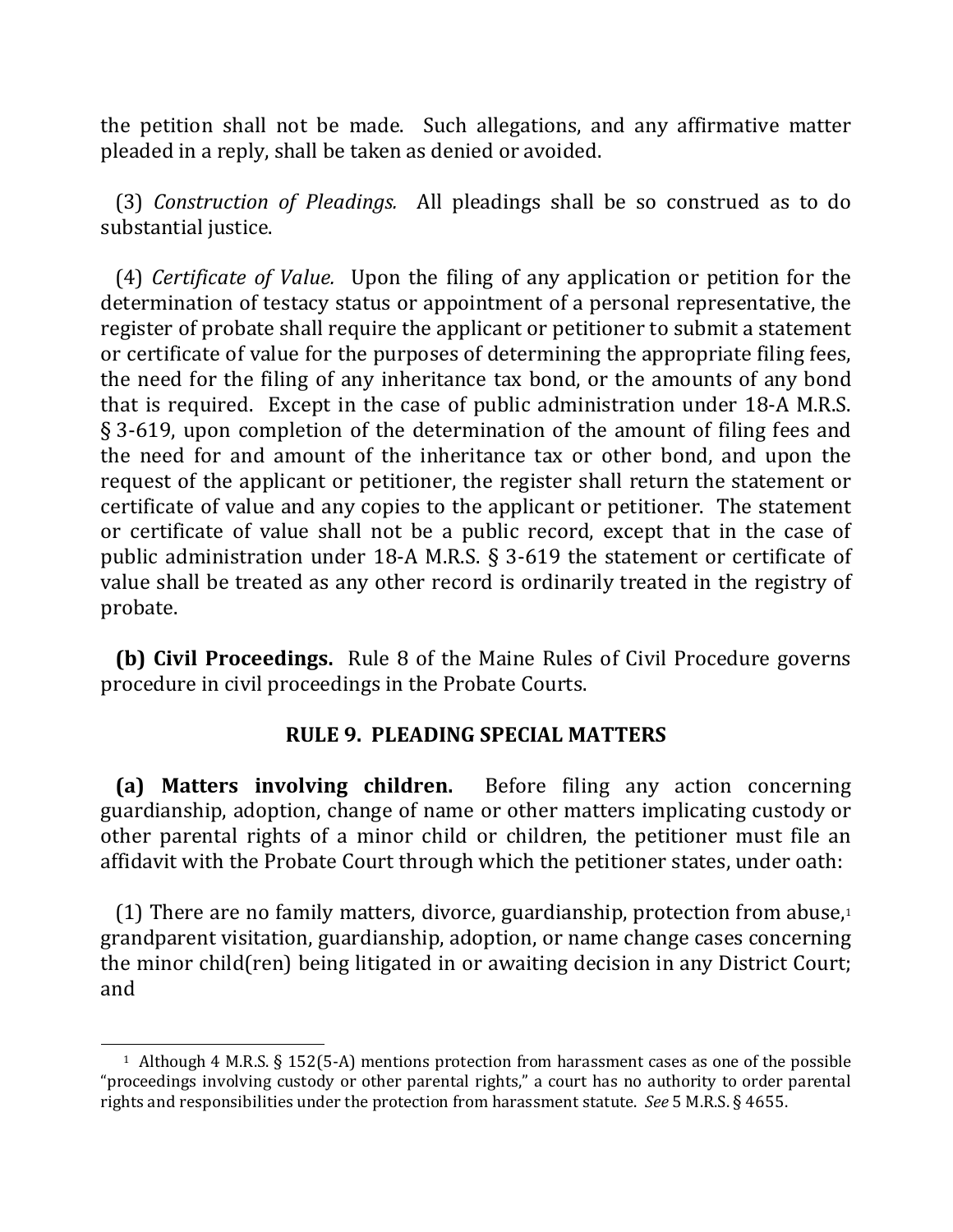(2) No proceeding involving guardianship, adoption, change of name or other matters concerning custody or other parental rights of the minor child(ren) brought in the Probate Court has previously been transferred to the District Court.

If, based on the information in the affidavit, the Register of the Probate Court is satisfied that it has jurisdiction to hear the case pursuant to  $4$  M.R.S.  $\S$  251-A, the petition may be filed and docketed. If, based on the information in the affidavit, the Register of the Probate Court is not satisfied that it has jurisdiction pursuant to  $4$  M.R.S. § 251-A, the petition shall not be accepted for filing. If the Register cannot accept the petition for filing, the Register shall tell the person attempting to file the petition that he or she should contact the local District Court for further assistance.

**(b) In all other matters,** Rule 9 of the Maine Rules of Civil Procedure governs procedure in the Probate Courts so far as applicable.

### **RULE 10. FORM OF PLEADINGS**

**(a) Caption; Title.** Every pleading shall contain a caption setting forth the name of the court and the county, the title of the proceeding, the docket number, and a designation as in Rule  $7(a)$ .

 $(1)$  In an application, petition or other pleading in a probate proceeding, the title of the proceeding shall include the name of the decedent, minor, or incapacitated or disabled person involved and an appropriate phrase describing the type of proceeding. An application shall be directed to the register and a petition shall be directed to the judge.

(2) In a complaint in a civil proceeding the title of the proceeding shall include the names of all the parties, but in other pleadings in a civil proceeding it is sufficient to state the name of the first party on each side with an appropriate indication of other parties.

(3) An application, petition, or complaint shall be dated.

**(b) Paragraphs; Separate Statements.** Rule 10(b) of the Maine Rules of Civil Procedure governs procedure in proceedings in the Probate Courts.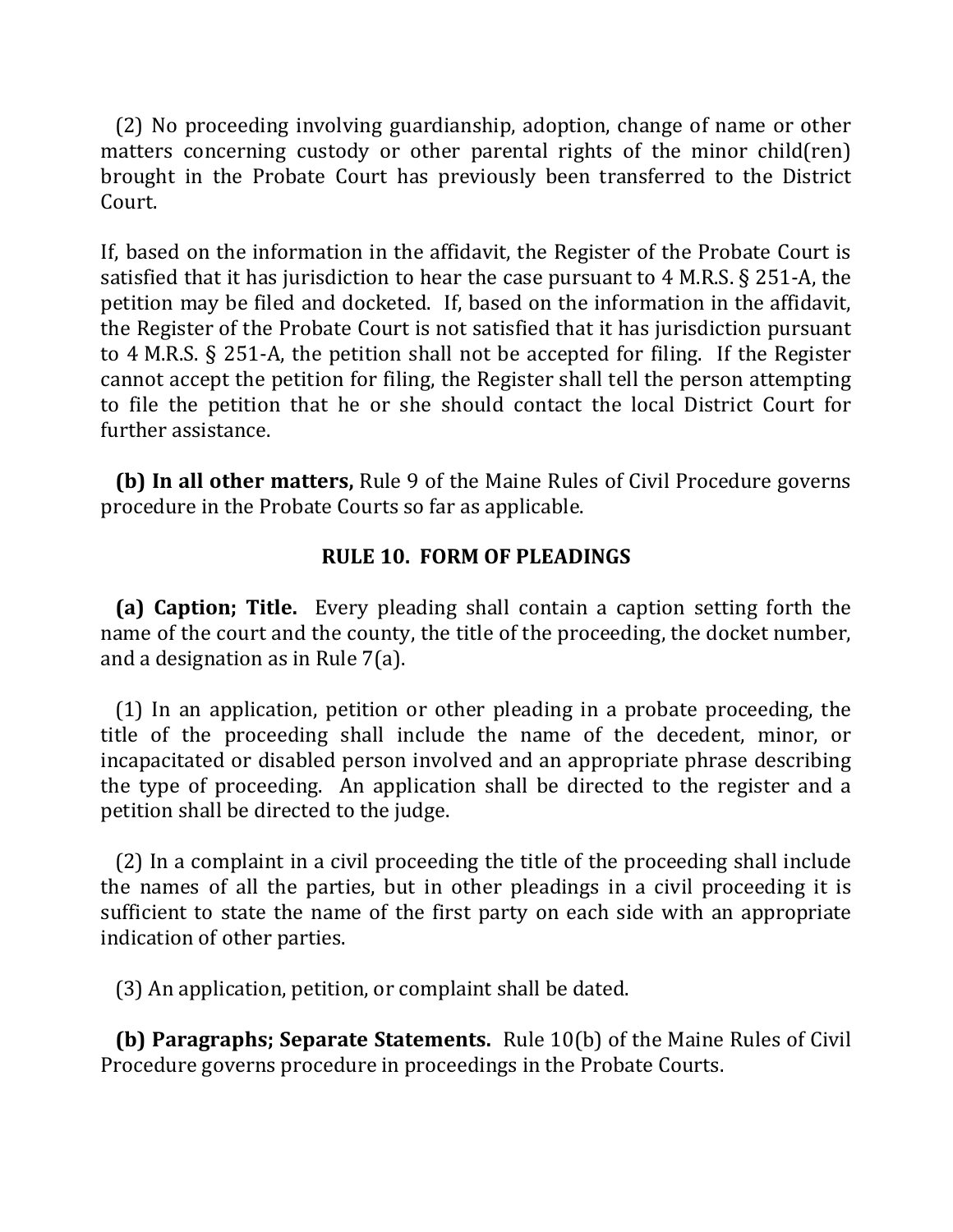**(c)** Adoption by Reference; Exhibits. Rule 10(c) of the Maine Rules of Civil Procedure governs procedure in proceedings in the Probate Courts.

# **RULE 11. SIGNING OF PLEADINGS**

# **(a) Probate Proceedings.**

 (1) *Informal Probate Proceedings.* In informal probate proceedings, the application shall be verified by the applicant and shall state the applicant's address and the name and address of the applicant's attorney, if any.

(2) Formal Probate Proceedings. Rule 11 of the Maine Rules of Civil Procedure governs procedure in formal probate proceedings in the Probate Courts.

**(b) Civil Proceedings.** Rule 11 of the Maine Rules of Civil Procedure governs procedure in civil proceedings in the Probate Courts.

# **RULE 12. DEFENSES AND OBJECTIONS: WHEN AND HOW PRESENTED BY** PLEADING OR MOTION; MOTION FOR JUDGMENT ON THE PLEADINGS

# **(a) Probate Proceedings.**

(1) *Informal Probate Proceedings.* In informal probate proceedings, no pleading after the application shall be required or permitted.

 (2) *Formal Testacy, Appointment Proceedings and Change of Name Proceedings*. In formal probate proceedings for the determination of testacy, the appointment of a personal representative, guardian or conservator, or a change of name, the notice of hearing shall set a date for hearing that shall be at least 14 days after the first publication of notice under Rule  $4(e)(1)$  or at least 14 days after the completion of service upon all persons to be served by other means, whichever is later. Any interested person to a formal proceeding who opposes the probate of a will for any reason shall state in that person's pleadings that person's objections to the probate of the will. If a party who opposes the probate of a will for any reason makes an oral reply stating the party's objections thereto, the party shall file a written reply setting forth those objections within such time after the hearing as the court shall order. If a party states any other objections or matter in an oral reply, the court may order the party to file a written reply specifically stating such objections or matter within such time after the hearing as may be just. If a written reply is filed at any time, the hearing may be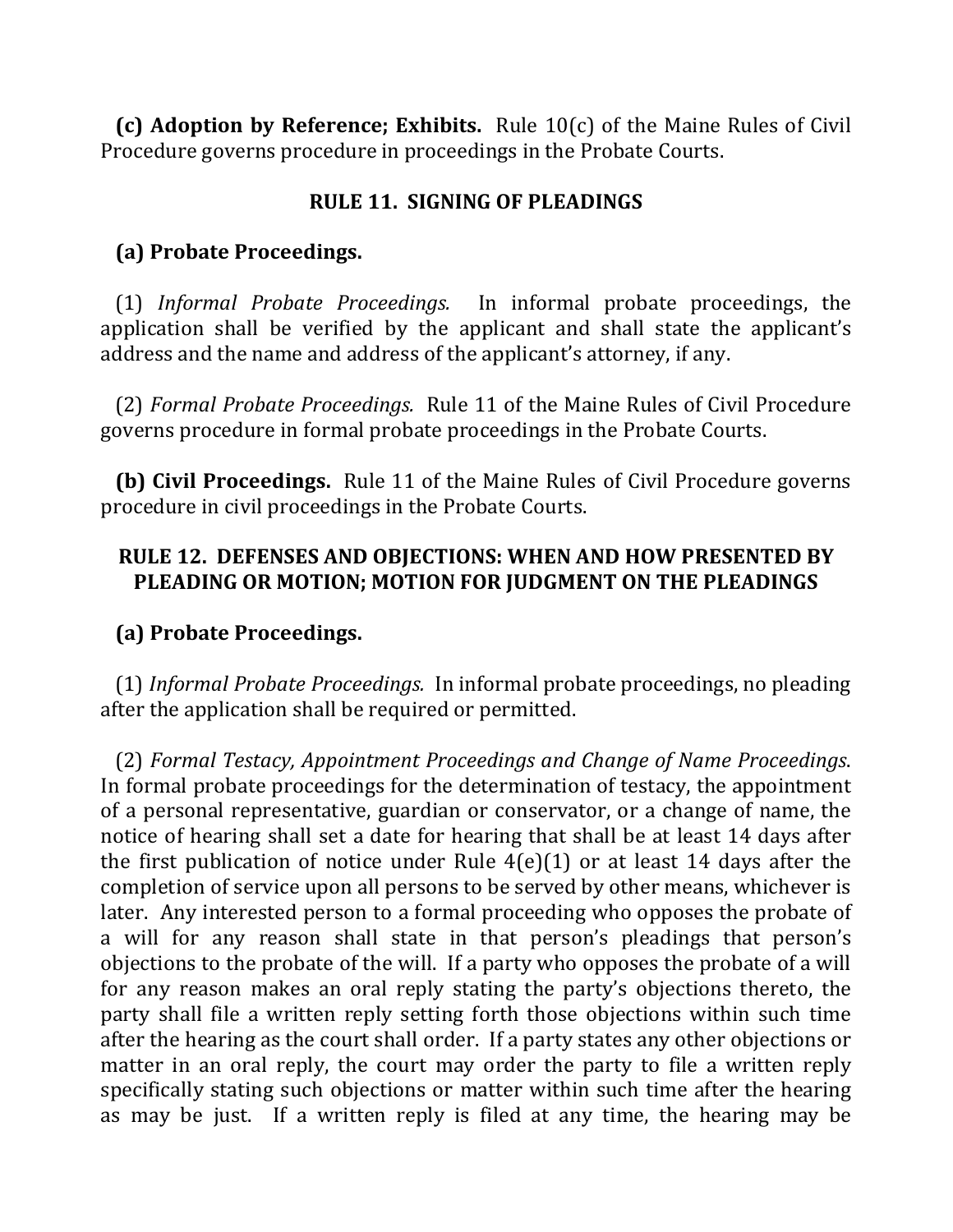continued as to all issues involved in the objections or other matter there stated for a period sufficient to allow all parties fairly to be heard on those issues.

(3) Other Formal Probate Proceedings. In all other formal probate proceedings, an interested person who wishes to state objections to the action or order sought in the petition or raise any other matter shall serve a reply within 20 days after the service of the notice and petition upon the person unless the court otherwise orders, and provided that any person served outside the continental United States or Canada may serve a reply within 50 days after such service.

(4) *Preliminary Motion.* In formal probate proceedings, at the option of the pleader, the objections of lack of jurisdiction of the subject matter, lack of jurisdiction of the person, improper venue, and legal insufficiency of the petition may be raised by motion at any time before a hearing set under paragraph (2) of this subdivision, or before the filing of a reply required under paragraph  $(3)$  of this subdivision, or before hearing if no reply is required. The court may determine the issues raised before hearing or may postpone determination until the hearing. Any further pleading required shall be served within 10 days after notice of the court's action.

(5) *Waiver.* If a motion is made under paragraph (4) of this subdivision, all objections mentioned in that paragraph that were then known to the movant are waived if not joined in the motion, and if no motion is made every objection or other matter that could reasonably have been known to and presented by an interested person shall be deemed waived if not presented as provided in paragraph  $(2)$  or  $(3)$  of this subdivision; provided that  $(A)$  an objection raising the legal insufficiency of the petition may be presented by motion at any time prior to final disposition of the petition, and  $(B)$  whenever it appears by suggestion of the parties or otherwise that the court lacks jurisdiction of the subject matter, the court shall dismiss the petition.

**(b) Civil Proceedings.** Rule 12 of the Maine Rules of Civil Procedure governs procedure in civil proceedings in the Probate Courts.

#### **RULE 13. COUNTERCLAIM AND CROSS-CLAIM**

Rules 13(b) through (i) of the Maine Rules of Civil Procedure govern procedure in formal probate proceedings for the allowance of claims against a decedent's estate and in civil proceedings in the Probate Courts.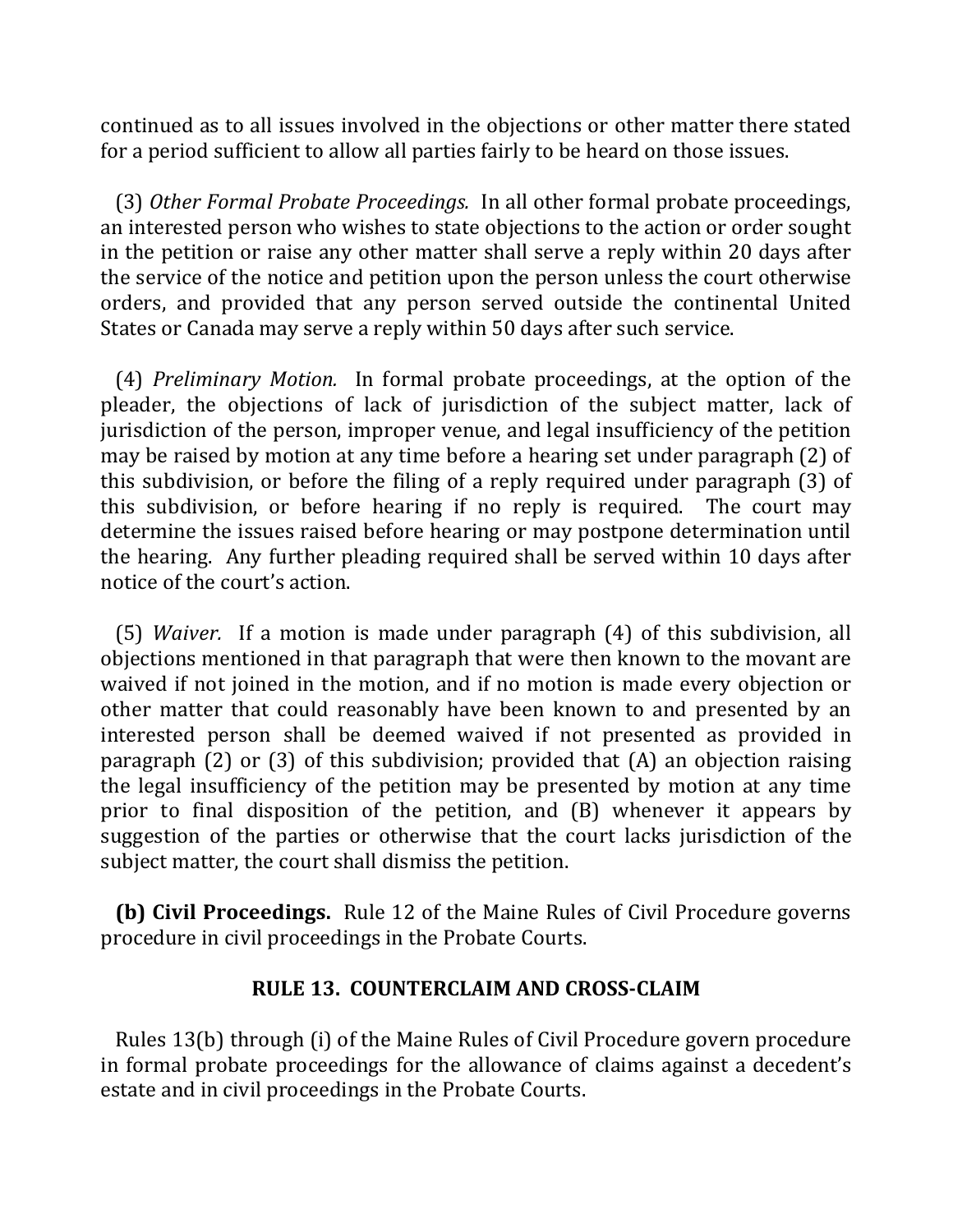#### **RULE 14. THIRD-PARTY PRACTICE**

Rule 14 of the Maine Rules of Civil Procedure governs procedure in civil proceedings in the Probate Courts.

### **RULE 15. AMENDED AND SUPPLEMENTAL PLEADINGS**

Rule 15 of the Maine Rules of Civil Procedure governs procedure in all proceedings in the Probate Courts, so far as applicable.

# **RULE 16. PRETRIAL PROCEDURE**

**(a) Pretrial Conference.** In formal probate and civil proceedings, the court may, in its discretion, order the parties to appear before it for a pretrial conference to consider the following matters:

 $(1)$  The court's action in disposing of all motions pending at the time of pretrial conference.

(2) The court's action in respect to the filing by counsel of further motions and the date by which such filings shall be accomplished.

(3) Any instruction of the court to counsel in respect to further amendment of the pleadings in the case and the date by which such further amendment of the pleadings shall be completed.

(4) A detailed and concise specification of the issues to be tried and a listing of the legal theories of each of the parties on each such issue.

(5) The action of the court and counsel concerning admissions or stipulations of fact and agreements to authenticity or admissibility of exhibits at trial. In the alternative, the court may order counsel to file with the court by a date specified in the Pretrial Order stipulations of fact and to the authenticity or admissibility of exhibits to be offered at trial.

(6) A listing of all expert witnesses to be called at trial by the parties and any limitations imposed by the court on the number of expert witnesses to testify at trial.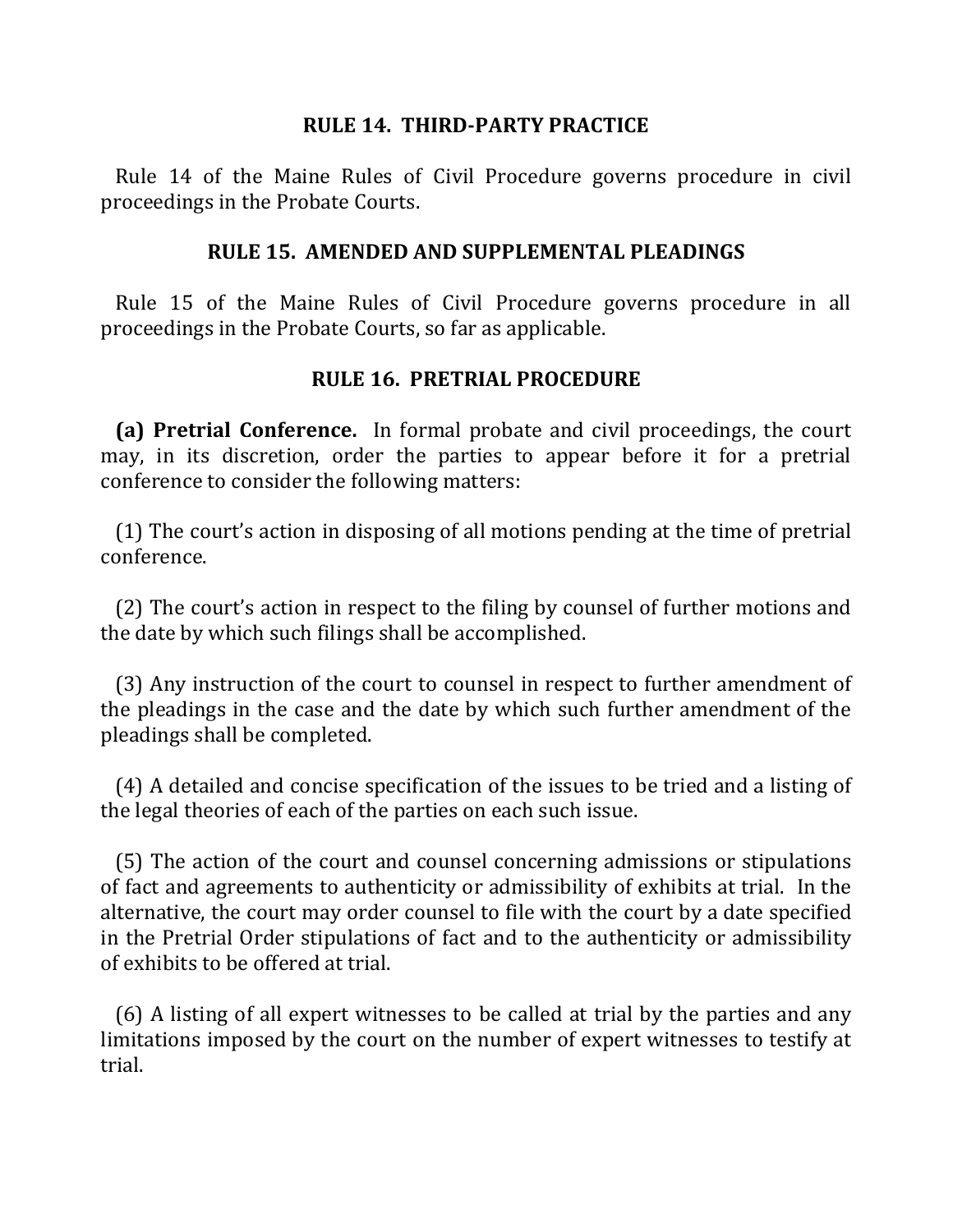(7) The action of the court on further discovery to be permitted and the date by which such discovery is to be completed.

(8) Any requirements imposed by the court in respect to filing in advance of trial of legal memoranda, trial briefs or briefs on specific questions and the date by which such filings shall be accomplished.

(9) A date established by the court by which all counsel shall have met, exchanged and premarked for identification all exhibits to be offered at trial.

(10) A date, established by the court, by which the parties and counsel shall be ready for trial of the case.

(11) Any action of the court with respect to the order of proof or witnesses at trial.

(12) A list of all witnesses to be called by the parties at trial of the case. The court shall specify a date by which notice shall be given to the court and opposing counsel of any addition to this list of witnesses by any party.

(13) Any action by the court requiring any party or counsel to provide further evidence or information in respect to the case to opposing counsel and the date by which that is to be accomplished.

 $(14)$  A finding as to whether each counsel has explored settlement negotiations toward a fair disposition of the case by settlement.

 $(15)$  Other action by the court to aid in the disposition of the matter by settlement or trial.

The court may direct counsel to prepare and submit to the court a proposed pretrial order and shall, where appropriate, give counsel detailed instructions as to the contents of the proposed pretrial order, with which counsel shall speedily comply. Otherwise, upon completion of the conference, the court shall make an order which may recite the above specified matters.

**(b)** Effect of Pretrial Order. Such order when entered controls the subsequent course of the proceeding, unless modified at the trial to prevent manifest injustice.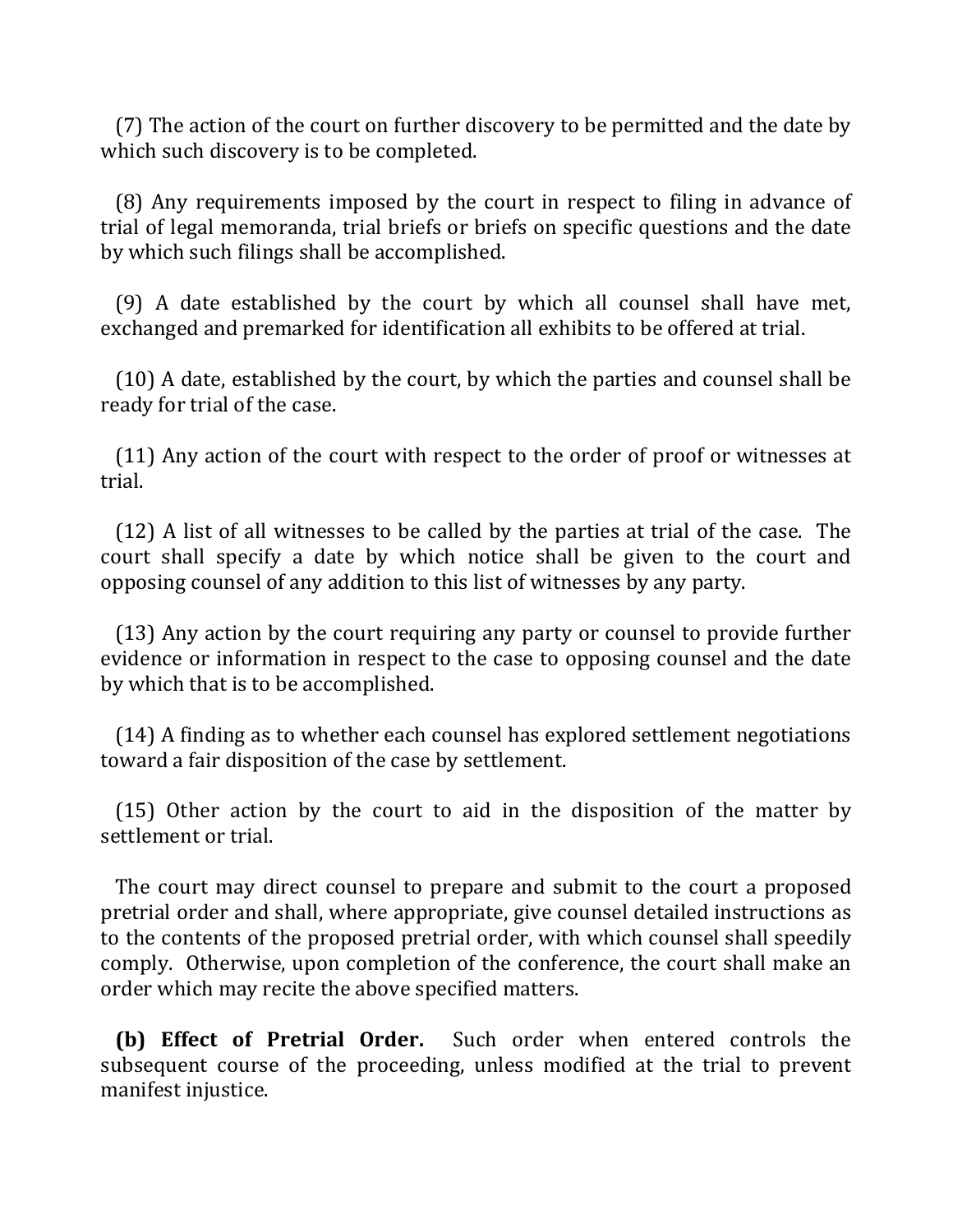**(c) Sanctions.** If a party fails to comply with any order issued under this rule, the court may impose upon the party or his attorney or both such penalties and sanctions as the circumstances warrant, which may include the dismissal of the action or any part thereof with or without prejudice, the default of a party, the exclusion of evidence at the trial, and the imposition of costs including attorney's fees and travel. The court may expressly order, where appropriate in its discretion, that the costs of such sanctions be borne by counsel and that they shall not be passed on to counsel's client.

# **IV. PARTIES**

# **RULE 17. PARTIES PLAINTIFF AND DEFENDANT; CAPACITY**

**(a) Real Party in Interest.** Rule 17(a) of the Maine Rules of Civil Procedure governs procedure in civil proceedings in the Probate Courts.

**(b) Guardians and Other Representatives.** Rule 17(b) of the Maine Rules of Civil Procedure governs procedure in all proceedings in the Probate Courts.

**(c) Subrogated Insurance Claims.** Rule 17(c) of the Maine Rules of Civil Procedure governs procedure in civil proceedings in the Probate Courts.

## **RULE 17A. SETTLEMENT OF CLAIMS OF INFANT PLAINTIFFS**

Rule 17A of the Maine Rules of Civil Procedure governs procedure in all formal probate and civil proceedings in the Probate Courts, except those brought under sections 3-1101 and 3-1102 of the Probate Code.

## **RULE 18. JOINDER OF CLAIMS AND REMEDIES**

# **(a) Joinder of Claims.**

(1) *Probate Proceedings.* In formal probate proceedings, a petitioner may join as many requests for relief within the exclusive jurisdiction of the court as the petitioner has concerning the estate which, or minor or incapacitated or disabled person who, is the subject of the proceeding. Requests for the appointment of guardians or conservators or other protective orders may be joined with requests for formal orders concerning decedents' estates if the minor or incapacitated or disabled person involved is a person interested in the estate. An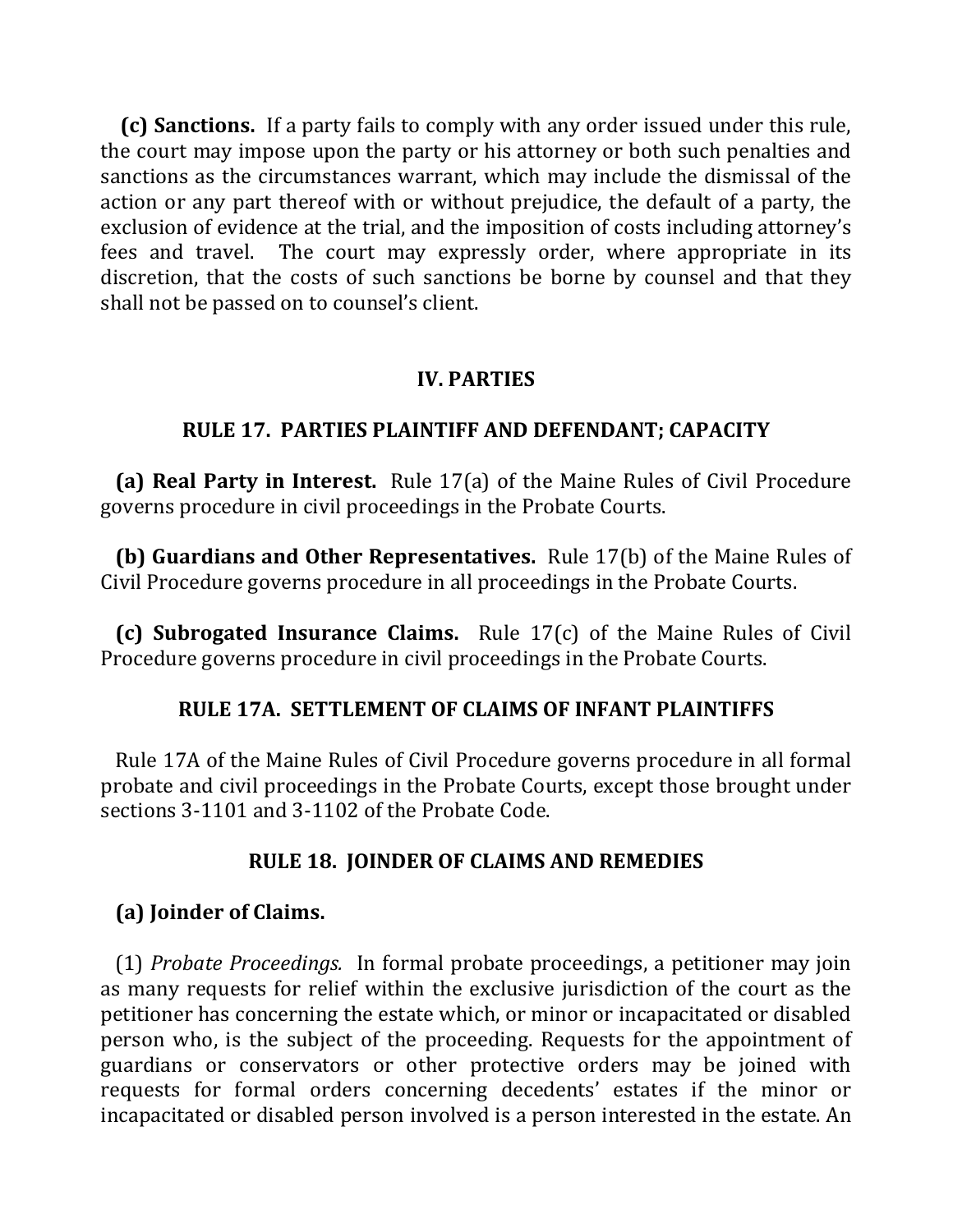application for informal probate may be joined with an application for informal appointment of a personal representative. No other joinder of requests or claims for relief shall be allowed in probate proceedings.

(2) *Civil Proceedings.* In civil proceedings, a party asserting a claim to relief as an original claim, counterclaim, cross-claim, or third-party claim, may join either as independent or as alternate claims as many claims either legal or equitable or both as the party has against an opposing party, provided that each of such claims is independently within the concurrent jurisdiction of the court.

**(b) Joinder of Remedies; Fraudulent Conveyances.** Rule 18(b) of the Maine Rules of Civil Procedure governs civil proceedings in the Probate Courts.

# **RULE 19. JOINDER OF PERSONS NEEDED FOR JUST ADJUDICATION**

Rule 19 of the Maine Rules of Civil Procedure governs procedure in civil proceedings in the Probate Courts.

# **RULE 20. PERMISSIVE JOINDER OF PARTIES**

## **(a) Permissive Joinder.**

(1) *Probate Proceedings.* In probate proceedings, all interested persons who seek the same action or relief may join in any application or petition for an informal or formal order for such action or relief. It shall not be necessary to serve notice of the proceedings upon any person joined as an applicant or petitioner. All interested persons appearing in a probate proceeding who have the same ground of objection may join in stating that objection or filing a written reply as provided in Rule  $12(a)(2)$  of these rules.

(2) *Civil Proceedings.* Rule 20(a) of the Maine Rules of Civil Procedure governs procedure in civil proceedings in the Probate Courts.

**(b) Separate Hearings.** Rule 20(b) of the Maine Rules of Civil Procedure governs procedure in all formal probate and civil proceedings in the Probate Courts.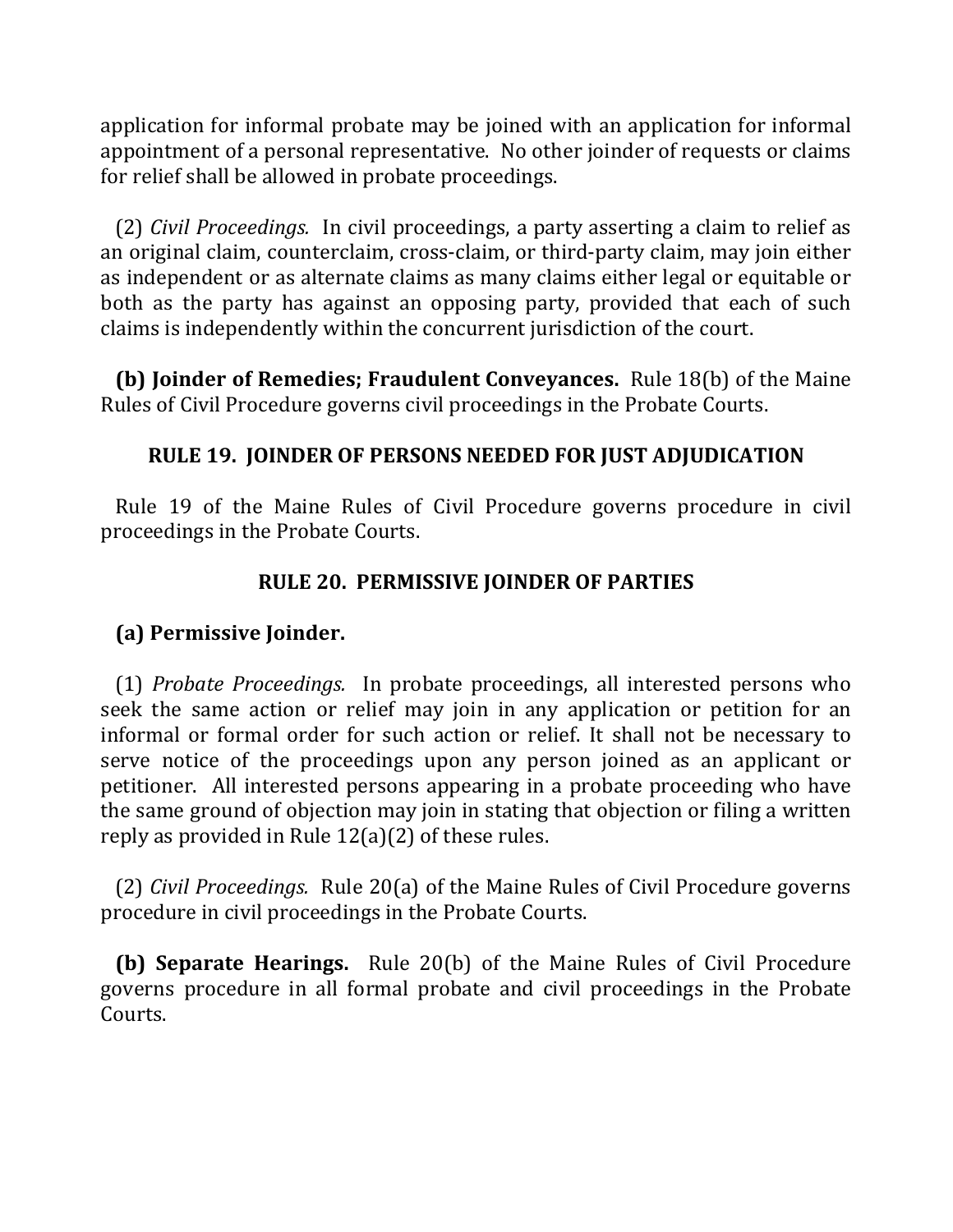#### **RULE 21. MISJOINDER AND NONJOINDER OF PARTIES**

Rule 21 of the Maine Rules of Civil Procedure governs procedure in all proceedings in the Probate Courts.

#### **RULE 22. INTERPLEADER**

Rule 22 of the Maine Rules of Civil Procedure governs procedure in civil proceedings in the Probate Courts.

## **RULE 23. [RESERVED]**

#### **RULE 24. INTERVENTION**

Rule 24 of the Maine Rules of Civil Procedure governs procedure in civil proceedings in the Probate Courts.

#### **RULE 25. SUBSTITUTION OF PARTIES**

Rule 25 of the Maine Rules of Civil Procedure governs procedure in all proceedings in the Probate Courts.

#### **V. DEPOSITIONS AND DISCOVERY**

#### **RULE 26. GENERAL PROVISIONS GOVERNING DISCOVERY**

Rule 26 of the Maine Rules of Civil Procedure governs procedure in all formal probate and civil proceedings in the Probate Courts.

#### **RULE 27. DISCOVERY BEFORE ACTION OR PENDING APPEAL**

Rule 27 of the Maine Rules of Civil Procedure governs procedure in all formal probate and civil proceedings in the Probate Courts.

#### **RULE 28. PERSONS BEFORE WHOM DEPOSITIONS MAY BE TAKEN**

Rule 28 of the Maine Rules of Civil Procedure governs procedure in all formal probate and civil proceedings in the Probate Courts.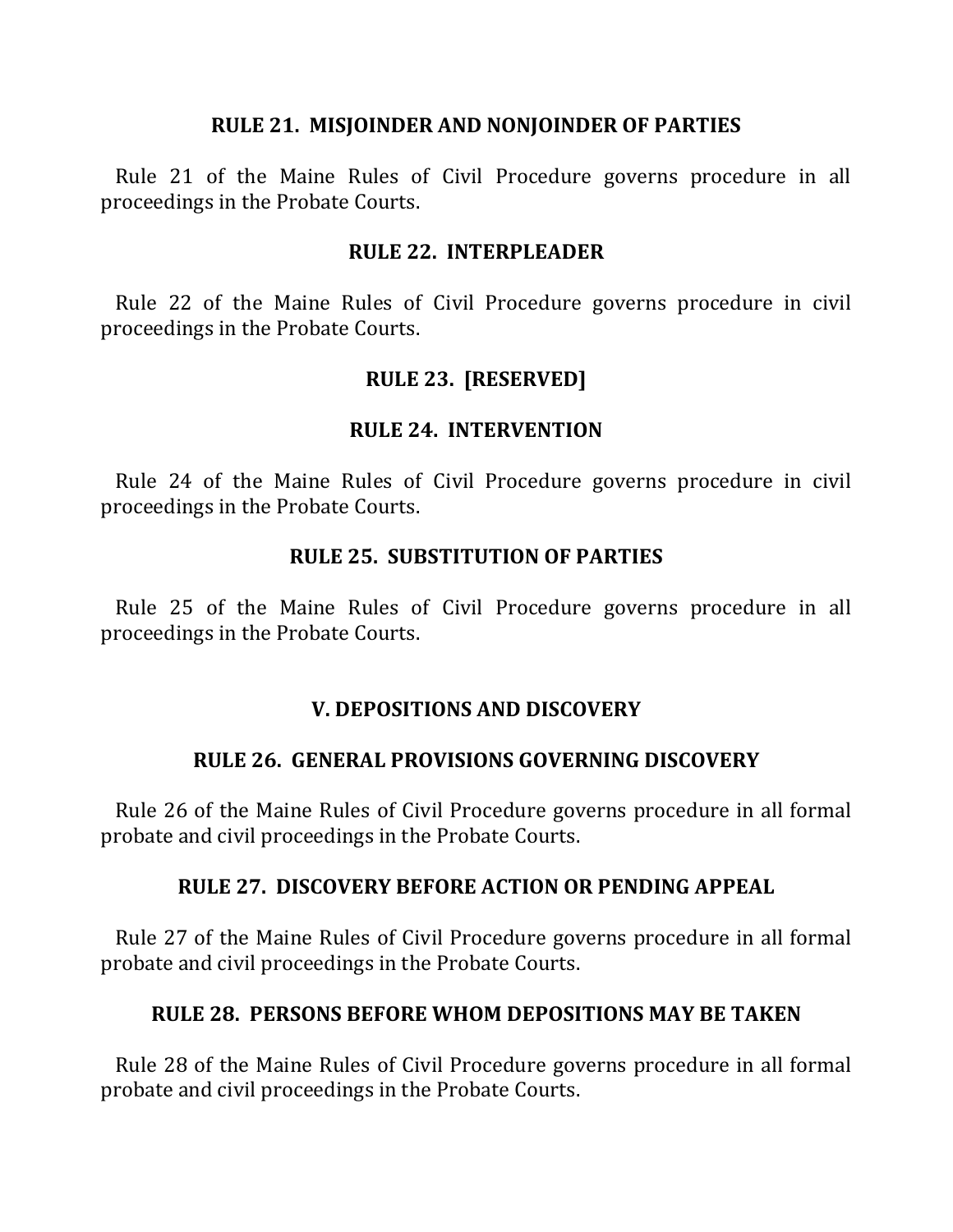## **RULE 29. STIPULATIONS REGARDING DISCOVERY PROCEDURE**

Rule 29 of the Maine Rules of Civil Procedure governs procedure in all formal probate and civil proceedings in the Probate Courts.

# **RULE 30. DEPOSITIONS UPON ORAL EXAMINATION**

Rule 30 of the Maine Rules of Civil Procedure governs procedure in all formal probate and civil proceedings in the Probate Courts.

# **RULE 31. DEPOSITIONS UPON WRITTEN QUESTIONS**

Rule 31 of the Maine Rules of Civil Procedure governs procedure in all formal probate and civil proceedings in the Probate Courts.

# **RULE 32. USE OF DEPOSITIONS IN COURT PROCEEDINGS**

Rule 32 of the Maine Rules of Civil Procedure governs procedure in all formal probate and civil proceedings in the Probate Courts.

## **RULE 33. INTERROGATORIES TO PARTIES**

Rule 33 of the Maine Rules of Civil Procedure governs procedure in all formal probate and civil proceedings in the Probate Courts.

# **RULE 34. PRODUCTION OF DOCUMENTS AND THINGS AND ENTRY UPON LAND FOR INSPECTION AND OTHER PURPOSES**

Rule 34 of the Maine Rules of Civil Procedure governs procedure in all formal probate and civil proceedings in the Probate Courts.

## **RULE 35. PHYSICAL AND MENTAL EXAMINATION OF PERSONS**

Rule 35 of the Maine Rules of Civil Procedure governs procedure in all formal probate and civil proceedings in the Probate Courts.

## **RULE 36. REQUESTS FOR ADMISSION**

Rule 36 of the Maine Rules of Civil Procedure governs procedure in all formal probate and civil proceedings in the Probate Courts.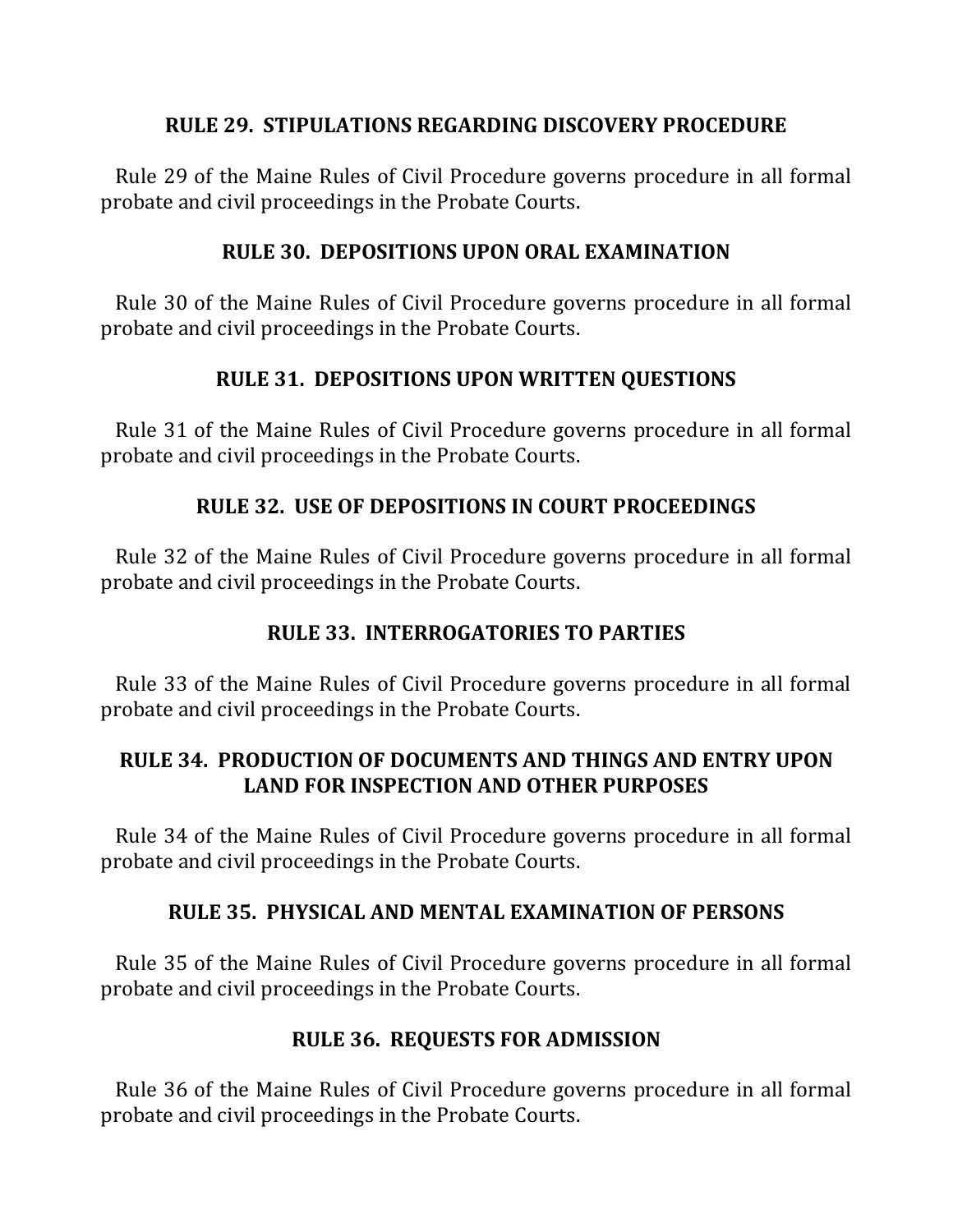#### **RULE 37. FAILURE TO MAKE DISCOVERY; SANCTIONS**

Rule 37 of the Maine Rules of Civil Procedure governs procedure in all formal probate and civil proceedings in the Probate Courts.

#### **VI. HEARINGS**

## **RULES 38 AND 39. [RESERVED]**

### **RULE 40. ASSIGNMENT OF CASES FOR HEARING; CONTINUANCES**

### **(a) Hearing Calendar and Notice of Hearing.**

(1) *Calendar*. The Chief Justice may establish by administrative order a uniform procedure under which the register shall schedule probate and civil proceedings for hearing. If the Chief Justice does not establish such a procedure, each judge of probate shall provide by order for such scheduling by the register upon a single calendar or separate probate and civil calendars. Such orders of the judges of probate shall be collected and published annually by the State Court Administrator.

(2) *Date of Hearing.* In formal probate proceedings for the determination of testacy or the appointment of a personal representative, guardian, or conservator, the register shall, upon the filing of the petition, set a date for hearing in accordance with Rule  $12(a)(2)$ . The petitioner shall include that date in the notice to be served under Rule 4. In all other formal probate proceedings, and in all civil proceedings, the register shall, upon the filing of the reply or answer, set a date for hearing. At least 14 days prior to the date set, the register shall serve notice of the hearing date by ordinary mail upon the attorneys for the petitioner or plaintiff and all parties who received service of notice or summons under Rule 4, or upon any such party who has no attorney.

**(b) Continuances.** Rule 40(b) of the Maine Rules of Civil Procedure governs procedure in all formal probate and civil proceedings in the Probate Courts.

**(c) Affidavit in Support of Motion.** Rule 40(c) of the Maine Rules of Civil Procedure governs procedure in all formal probate and civil proceedings in the Probate Courts.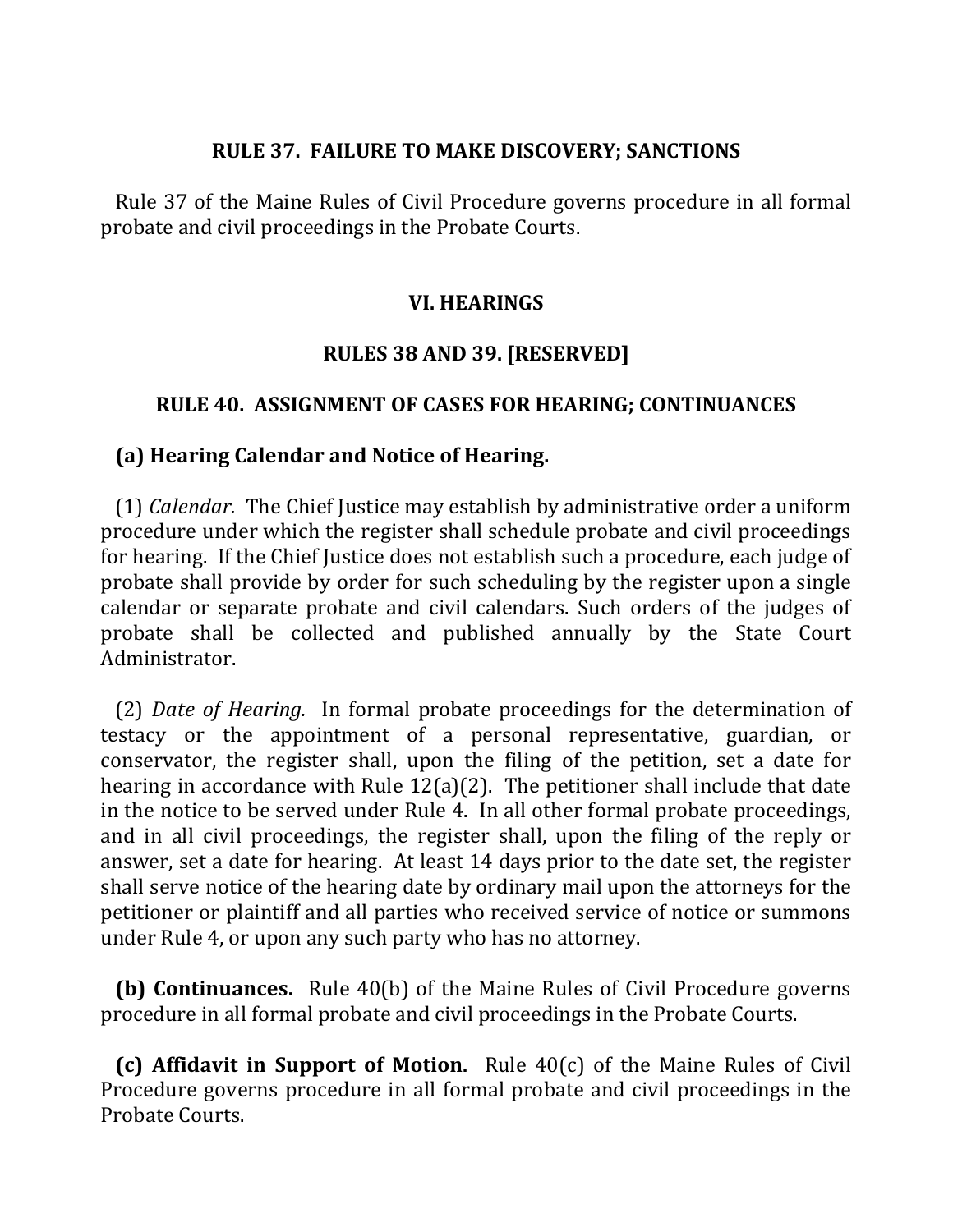## **RULE 41. DISMISSAL OF PROCEEDINGS**

### **(a) Voluntary Dismissal; Effect Thereof.**

 (1) *Probate Proceedings.* No probate proceeding may be dismissed at the instance of the applicant or petitioner save upon the order of the court and upon such terms or conditions, including notice of a proposed dismissal to all interested persons, as the court deems proper. Unless otherwise specified in the order, a dismissal under this paragraph is without prejudice.

(2) *Civil Proceedings.* Rule 41(a) of the Maine Rules of Civil Procedure governs procedure in civil proceedings in the Probate Courts.

## **(b) Involuntary Dismissal; Effect Thereof.**

### (1) *Probate Proceedings*.

(A) On Court's Own Motion. The Court, on its own motion, after notice to the parties, and in the absence of a showing of good cause to the contrary, shall dismiss any petition for want of prosecution at any time more than two years after the last docket entry showing any action taken therein by the petitioner, other than a motion for continuance.

(B) In Formal Proceedings. In formal probate proceedings, any interested person may move for dismissal of the petition for failure of the petitioner to take any necessary step for two years or to comply with these rules or any order of Court. Unless the Court in its order for dismissal otherwise specifies, a dismissal under this paragraph and any dismissal not provided for in this rule, other than a dismissal from lack of jurisdiction or for improper venue, operates as an adjudication upon the merits.

(2) *Civil Proceedings.* Rule 41(b) of the Maine Rules of Civil Procedure governs procedure in all civil proceedings in the Probate Courts.

 **(c) Dismissal of Counterclaim, Cross-Claim, or Third-Party Claim.** The provisions of this rule apply to the dismissal of any counterclaim, cross-claim, or third-party claim.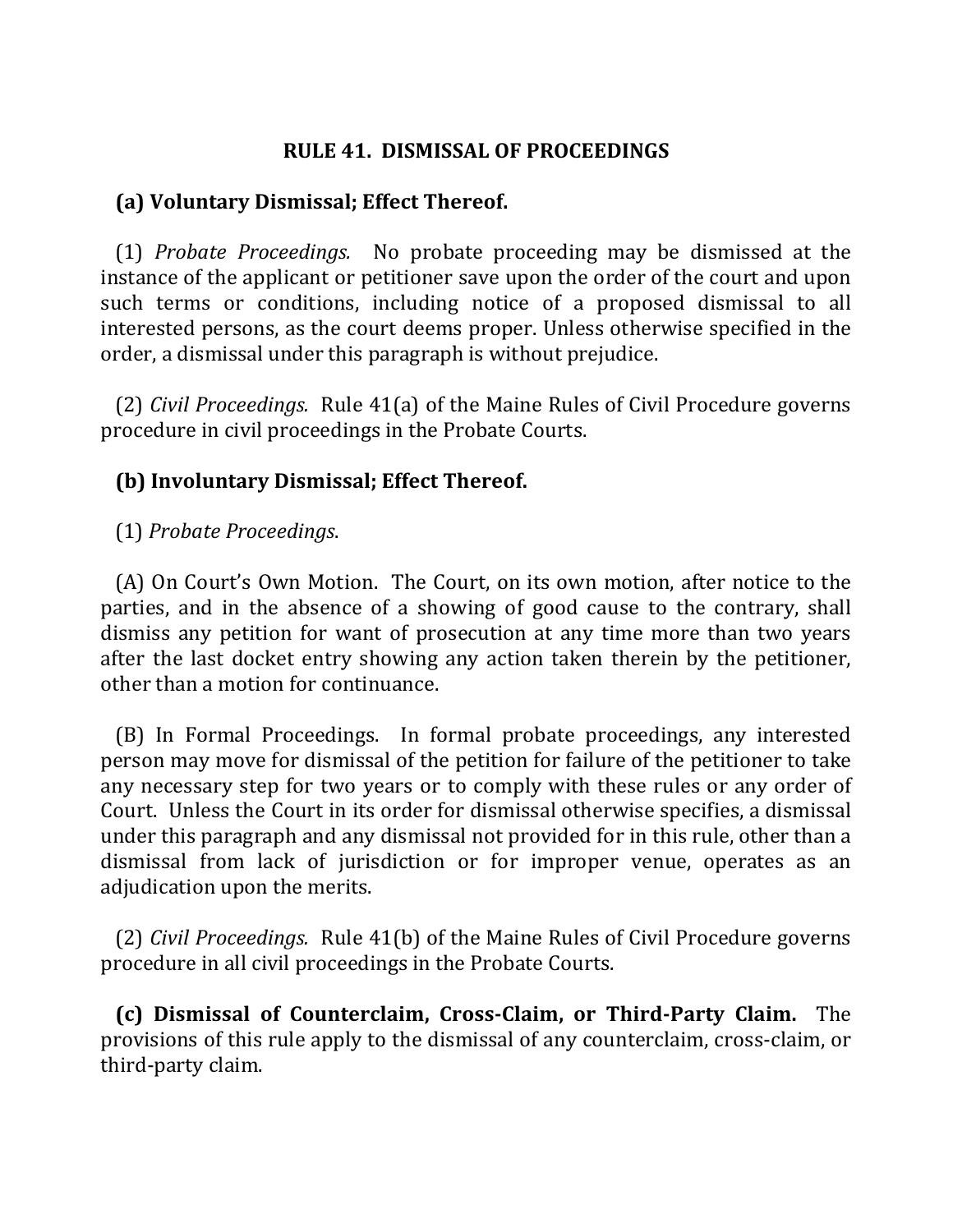**(d) Costs of Previously Dismissed Proceeding.** Rule 41(d) of the Maine Rules of Civil Procedure governs procedure in all formal probate and civil proceedings in the Probate Courts.

### **RULE 42. CONSOLIDATION; SEPARATE HEARINGS**

**(a) Consolidation.** When proceedings involving a common question of law or fact are pending before a probate court, the court may order a joint hearing of any or all of the matters in issue in the proceedings, if those proceedings are formal probate or civil or both. The court may order proceedings consolidated if they are all formal probate or all civil. The court may make such orders concerning the procedure therein as may tend to avoid unnecessary costs or delay.

**(b) Separate Hearings.** Rule 42(b) of the Maine Rules of Civil Procedure governs procedure in all proceedings in the Probate Courts.

**(c) Convenience and Justice.** In making any order under this rule, the court shall give due regard to the convenience of parties and witnesses and the interests of justice.

#### **RULE 43. TAKING OF TESTIMONY**

Rule 43 of the Maine Rules of Civil Procedure governs procedure in all formal probate and civil proceedings in the Probate Courts.

## **RULE 44. PROOF OF OFFICIAL RECORD**

Rule 44 of the Maine Rules of Civil Procedure governs procedure in all formal probate and civil proceedings in the Probate Courts.

## **RULE 44A. DETERMINATION OF FOREIGN LAW**

Rule 44A of the Maine Rules of Civil Procedure governs procedure in all formal probate and civil proceedings in the Probate Courts.

## **RULE 45. SUBPOENA**

Rule 45 of the Maine Rules of Civil Procedure governs procedure in all formal probate and civil proceedings in the Probate Courts.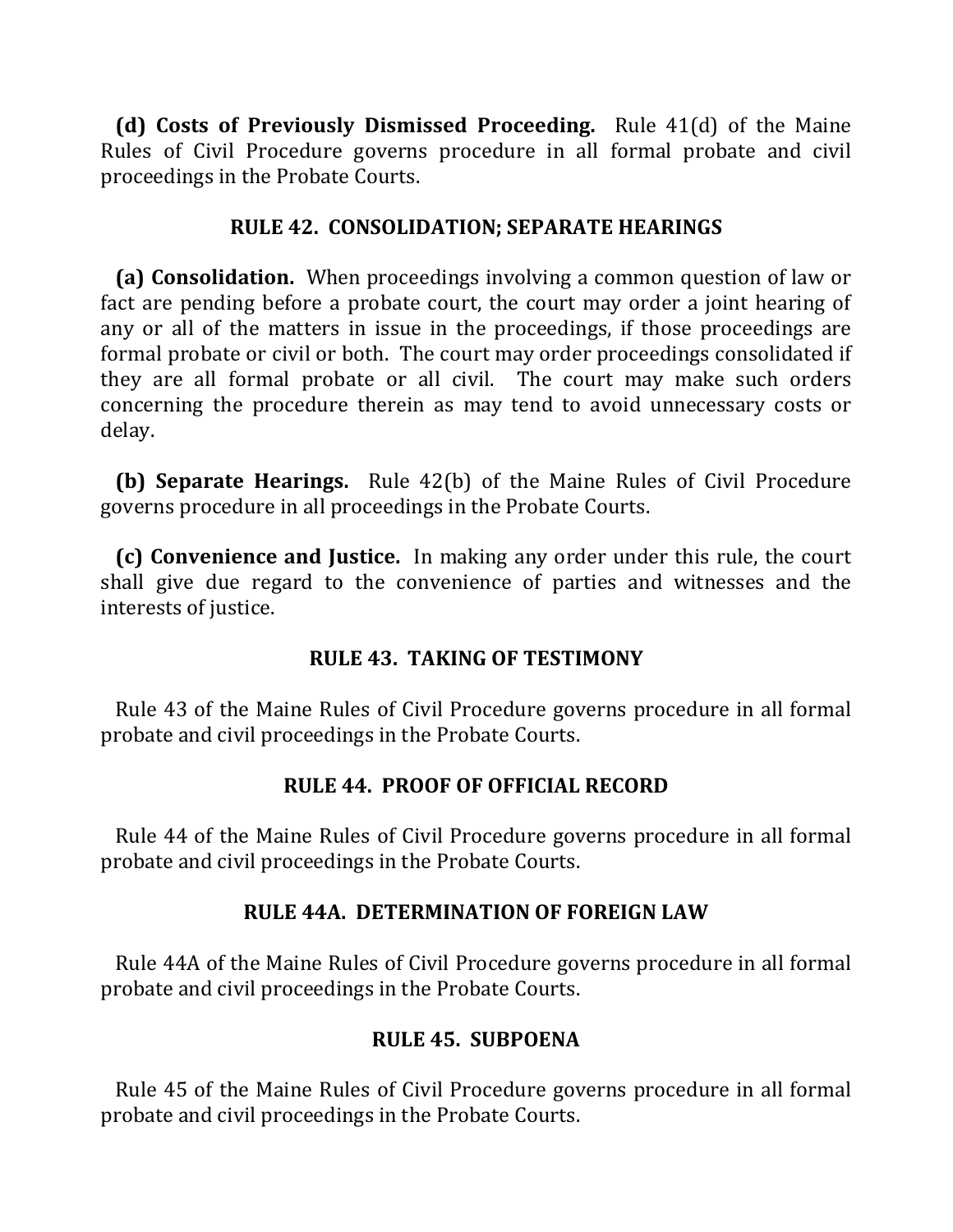#### **RULE 46. EXCEPTIONS UNNECESSARY**

Rule 46 of the Maine Rules of Civil Procedure governs procedure in all formal probate and civil proceedings in the Probate Courts.

### **RULES 47 TO 49. [RESERVED]**

### **RULE 50. MOTION FOR JUDGMENT**

Rule 50(d) of the Maine Rules of Civil Procedure governs procedure in all formal probate and civil proceedings in the Probate Courts, so far as applicable.

### **RULE 51. ARGUMENT OF COUNSEL**

Rule 51(a) of the Maine Rules of Civil Procedure governs procedure in all formal probate and civil proceedings in the Probate Courts, so far as applicable.

#### **RULE 52. FINDINGS BY THE COURT**

Rule 52 of the Maine Rules of Civil Procedure governs procedure in all formal probate and civil proceedings in the Probate Courts, so far as applicable.

#### **RULE 53. REFEREES**

Rule 53 of the Maine Rules of Civil Procedure governs procedure in all formal probate and civil proceedings in the Probate Courts, so far as applicable; provided that the compensation and necessary expenses of a referee shall be paid by the county in all cases in which they are not to be paid in whole or in part by the parties or out of a fund or other subject matter of the action.

#### **VII. JUDGMENT**

#### **RULE 54. IUDGMENT; COSTS**

**(a) Definition; Form.** "Judgment" as used in these rules includes a decree and any order from which an appeal lies. A judgment shall not contain a recital of pleadings or the record of prior proceedings.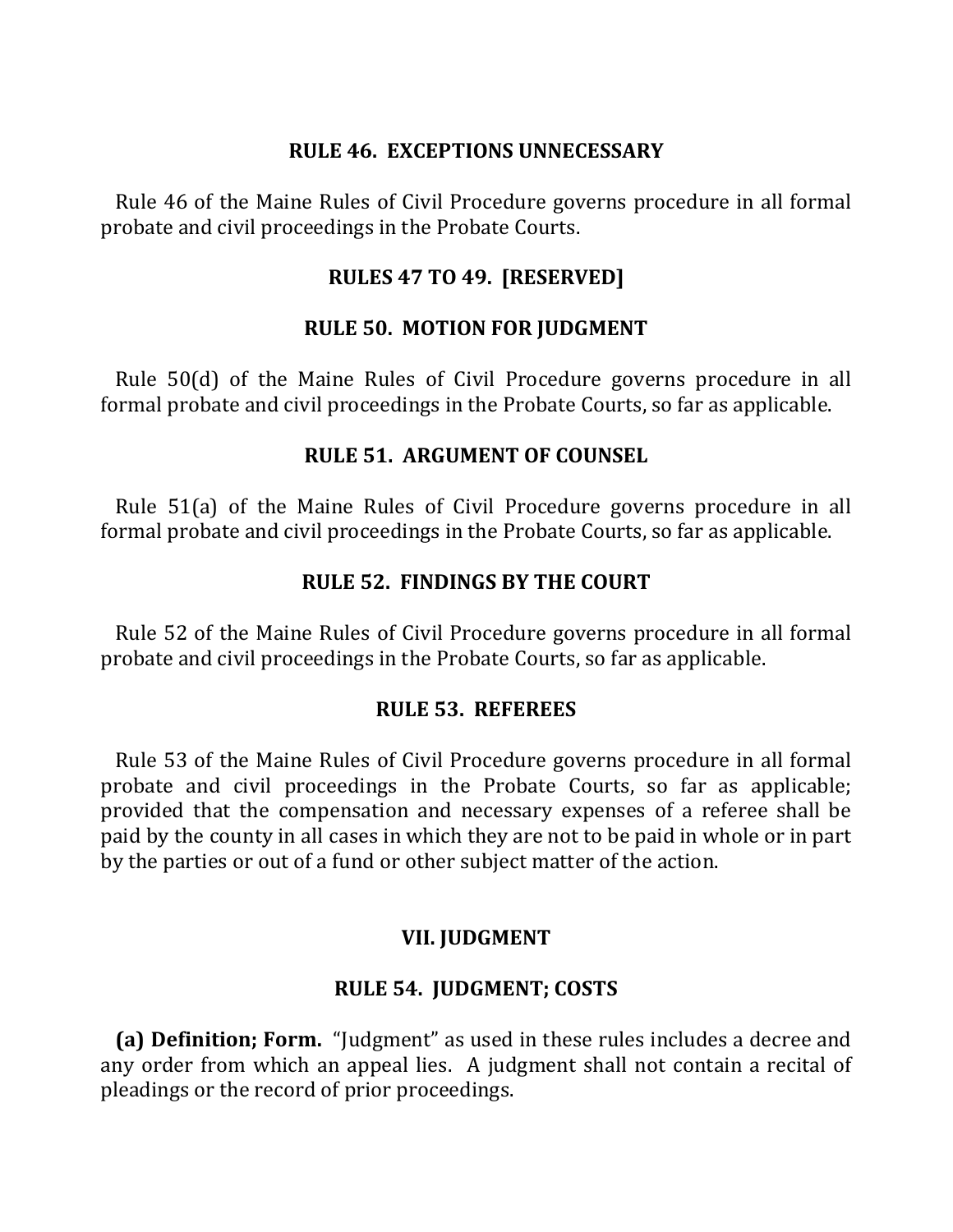**(b) Iudgment Upon Multiple Claims or Involving Multiple Parties.** Rule 54(b) of the Maine Rules of Civil Procedure governs procedure in all formal probate and civil proceedings in the Probate Courts.

**(c) Demand for Judgment.** Rule 54(c) of the Maine Rules of Civil Procedure governs procedure in all formal probate and civil proceedings in the Probate Courts.

# **(d) Allowance of Costs.**

(1) *Probate Proceedings.* In all contested formal probate proceedings, costs may be allowed to either party out of the estate in controversy as provided by statute and these rules, or in the discretion of the court may be allowed against a losing party in the event of a frivolous or malicious claim or objection.

(2) *Civil Proceedings.* In all civil proceedings, costs shall be allowed to the prevailing party as provided for civil actions in Rule 54(d) of the Maine Rules of Civil Procedure.

# **(e) Taxation of Costs.**

(1) *Probate Proceedings.* In formal probate proceedings, costs shall be taxed by the court upon a statement presented by each party claiming them. Taxation of costs shall be conducted at a hearing in open court upon notice to all parties who have appeared in the proceeding.

(2) *Civil Proceedings.* Rule 54(e) of the Maine Rules of Civil Procedure governs procedure in civil proceedings in the Probate Courts.

# **(f) Schedule of Fees.**

(1) *Probate Proceedings.* The following schedule of fees shall be taxable as costs:

(A) Attorneys and Witnesses. As provided by statute.

(B) Register for the Use of Counties. As provided by statute.

 (C) Miscellaneous.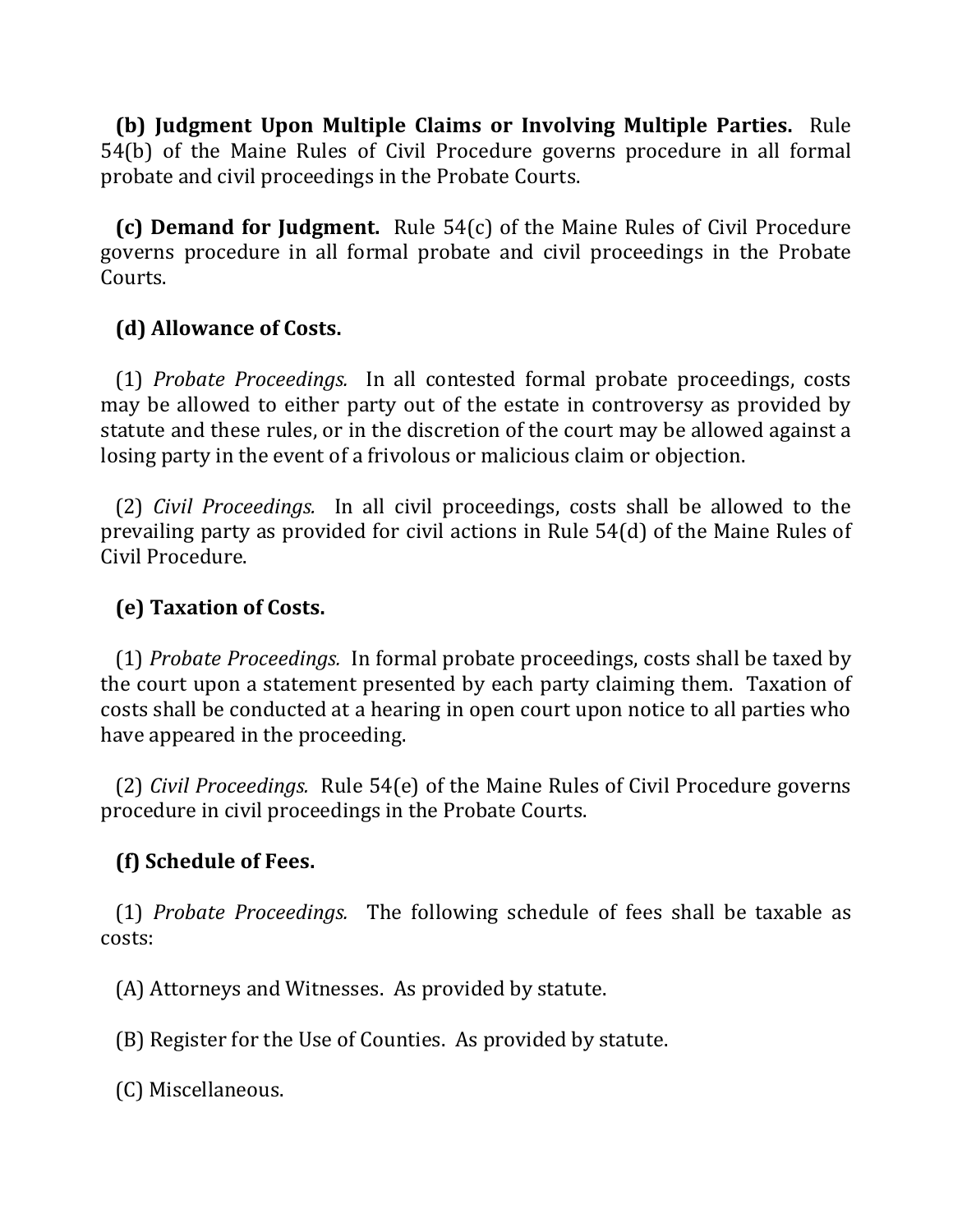Service as taxed by the officer, subject to correction.

Surveyors, commissioners, and other officers appointed by the court, fees as charged by them subject to correction.

Costs of reference as reported by the referee and allowed by the court, provided that when in hearings on default the register serves as referee, he shall not be compensated.

(2) *Civil Proceedings.* Rule 54(f) of the Maine Rules of Civil Procedure governs procedure in civil proceedings in the Probate Courts, provided that in hearings on default, when the register serves as referee, he shall not be compensated.

**(g) Costs on Depositions.** Rule 54(g) of the Maine Rules of Civil Procedure governs procedure in all formal probate and civil proceedings in the Probate Courts. 

### **RULE 54A. FEES**

In addition to any filing or entry fees required by law or rule, the fees of the Probate Courts shall be as follows:

N-109, N-110, \$2.00 each;

N-101, N-102, N-103, N-104, A-10, A-15 and A-15(a), \$5.00 each;

Issuance of subpoena or summons, \$5.00 each;

Certification and attestation of copies, \$5.00 each;

Certificate, under seal of court, \$5.00 each;

Filing of notice of removal of a proceeding to the Superior Court, \$100.00, exclusive of entry fee paid to the Superior Court;

Filing a jurisdictional affidavit pursuant to Rule 9,  $$0;$ 

Filing a request for transfer to the District Court pursuant to Rule 71-B, \$0;

Filing a notice of domiciliary foreign conservator's appointment, \$25.00;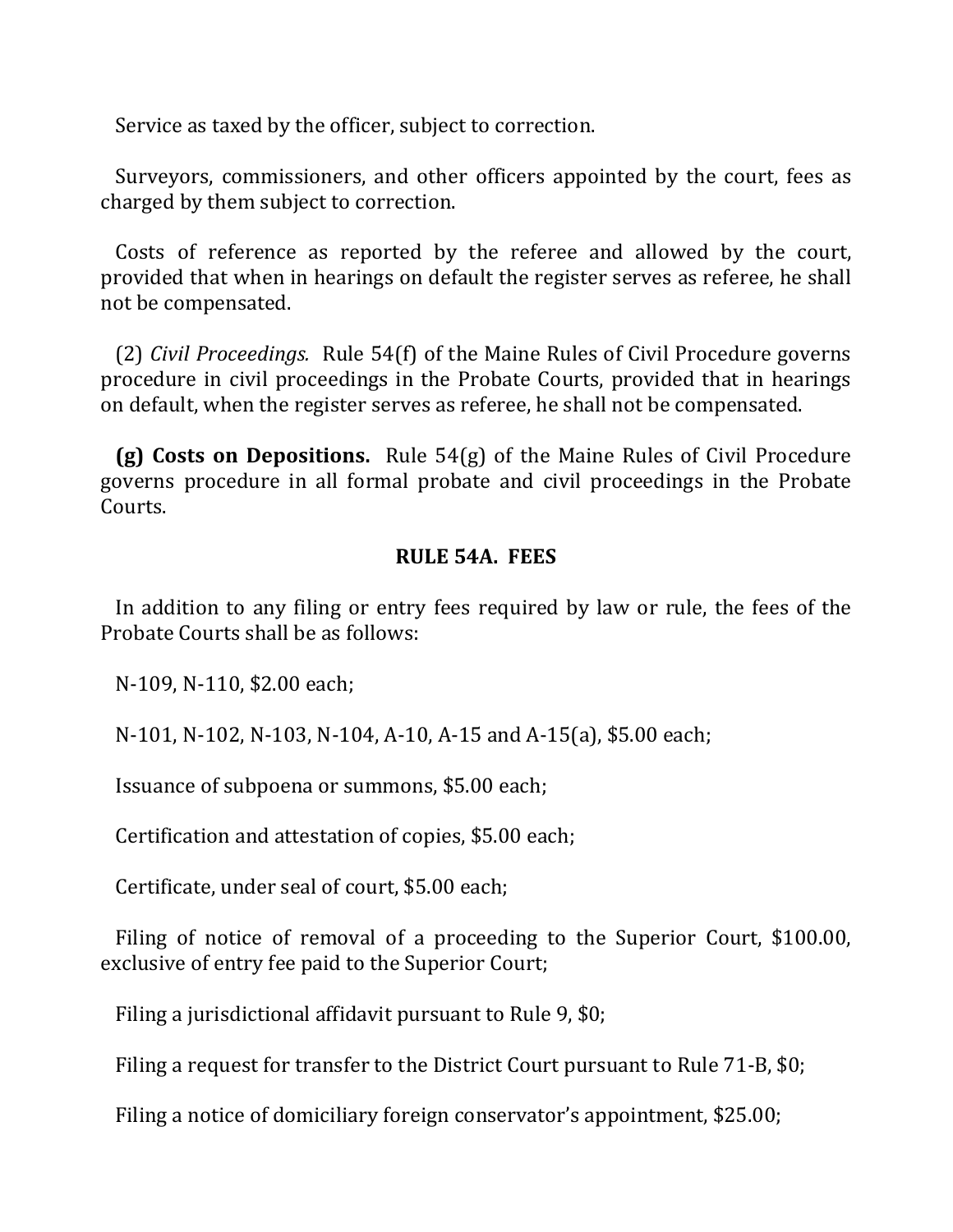Demand for notice, \$25.00;

Filing of notice of appeal to the Law Court, \$100.00, exclusive of entry fee paid to the Law Court;

Statutory will form, \$5.00;

Writs and Renewal of Writs, \$25.00;

Petition for Termination of Parental Rights, \$65.00;

Surrender and Release of Child for Adoption, \$25.00;

Consent of non-petitioning Parent for Adoption, \$25.00;

Claim against estate, \$25.00; and

Filing of petition or complaint in a civil proceeding, \$120.00.

Fees for official probate court forms are addressed in Rule 84.

## **RULE 55. DEFAULT**

**(a) Entry.** When a party who has been served with notice of a petition in formal probate proceedings for the determination of testacy or the appointment of a personal representative, guardian or conservator does not make written or oral reply as provided in Rule  $12(a)(2)$ , and that fact is made to appear by affidavit or otherwise, the register shall enter the party's default. When a party who has been served with notice of such a petition, or of any petition in other formal probate proceedings, or against whom a judgment for affirmative relief is sought in civil proceedings, has otherwise failed to plead or otherwise act or defend as provided by these rules and that fact is made to appear by affidavit or otherwise, the register shall enter the party's default, except that no default or default judgment shall be entered by the clerk in any action involving guardianship, adoption, change of name, or other matters concerning custody or other parental rights of a minor child. In any action involving guardianship, adoption, change of name, or other matters concerning custody or other parental rights of a minor child, M.R. Civ. P. 117 governs default procedure.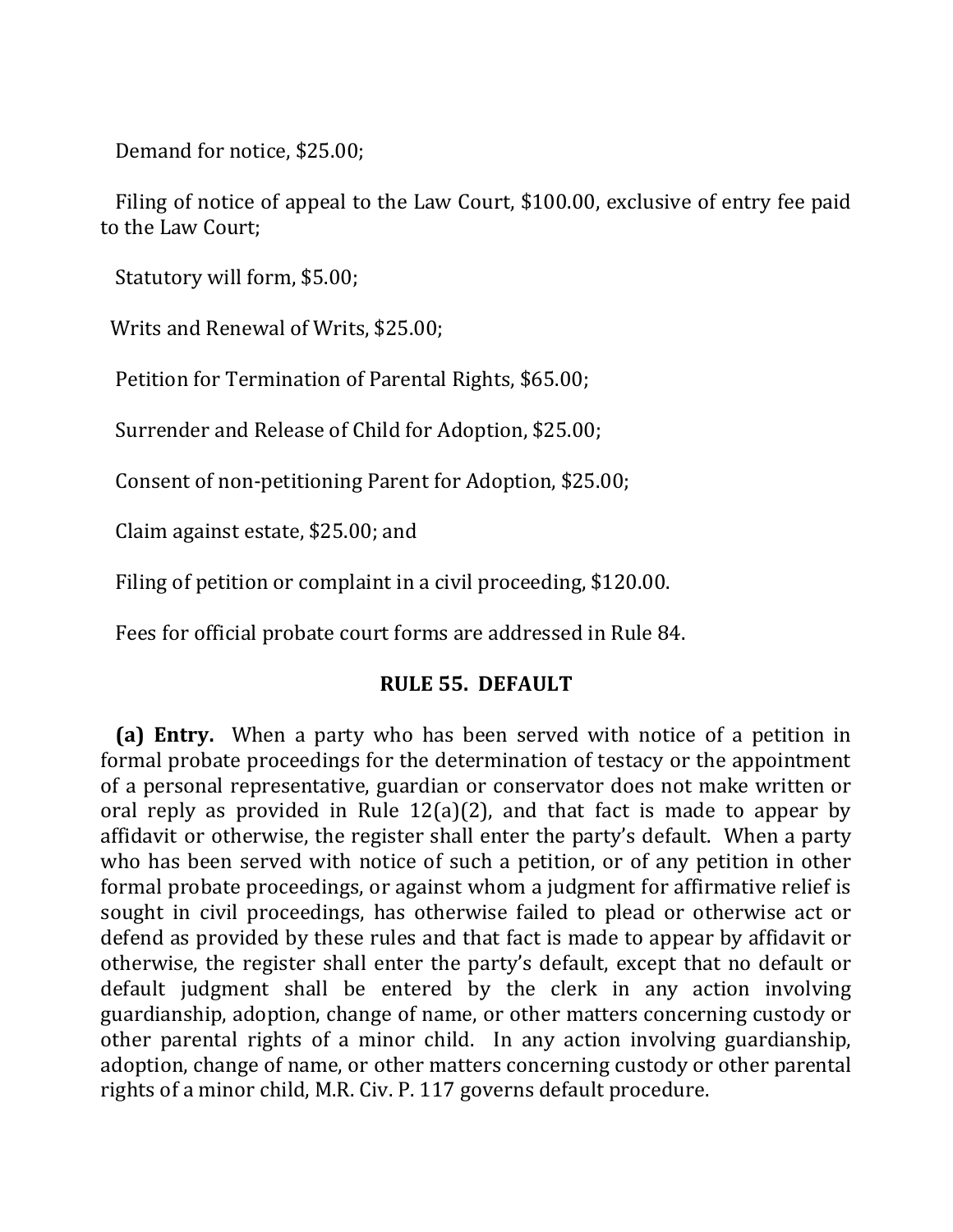(b) Judgment; Setting Aside Default; Plaintiffs, Counterclaimants, Cross-**Claimants.** Rule 55(b)-(d) of the Maine Rules of Civil Procedure governs procedure in all formal probate proceedings and Rules  $55(b)$ -(d) and 117 of the Maine Rules of Civil Procedure govern civil proceedings in the Probate Courts, so far as applicable, except that the appointment of a guardian ad litem or other such representative to appear on behalf of an infant or incompetent person in formal probate proceedings under paragraph  $(2)$  of subdivision  $(b)$  of Rule 55 shall be required only upon an order of the judge.

# **RULE 56. SUMMARY JUDGMENT**

Rule 56 of the Maine Rules of Civil Procedure governs procedure in all formal probate and civil proceedings in the Probate Courts.

# **RULE 57. DECLARATORY JUDGMENTS**

Rule 57 of the Maine Rules of Civil Procedure governs procedure in all formal probate and civil proceedings in the Probate Courts, so far as applicable.

# **RULE 58. ENTRY OF JUDGMENT OR INFORMAL STATEMENT OR ORDER**

In a formal probate or civil proceeding, when the judge directs that a party recover only money or costs or that all action or relief sought be denied, the register shall enter judgment forthwith upon receipt by the register of the direction; but when the judge directs entry of judgment for other action or relief, the judge shall promptly settle or approve the form of judgment and direct that it be entered by the register. The notation of a judgment in the docket in accordance with Rule 79(a) constitutes the entry of judgment; and the judgment is not effective before such entry. The entry of the judgment shall not be delayed for the taxing of costs. In an informal probate proceeding, the register shall forthwith note a written statement of informal probate or order of informal appointment in the docket as provided in Rule  $79(a)$ . Informal probate or appointment is not effective before such notation.

## **RULE 59. NEW TRIALS; AMENDMENTS OF JUDGMENTS**

Rule 59 of the Maine Rules of Civil Procedure governs procedure in all formal probate and civil proceedings in the Probate Courts.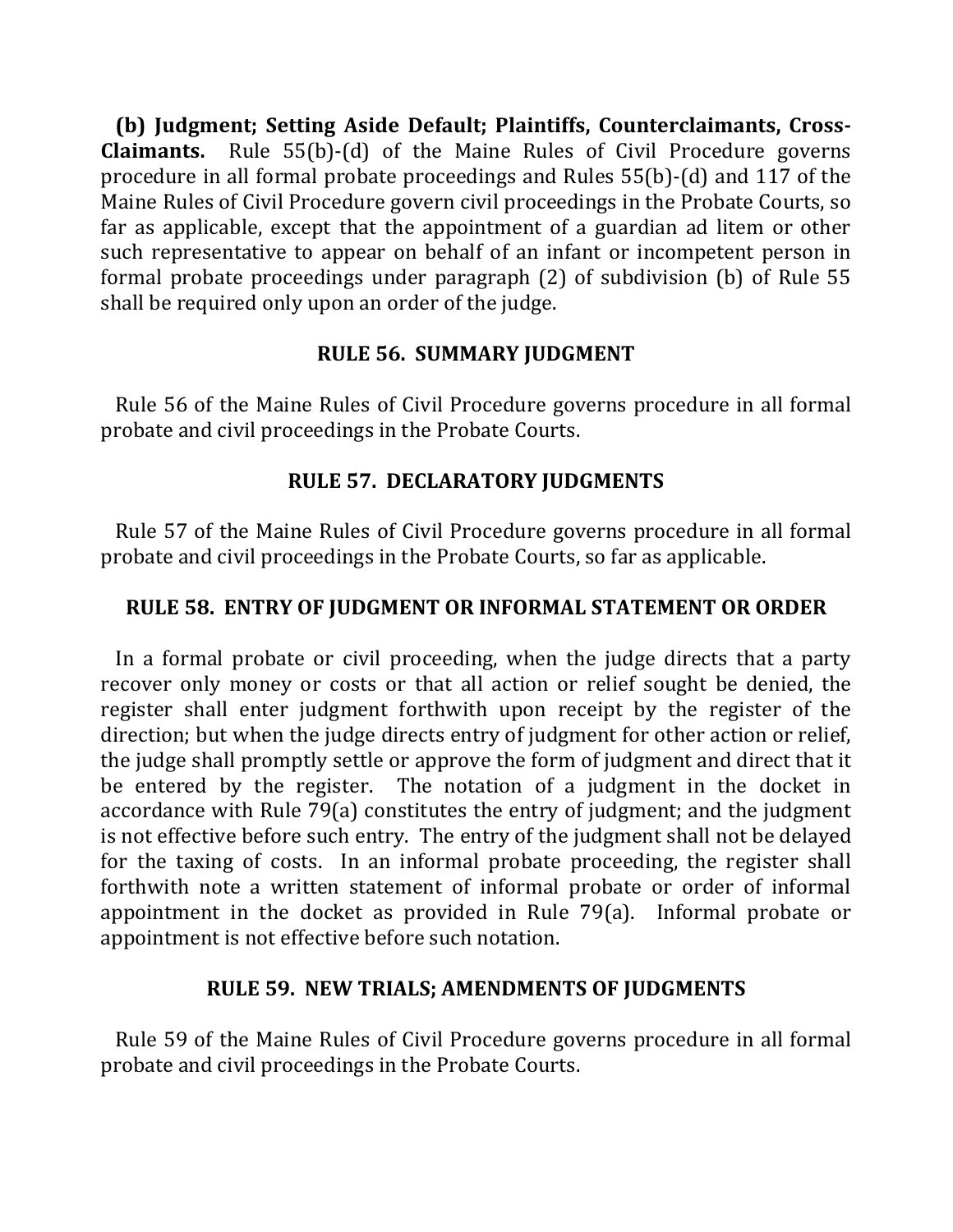#### **RULE 60. RELIEF FROM JUDGMENT OR ORDER**

**(a) Clerical Mistakes.** Rule  $60(a)$  of the Maine Rules of Civil Procedure governs procedure in all proceedings in the Probate Courts.

**(b)** Mistakes; Inadvertence; Excusable Neglect; Newly Discovered **Evidence; Fraud, etc.** Rule 60(b) of the Maine Rules of Civil Procedure governs procedure in all formal probate and civil proceedings in the Probate Courts.

# **RULE 61. HARMLESS ERROR**

Rule 61 of the Maine Rules of Civil Procedure governs procedure in all formal probate and civil proceedings in the Probate Courts.

# **RULE 62. STAY OF PROCEEDINGS TO ENFORCE A JUDGMENT**

**(a) Probate Proceedings.** Unless otherwise ordered by the court, a judgment in a formal probate proceeding shall not be stayed during the period after its entry and until an appeal is taken or during the pendency of an appeal. On motion and a showing, subject to the obligations set forth in Rule 11, that a party intends to make a motion pursuant to Rule  $52(b)$ ,  $59$  or 60, or to take an appeal, the court may grant a stay of a judgment pending the disposition of such motion or the taking of such appeal or during the pendency of an appeal. Any stay granted pursuant to this subdivision shall be on such terms as to bond or otherwise as the court considers proper for the security of the rights of all other parties. Rule  $62(d)$ , (g) and (h) of the Maine Rules of Civil Procedure governs procedure in all formal probate proceedings, so far as applicable.

**(b) Civil Proceedings.** Rule 62 of the Maine Rules of Civil Procedure governs procedure in all civil proceedings in the Probate Courts, so far as applicable, substituting Probate Court for Superior Court in subdivision (a) of that rule.

## **RULE 63. DISABILITY OR RECUSAL OF A JUDGE**

Rule 63 of the Maine Rules of Civil Procedure governs procedure in all formal probate and civil proceedings in the Probate Courts.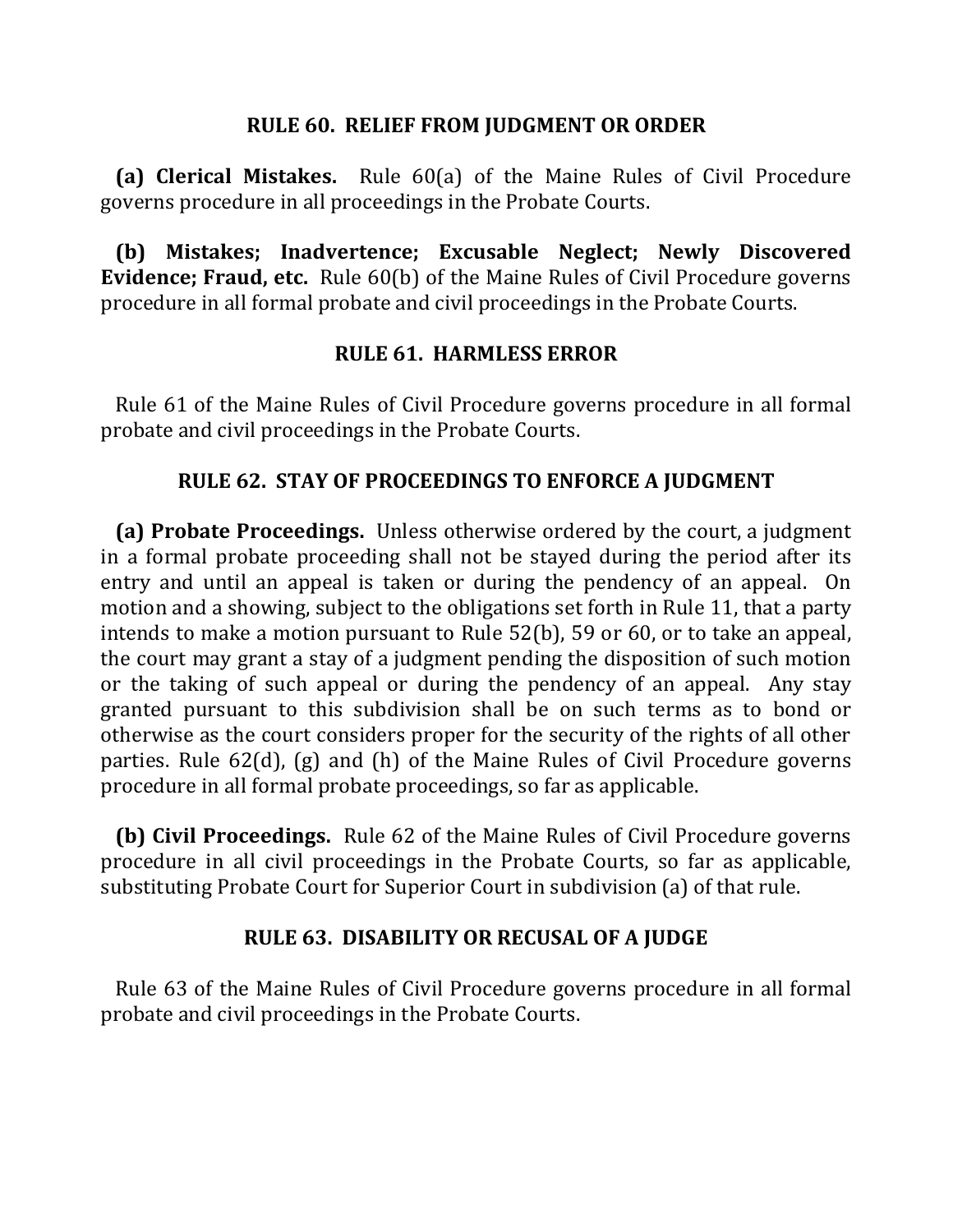#### **VIII. PROVISIONAL AND FINAL REMEDIES AND SPECIAL PROCEEDINGS**

### **RULE 64. REPLEVIN**

Rule 64 of the Maine Rules of Civil Procedure governs procedure in civil proceedings in the Probate Courts.

#### **RULE 65. INJUNCTIONS**

**(a) Probate Proceedings.** Proceedings for discovery of property under section 3-110 of the Probate Code and proceedings to restrain a personal representative under section 3-607 and a conservator under section 5-416 of the Probate Code are formal probate proceedings, and Rule 65 of the Maine Rules of Civil Procedure governs procedure in such proceedings so far as applicable. In other formal probate proceedings, ancillary injunctive relief as provided in that rule may be sought by any party on motion and notice pursuant to Rule 5.

**(b)** Civil Proceedings. Rule 65 of the Maine Rules of Civil Procedure governs procedure in civil proceedings in the Probate Courts.

#### **RULE 66. RECEIVERSHIPS**

A proceeding wherein a receiver has been appointed shall not be dismissed except by order of the court. Except as otherwise provided by statute, the practice in proceedings for receiverships and in actions brought by or against a receiver shall be governed by these rules and the Maine Rules of Civil Procedure.

#### **RULE 67. DEPOSIT IN COURT**

Rule 67 of the Maine Rules of Civil Procedure governs procedure in all formal probate and civil proceedings in the Probate Courts, substituting Probate Court for District Court and register for clerk.

#### **RULE 68. OFFER OF JUDGMENT**

Rule 68 of the Maine Rules of Civil Procedure governs procedure in all formal probate and civil proceedings in the Probate Courts.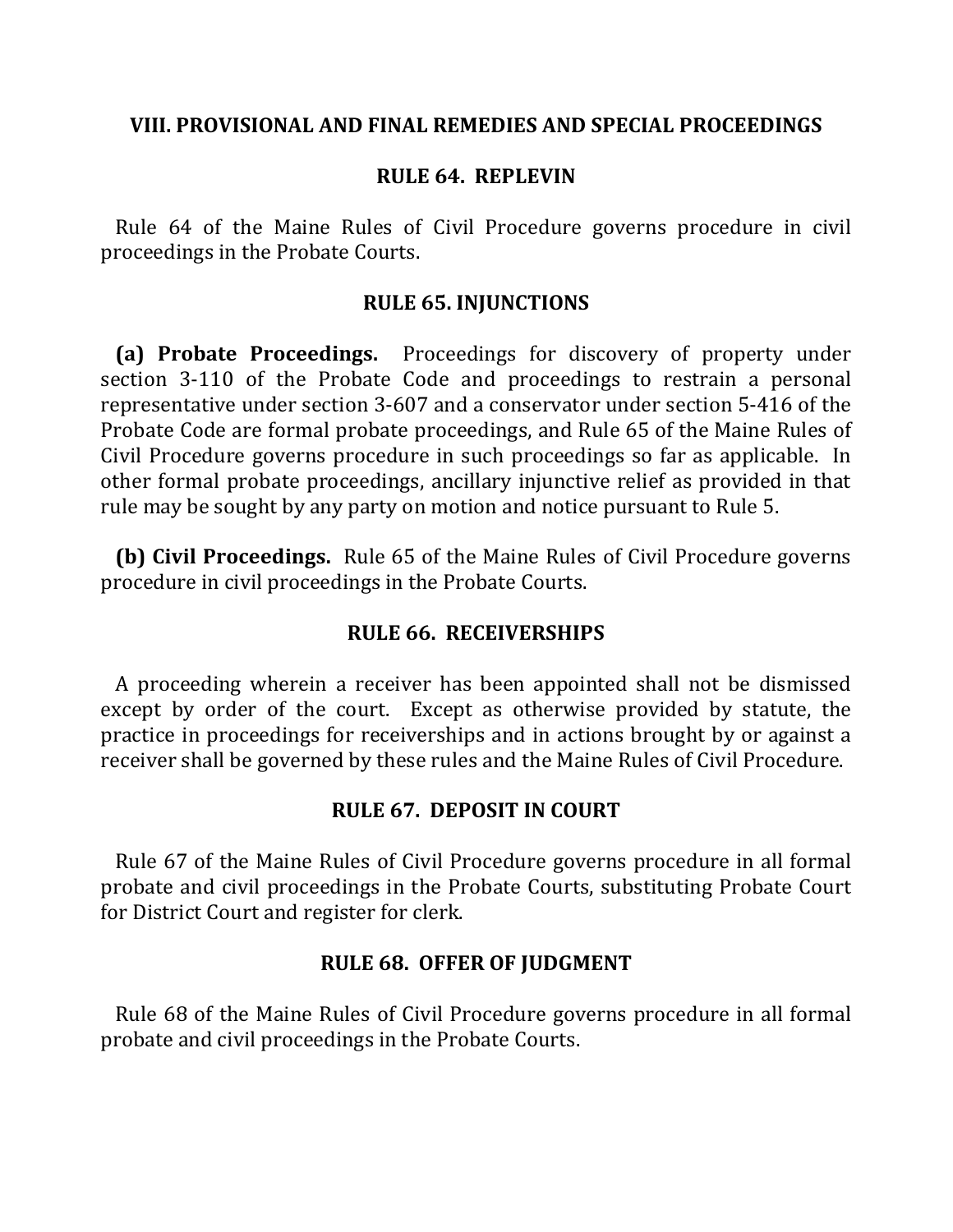#### **RULE 69. EXECUTION**

Rule 69 of the Maine Rules of Civil Procedure governs procedure in civil proceedings in the Probate Courts.

#### **RULE 70. JUDGMENT FOR SPECIFIC ACTS**

Rule 70 of the Maine Rules of Civil Procedure governs procedure in all formal probate and civil proceedings in the Probate Courts.

#### **RULE 71. PROCESS IN BEHALF OF AND AGAINST PERSONS NOT PARTIES**

Rule 71 of the Maine Rules of Civil Procedure governs procedure in all formal probate and civil proceedings in the Probate Courts.

## **VIIIA. REMOVAL**

### **RULE 71A. REMOVAL TO THE SUPERIOR COURT**

**(a) Who May Remove; Time.** Any party to a civil proceeding may, within 20 days after service of the last required pleading or within 10 days after service of any amendment to the pleadings or any responsive pleading permitted thereto, remove the proceeding to the Superior Court in the county in which the Probate Court where the proceeding was commenced sits.

**(b) Procedure for Removal.** Removal shall be effected by filing notice thereof, serving a copy thereof upon all other parties, and paying to the register the required fees, including the entry fee in and the cost of forwarding the proceeding to the Superior Court. The register shall thereupon file in the Superior Court a copy of the original papers and exhibits and transcript, if any, in the proceeding, together with a certified copy of all docket entries under the master docket number for the estate, guardianship, or trust under which the proceeding to be removed is docketed; provided that the Probate Court shall first determine any motion for approval of attachment, trustee process, or replevin pending at the time of removal. If prior to removal a pleading required of the removing party has not been filed, it shall be filed forthwith in the Superior Court. Thereafter, the action shall be prosecuted in the Superior Court as if originally commenced therein. If the party giving notice of removal does not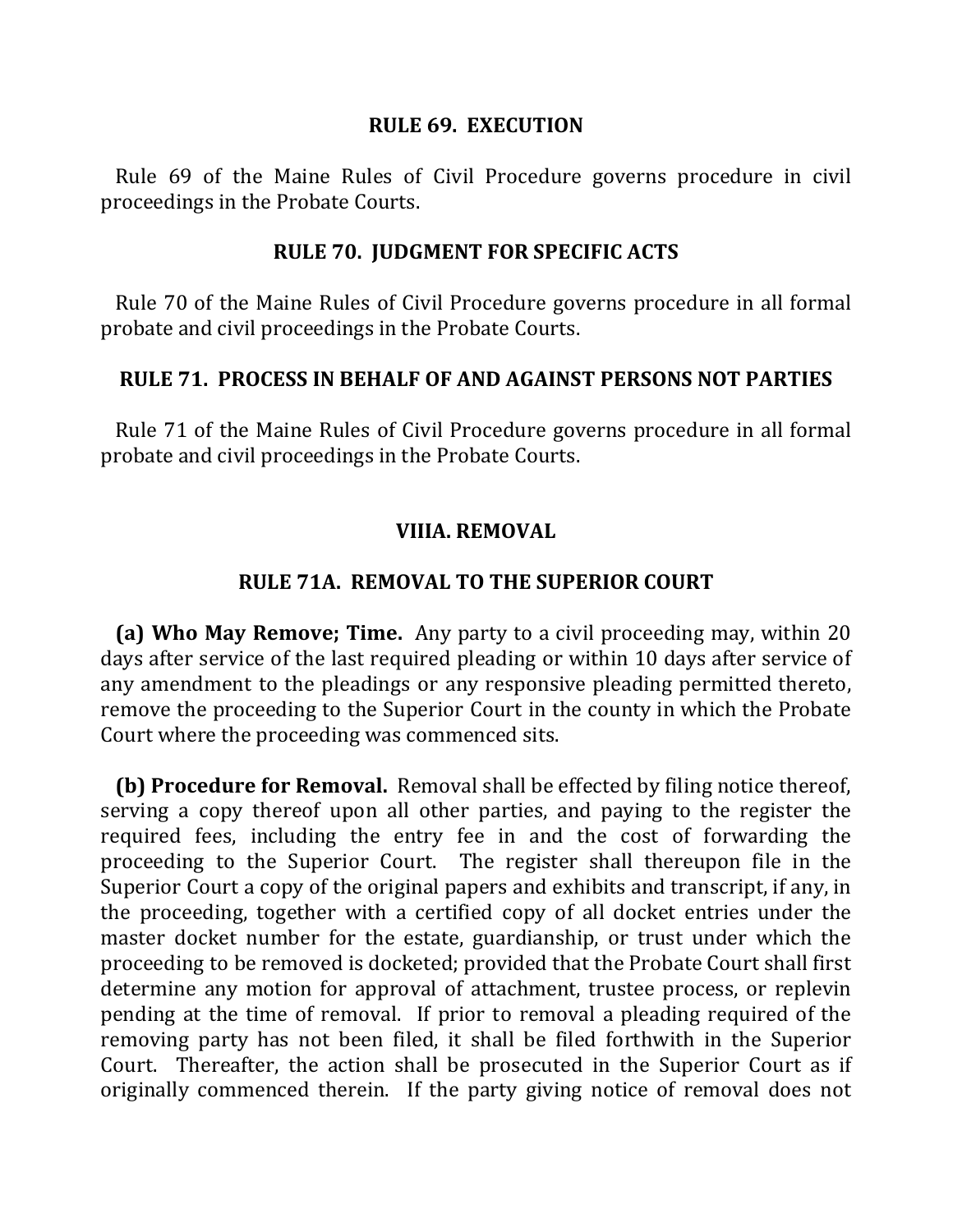comply with the requirements of this subdivision, the proceeding shall be heard and determined in the Probate Court as if no notice of removal had been given.

**(c) Effect of Orders.** Any order of the Probate Court entered prior to removal shall remain in force until modified by the Superior Court.

**(d)** Joint or Several Removal. Parties interested jointly, severally, or otherwise in any civil proceeding may join in removal thereof; or any one or more of them may remove separately or any two or more of them may join in removal.

**(e) Removal for Consolidation.** Any party to a civil proceeding may at any time before the hearing on the merits remove the proceeding to the Superior Court in any county for purposes of joint hearing or trial or consolidation with a civil action there pending, as provided in Rule  $42(a)$  of the Maine Rules of Civil Procedure. The party seeking removal shall first move in the Superior Court for an order granting joint hearing or trial or consolidation, conditional on completion of the removal. If that motion is granted, the party may file and serve notice of removal as provided in subdivision (b) of this rule, appending thereto a certified copy of the Superior Court's order. All subsequent proceedings shall be in accordance with subdivisions  $(b)$ - $(d)$  of this rule.

#### **VIIIB. TRANSFER**

### **RULE 71B. TRANSFER OF PROCEEDINGS IN MATTERS INVOLVING GUARDIANSHIP, ADOPTION, CHANGE OF NAME OR OTHER MATTERS CONCERNING CUSTODY OR OTHER PARENTAL RIGHTS OF A MINOR CHILD**

#### **(a) Notice of Transfer; Transfer Request.**

(1) If the Probate Court presiding over a guardianship, adoption, change of name, or other matter concerning custody or other parental rights of a minor child becomes aware that proceedings regarding custody or other parental rights concerning the child are pending in the District Court, the Probate Court shall immediately notify the parties and, within the next 7 days, shall conduct a telephone conference with the District Court where the proceedings involving the child are pending, to determine whether the child is under the exclusive, continuing jurisdiction of the District Court pursuant to  $4$  M.R.S.  $\S$  152(5-A). If the District Court has such jurisdiction, the courts shall consult so that the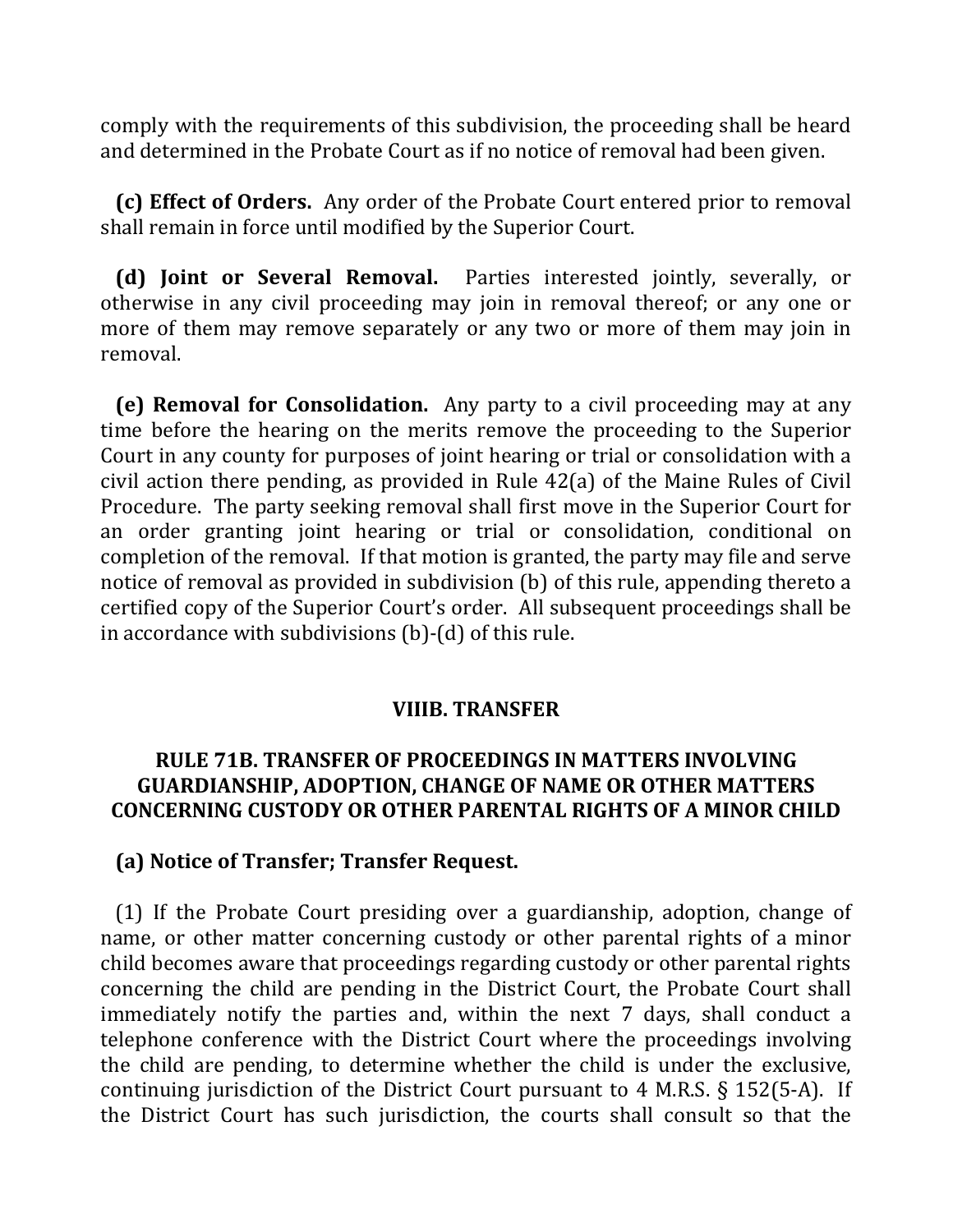District Court may determine the appropriate action to facilitate a transfer of the matter from the Probate Court.

(2) Any party involved in a guardianship, adoption, change of name or other matter concerning custody or other parental rights of a minor child, who becomes aware that proceedings regarding custody or other parental rights concerning the child are pending in the District Court, shall immediately notify the Probate Court by filing a request for transfer. The Probate Court shall, within seven days after receipt of the request, conduct a telephone conference with the District Court where the proceedings involving the child are pending, to determine whether the child is under the exclusive, continuing jurisdiction of the District Court pursuant to 4 M.R.S.  $\S$  152(5-A). If the District Court has such jurisdiction, the courts shall consult so that the District Court may determine the appropriate action to facilitate a transfer of the matter from the Probate Court.

**(b) Transfer Orders.** After consulting with the Probate Court, the District Court shall issue an order that immediately transfers the Probate Court proceeding to the District Court where there is a pending case, unless the District Court determines that immediate transfer would result in undue delay or waste of judicial resources. If the District Court does not order immediate transfer, it shall issue an order that transfers the proceeding from Probate Court to District Court:

(1) As soon as a specified event in the Probate Court has occurred;

(2) As soon as the Probate Court has issued an order ruling on a matter it has under advisement; or

(3) On a date certain.

The District Court shall provide copies of the transfer order to all parties and to the Probate Court.

**(c) Procedure for Transfer.** Within 7 days after the date of transfer specified in the transfer order, the Register of the Probate Court shall file with the District Court that issued the order of transfer the original filings, orders, exhibits, and transcripts, if any, of the proceeding, together with a certified copy of all docket entries for the proceeding being transferred.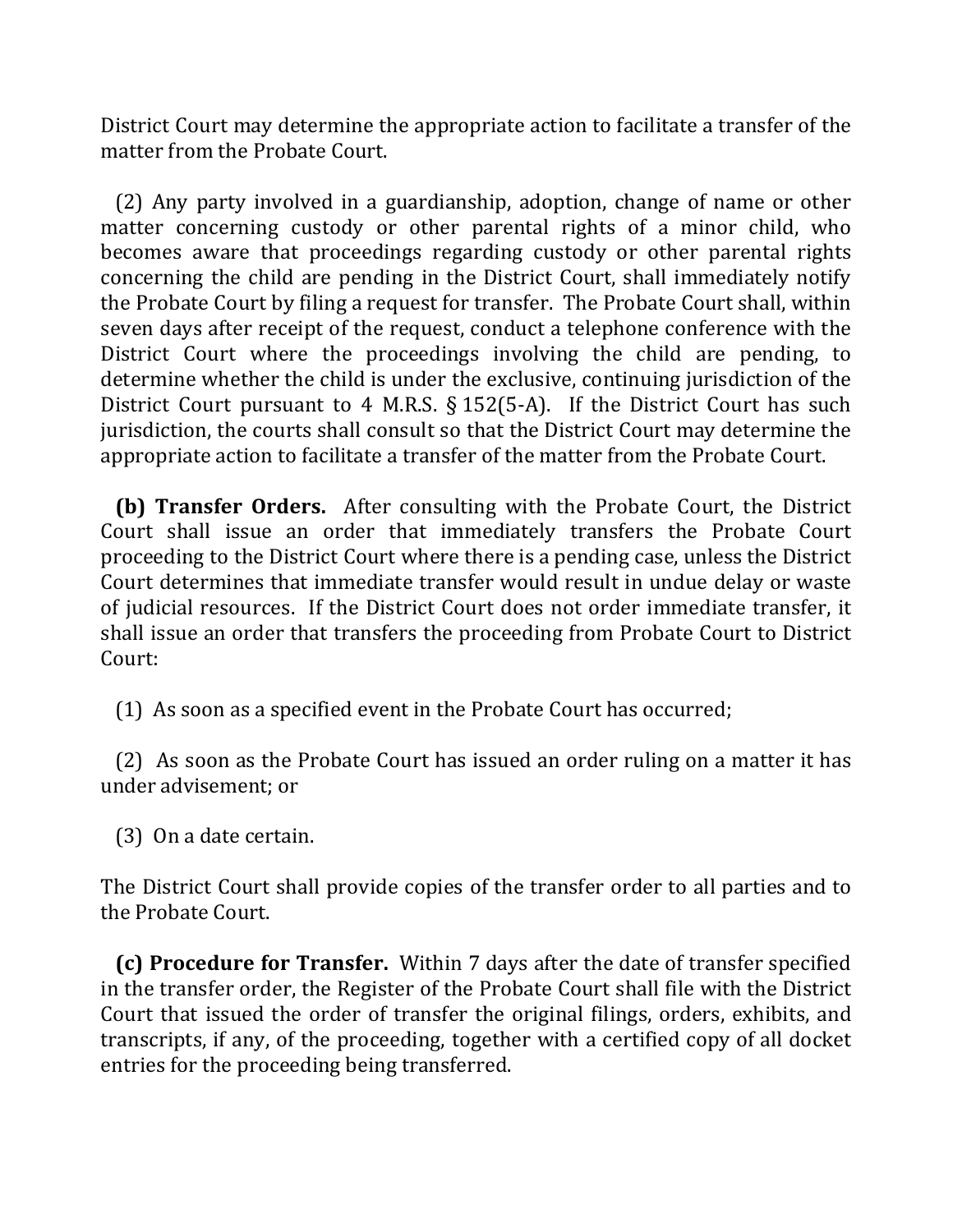**(d)** Effect of Transfer. The transferred action shall be litigated in the District Court as if originally begun there, and the District Court shall have exclusive, continuing jurisdiction of all matters concerning the child(ren) involved in the transferred action, pursuant to 4 M.R.S.  $\S$  152(5-A). Thereafter, any family matter, guardianship, adoption, name change, or other matter involving custody or other parental rights with respect to that minor child or children must be filed in the District Court.

**e) Effect of Previous Orders.** Any order of the Probate Court entered before transfer shall remain in force until modified by the District Court.

### **IX. APPEALS**

[Appeals are governed by the Maine Rules of Appellate Procedure]

# **RULES 72 to 74C. [ABROGATED]**

# **RULE 74D. [REDESIGNATED]**

Rule 74D is redesignated as Rule 40, subsection (d), effective January 1, 2001.

# **RULES 75 to 76A. [ABROGATED]**

# **X. PROBATE COURTS AND REGISTERS**

# **RULE 76H. ELECTRONIC SOUND RECORDING**

Rule 76H of the Maine Rules of Civil Procedure governs procedure in all formal probate and civil proceedings in the Probate Courts, except that the costs and fees addressed in Rule  $76H(e)(2)$  of the Maine Rules of Civil Procedure shall be the costs and fees established by the individual Probate Courts.

# **RULE 77. PROBATE COURTS AND REGISTERS**

**(a) Probate Courts Always Open.** The Probate Courts shall be deemed always open for the purpose of filing any pleading or other proper paper, of issuing and returning mesne and final process, and of making and directing all interlocutory motions, orders, and rules. Filings outside of normal business hours and at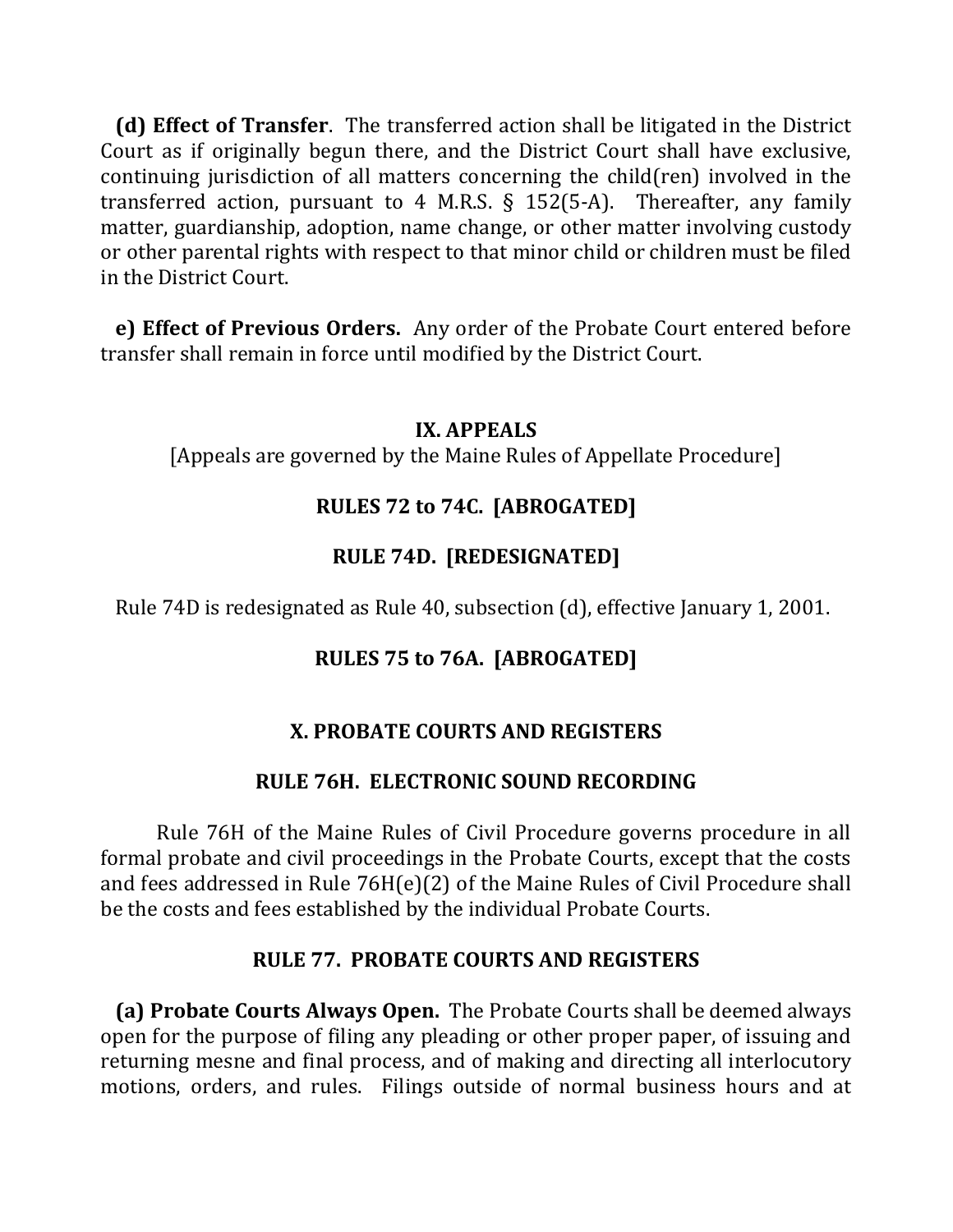places other than appropriate for the venue of the proceeding are governed by Rule 5.

**(b)** Trials and Hearings; Orders in Chambers. Rule 77(b) of the Maine Rules of Civil Procedure governs procedure in the Probate Courts.

**(c) Register's Office.** The register's office with the register or a deputy in attendance shall be open during such hours as the Chief Justice of the Supreme Judicial Court may designate, on all days except Saturdays, Sundays, and legal holidays, and except such other days as the Chief Justice may designate.

**(d) Notice of Orders or Judgments.** Rule 77(d) of the Maine Rules of Civil Procedure governs procedure in the Probate Courts.

**(e) Facsimile Signature of the Register.** A facsimile signature of the register imprinted at the register's direction upon any summons, writ, subpoena, judgment, order, or notice, except executions, shall have the same validity as the register's signature.

# **RULE 78. [RESERVED]**

## **RULE 79. BOOKS AND RECORDS KEPT BY THE REGISTER AND ENTRIES THEREIN**

**(a) The Docket.** The register shall keep the docket, and shall enter therein every proceeding to which these rules are fully applicable or which is enumerated in Rule  $81(b)$ . Each estate of a decedent, each guardianship, each estate of a minor or incapacitated or disabled person, and each trust shall be assigned a master docket number when the first proceeding concerning it is commenced in the court. The first and each subsequent proceeding concerning that estate, guardianship, or trust shall be assigned a subsidiary docket number consisting of the master docket number and a numerical suffix identifying that proceeding. The register may keep a single master docket, listing all estates, guardianships, and trusts in one numerical sequence with all proceedings concerning a particular estate, guardianship, or trust listed under it, or the register may keep separate dockets with separate numerical sequences for each category. Each proceeding enumerated in Rule 81(b) shall be assigned a separate docket number, and may be listed on a single docket or separate dockets, except that adoption proceedings must be listed on a separate docket which shall be kept confidential. Upon the commencement of a proceeding, the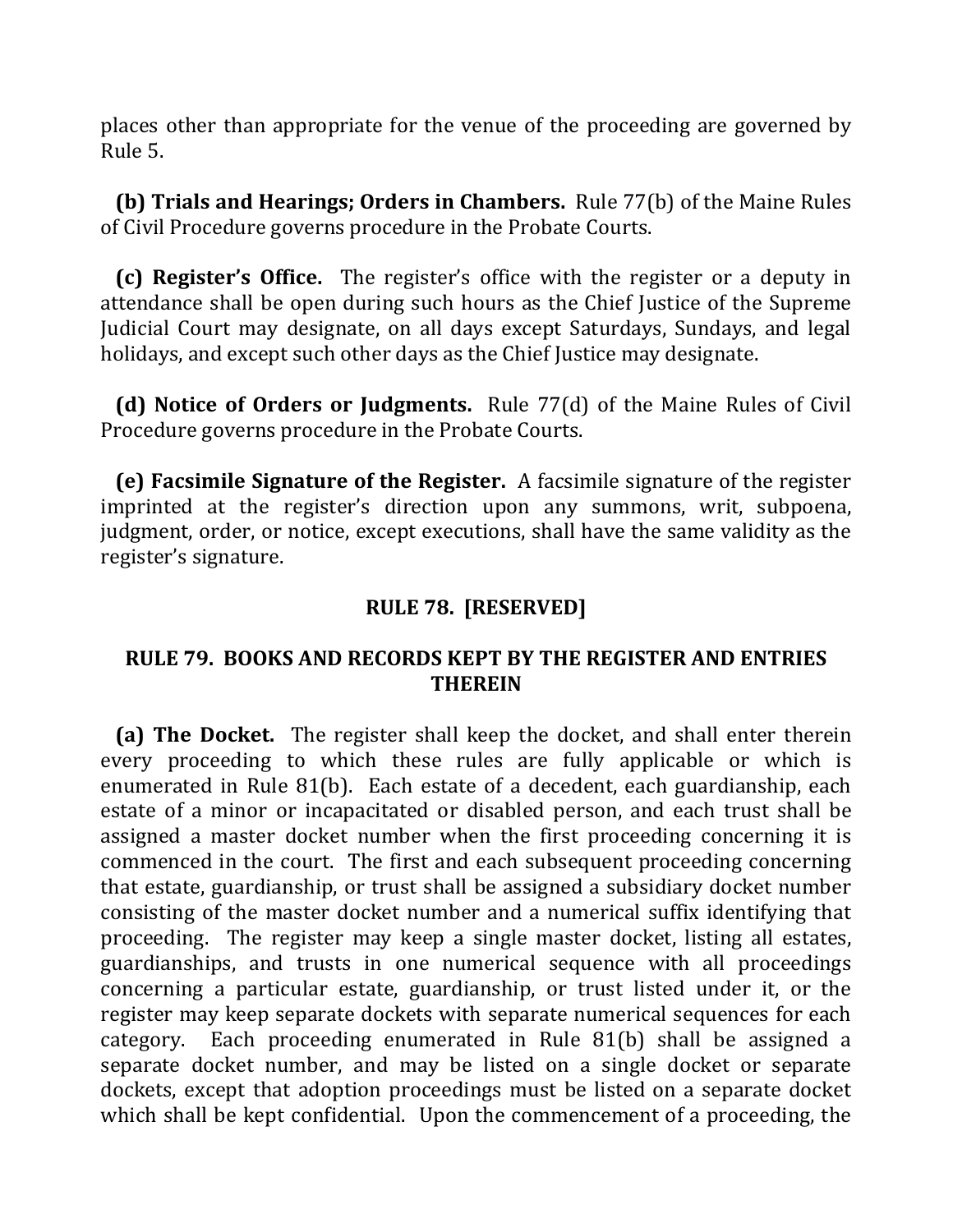full name of each party and the name and address of the applicant's, petitioner's, or plaintiff's attorney, if any, shall be entered upon the docket. Thereafter the name and address of the attorney appearing or answering for any party shall similarly be entered. All papers filed with the register, all appearances, orders, and judgments shall be noted chronologically upon the subsidiary docket and shall be marked with the docket number. These notations shall briefly show the nature of each paper filed or writ issued and the substance of each order of or judgment of the court and of the returns showing execution of process. In the alternative, the notation of an order or judgment may consist of an incorporation by reference of a designated order, judgment, opinion, or other document filed with the register by the court, provided that the notation shows that it is made at the specific direction of the court. The notation of an order or judgment shall show the date the notation is made.

**(b) Judgments and Orders.** After the rendition of judgment, the register shall without unreasonable delay, make extended records of all matters required by statute, and proceedings in real actions including foreclosure of mortgages, flowage and partition. In other proceedings, it shall be sufficient to record the names of the parties, the docket number, the date of the complaint, the date of service, and the petition or date of rendition of judgment, its nature and the amount of any damages or costs awarded. Upon application of any party made not later than 90 days after final judgment the court may order the preparation, upon payment of fees ordered by the court, of a full record in any proceeding or such additional record as the party requests. The Chief Justice of the Supreme Judicial Court shall prescribe the form and manner of making and keeping such records and may prescribe such further records to be kept as the Chief Justice may deem appropriate.

**(c) Custody of Papers by the Register.** The register shall be answerable for all records and papers filed with the court, and they shall not be taken from the register's custody without special order of the court; but the parties may at all times have copies.

**(d) Other Books and Records.** The register shall keep such other books and records as may be required by statute or from time to time by the Chief Justice of the Supreme Judicial Court.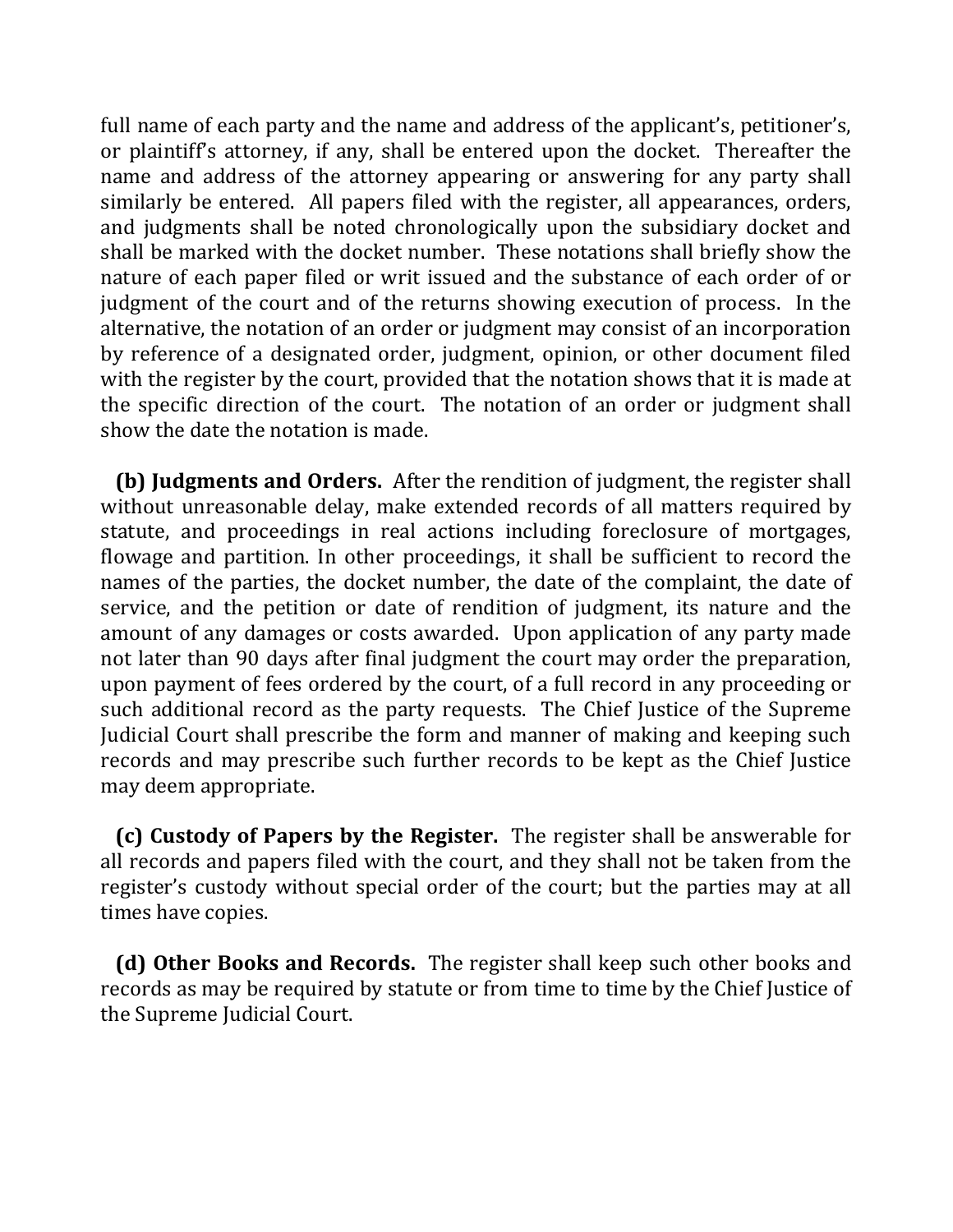#### **XI. SPECIAL RULES FOR CERTAIN PROCEEDINGS**

### **RULE 80. [RESERVED]**

#### **RULE 80A. REAL ACTIONS**

Rule 80A of the Maine Rules of Civil Procedure governs procedure in civil proceedings in the Probate Courts.

#### **RULE 80B. CREDITORS' CLAIMS AGAINST DECEDENTS' ESTATES**

**(a) Notice to Creditors.** The notice to creditors required by section 3-801 of the Probate Code shall be published by the register in the personal representative's behalf upon written request and tender of fees.

**(b)** Written Statement. If a claimant wishes to present a claim by filing the written statement of claim provided by section 3-804 of the Probate Code, the claimant shall, within the time limits of 3-803 of the Probate Code, file with the register the official form for a Statement of Claim.

**(c) Proceedings By and Against the Personal Representative.** Proceedings brought by claimants under section 3-807(a) of the Probate Code for payment of claims that have been allowed are formal probate proceedings under these rules. Proceedings brought by claimants under section 3-804(2) of the Probate Code to obtain payment of claims that have not previously been granted, or under section 3-806 of the Probate Code to obtain payment of claims that have been presented and disallowed, are civil proceedings under these rules. Proceedings brought by the personal representative under section  $3-806(b)$  of the Probate Code for allowance of claims are civil proceedings.

#### **XII. GENERAL PROVISIONS**

#### **RULE 81. APPLICABILITY**

**(a) To What Proceedings Fully Applicable.** These rules apply to all proceedings in the Probate Courts, with the exceptions set forth in subdivision (b) of this rule. They apply to proceedings on transfer to the District Court, on removal to the Superior Court, and on appeal to the Supreme Judicial Court sitting as the Law Court. A civil proceeding under these rules is appropriate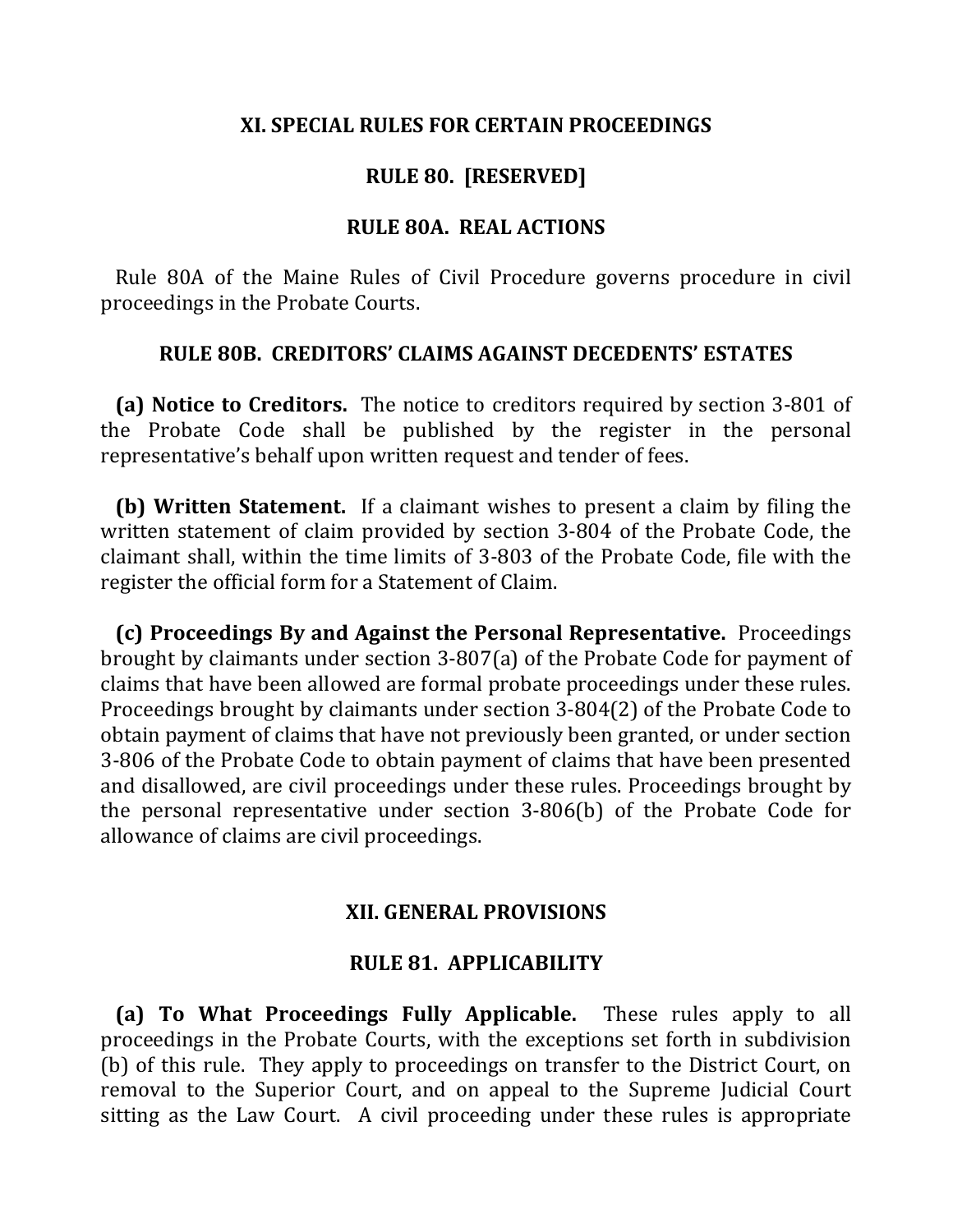whether the matter was one formerly cognizable at law or in equity and irrespective of any statutory provisions as to the form of action.

**(b) Limited Applicability.** Except for the jurisdictional affidavits required for the initiation of all guardianship, adoption and name change cases involving minor children, these rules do not alter the practice prescribed by the statutes of the State of Maine or other rules of court for beginning and conducting the following proceedings in the Probate Courts:

(1) Proceedings for adoption under 18-A M.R.S.  $\S$  9-101 et seq. and 18-A M.R.S. § 9-301.

(2) Proceedings for change of name under  $18-A$  M.R.S. § 9-301.

(3) Proceedings upon child protection petitions under 22 M.R.S.  $\S$  4031(1)(B).

(4) Proceedings for emergency admission to a psychiatric hospital under 34-B M.R.S. § 3863.

In respects not covered by statute, the practice in these proceedings shall conform as nearly as possible to these rules, consistent with a just and speedy determination of each proceeding. The procedure on any appeal permitted in these proceedings shall be in accordance with these rules.

 **(c)** [Reserved].

**(d) Writs Abolished.** Rule 81(d) of the Maine Rules of Civil Procedure governs procedure in civil proceedings in the Probate Courts.

# **(e) Terminology in Statutes and Rules of Civil Procedure.**

(1) When a provision of the Maine Rules of Civil Procedure is incorporated in these rules by reference, the terminology of the civil rule, where inconsistent with that of these rules or inappropriate under these rules, shall be taken to mean the individual, term, device, or procedure proper under these rules.

(2) In applying these rules to any proceeding to which they are applicable, the terminology of any statute which is also applicable, where inconsistent with that in these rules or inappropriate under these rules, shall be taken to mean the individual, term, device, or procedure proper under these rules.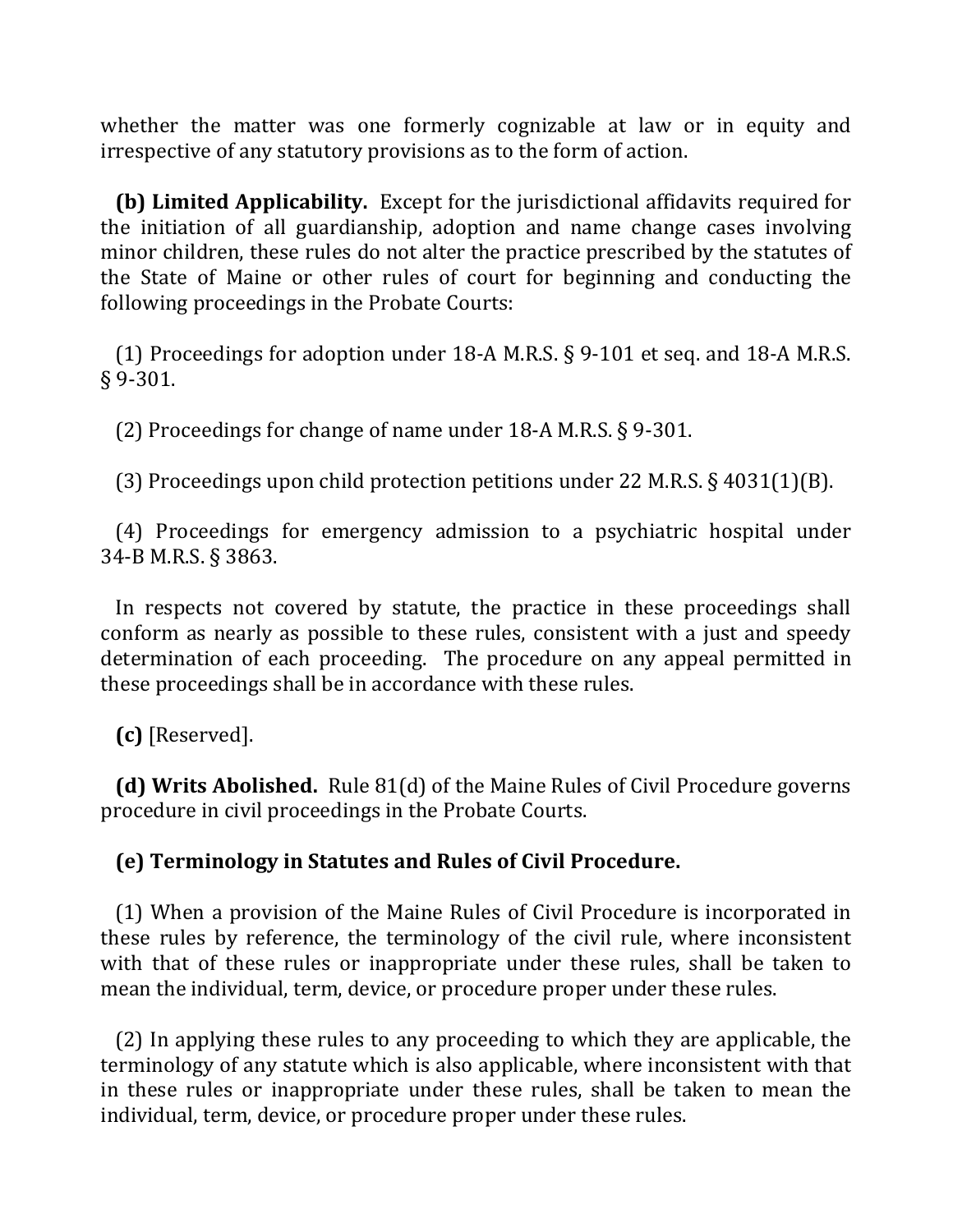**(f) When Procedure Is Not Specifically Prescribed.** When no procedure is specifically prescribed, the court shall proceed in any lawful manner not inconsistent with the Constitutions of the United States or the State of Maine, these rules, the Probate Code, or any other applicable statute.

### **RULE 82. JURISDICTION AND VENUE UNAFFECTED**

These rules shall not be construed to extend or limit the jurisdiction of the Probate Courts, the Superior Court, or the Supreme Judicial Court or the venue of actions therein.

## **RULE 83. DEFINITIONS**

Unless specified to the contrary, the following words whenever used in these rules shall have the following meanings:

(1) The word "court" shall include the judge of any one of the several Probate Courts of this state.

(2) The words "petitioner" and "petition" shall include "applicant" and "application" where appropriate in context.

(3) The term "plaintiff's attorney" or "defendant's attorney" or any like term shall include the party appearing without counsel.

(4) The word "proceeding" means a course of procedure invoking the jurisdiction of the judge to grant a judgment or take other appropriate action or the jurisdiction of the register to grant informal probate or appointment.

(5) The word "register" shall mean the register of the Probate Court in which the action is pending.

#### **RULE 84. FORMS**

**(a) Use of Official Forms.** All persons involved in matters within the Probate Court's jurisdiction must use official forms. "Official forms" shall be those forms as promulgated by the Maine Advisory Committee on Probate Rules, after review by the Maine Probate Judges Assembly and the Maine Association of Registers of Probate.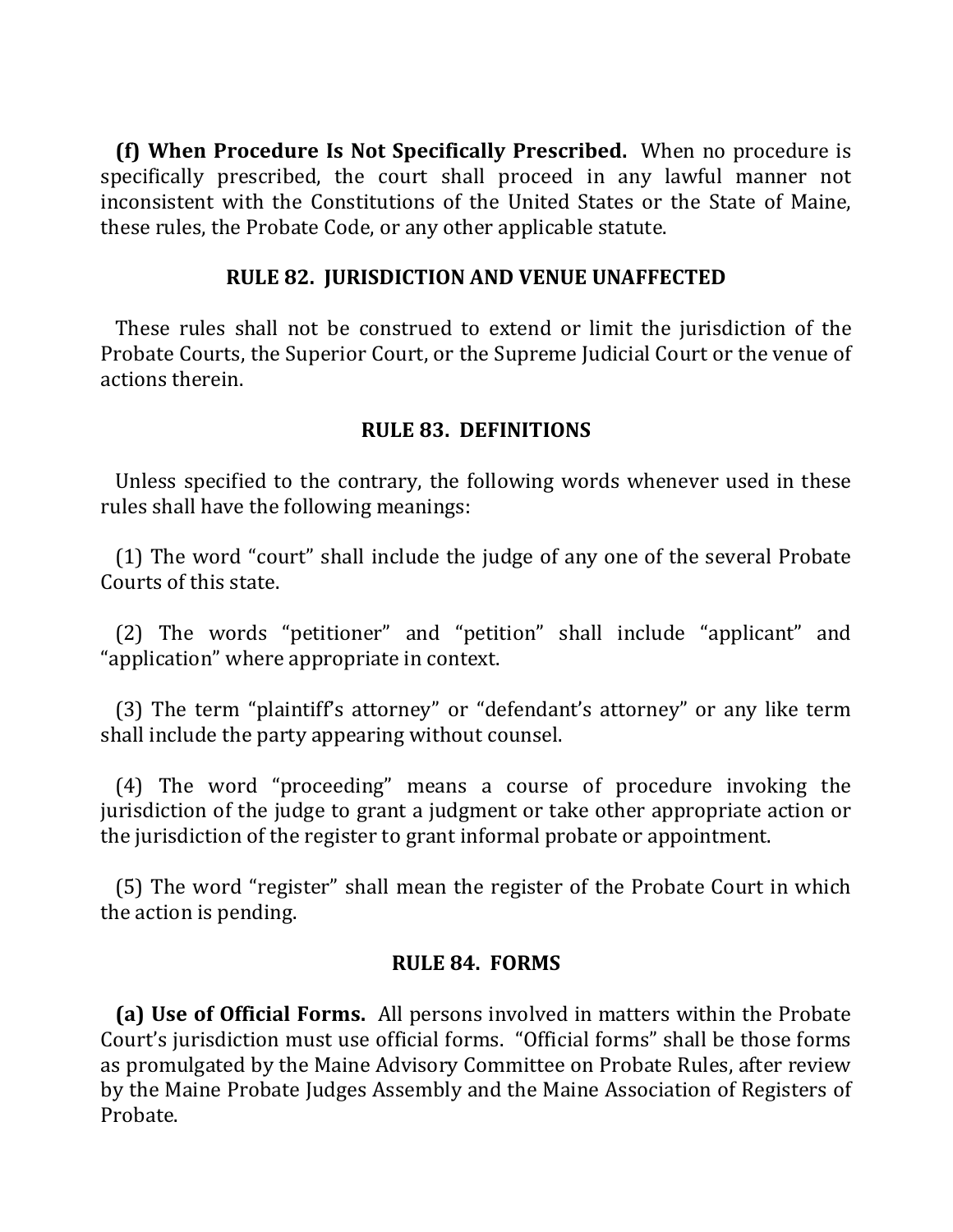**(b) Printing Requirements for Official Forms.** Rule 5(i) of the Maine Rules of Civil Procedure governs proceedings in the Probate Courts, except that all official forms shall be printed in accordance with the following standards:

Official forms filed in the Probate Court must be printed in a uniform format and type approved by the Maine Association of Registers of Probate. Official forms must be purchased from the Register or obtained from the official Maine Probate Court website.

**(c) Fees for Official Forms.** Fees for official forms shall be set by the Registers of Probate in accordance with Title 18-C, Section 1-511. The fee will be charged at the time an official form is purchased from the Register. If the official form is prepared in accordance with paragraph  $(b)$  of this rule, the fee will be charged at the time the official form is presented to the Register for filing.

**(d) Electronically Filed Forms.** No fee shall be charged for an electronically filed form.

#### **RULE 85. TITLE**

These rules may be known and cited as the Maine Rules of Probate Procedure.

#### **RULE 86. EFFECTIVE DATE**

**(a) Effective Date of Original Rules.** These rules will take effect on January 1, 1981. They govern all proceedings brought after they take effect and also all proceedings then pending, except to the extent that in the opinion of the court their application in a particular proceeding pending when the rules take effect would not be feasible or would work injustice, in which event the former procedure applies.

**(b) Effective Date of Amendments.** Amendments to these rules will take effect on the day specified in the order adopting them. They govern all proceedings brought after they take effect and also all proceedings then pending, except to the extent that in the opinion of the court their application in a particular proceeding pending when they take effect would not be feasible or would work injustice, in which event the former procedure applies.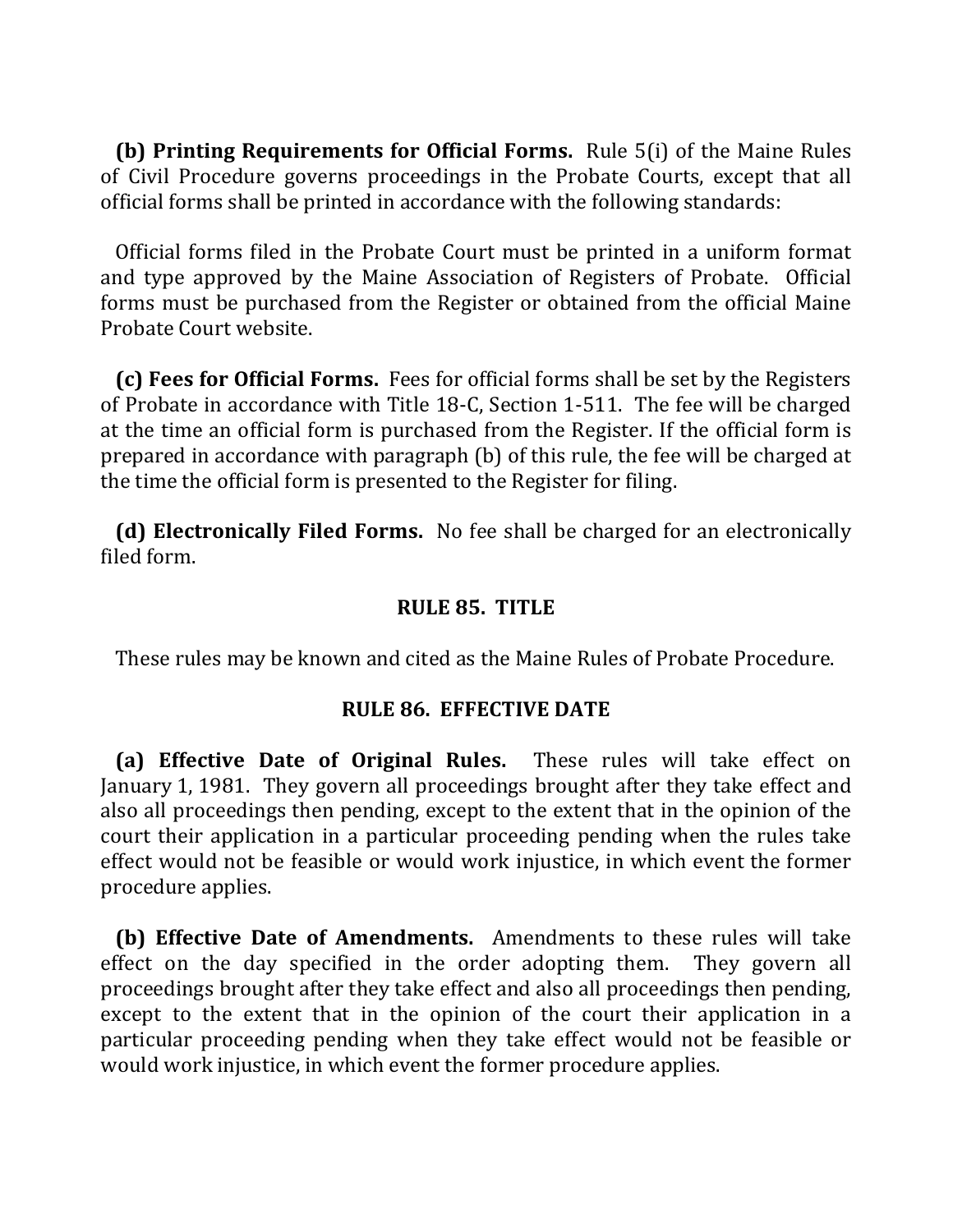#### **RULES 87 AND 88. [RESERVED]**

#### **RULE 89. WITHDRAWAL OF ATTORNEYS; VISITING LAWYERS**

Rule 89 of the Maine Rules of Civil Procedure governs procedure in all proceedings in the Probate Courts.

#### **RULE 90. LEGAL ASSISTANCE BY LAW STUDENTS**

Rule 90 of the Maine Rules of Civil Procedure governs procedure in all proceedings in the Probate Courts.

#### **RULE 91. PROCEEDINGS IN FORMA PAUPERIS**

Rule 91 of the Maine Rules of Civil Procedure governs procedure in all proceedings in the Probate Courts, provided that initial payment of service costs shall be an administrative expense of the Probate Court and the Register of Probate shall take any action appropriate to obtain reimbursement of waived filing fees and service costs paid.

#### **XIII. ELECTRONIC FILING**

#### **RULE 92.1. APPLICABILITY; EFFECTIVE DATES; TITLE**

**(a) Cumberland, Oxford, Penobscot, and York Counties.** The Probate Courts of Cumberland, Oxford, Penobscot, and York Counties shall make electronic filing available as of May 1, 2012, and these rules apply to all civil and probate proceedings commenced in Probate Courts in those counties after the date indicated.

(1) Electronic filing in accordance with these rules is permitted in all cases commenced between May 1, 2012, and September 30, 2014.

(2) Electronic filing in accordance with these rules is required in all cases commenced on or after October 1, 2014.

**(b)** Androscoggin, Aroostook, Franklin, Hancock, Kennebec, Knox, Lincoln, Piscataquis, Sagadahoc, Somerset, Waldo, and Washington **Counties.** The Probate Courts of Androscoggin, Aroostook, Franklin, Hancock,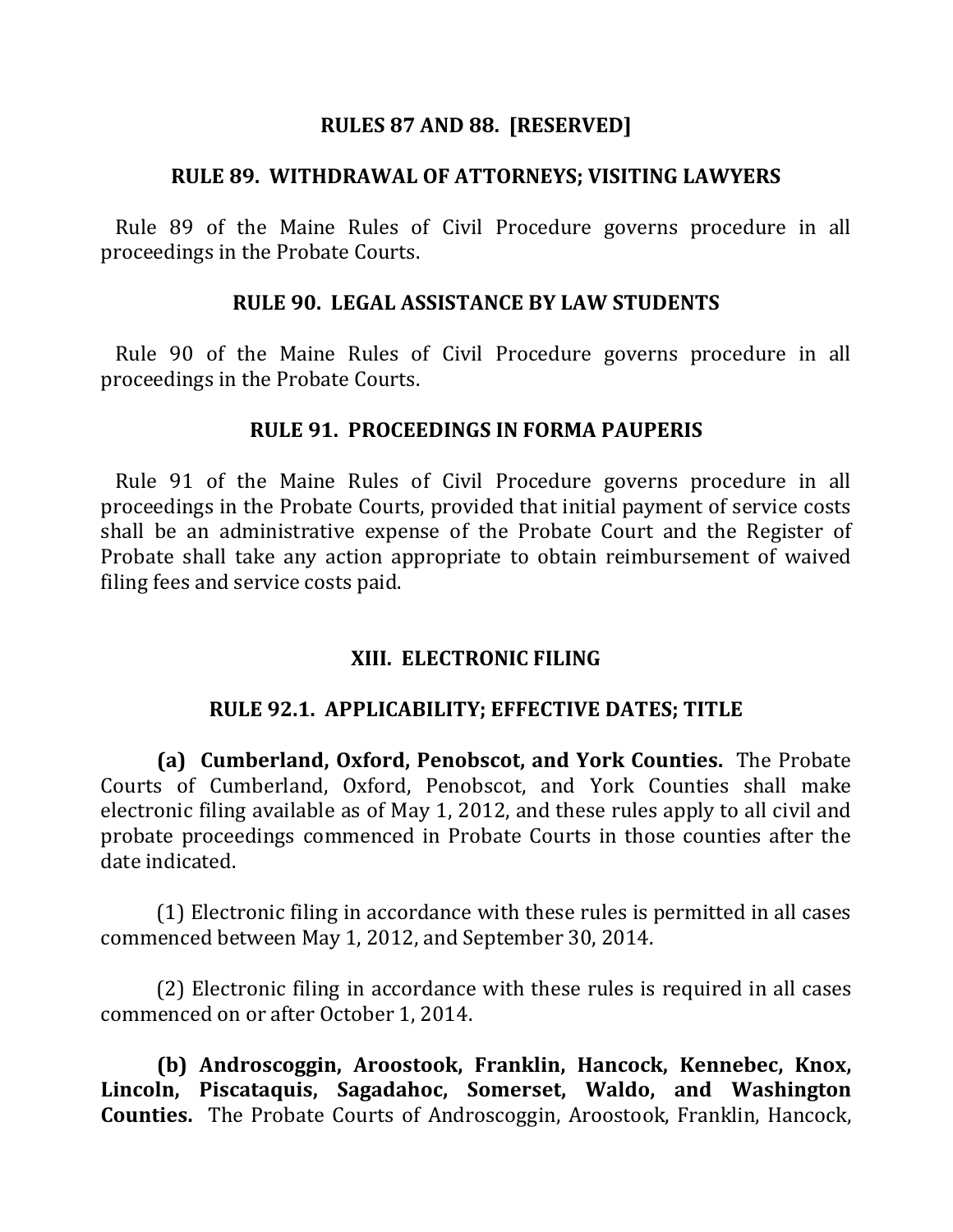Kennebec, Knox, Lincoln, Piscataquis, Sagadahoc, Somerset, Waldo, and Washington Counties shall make electronic filing available as of May 1, 2013, and these rules apply to all civil and probate proceedings commenced in Probate Courts in those counties after the dates indicated:

(1) Electronic filing in accordance with these rules is permitted in all cases commenced between May 1, 2013, and September 30, 2014.

(2) Electronic filing in accordance with these rules is required in all cases commenced on or after October 1, 2014.

**(c) Short title.** These rules may be known and cited as the Maine Probate Rules for Electronic Filing.

# **RULE 92.2. DEFINITIONS**

**(a) Document.** A "Document" is a writing or other paper filed or served under the Electronic Filing System that is stored in an electronic or other medium and is retrievable.

**(b) Electronic Case File.** An "Electronic Case File" is an assemblage of the items pertaining to a single case or matter under a single docket number electronically stored by the Probate Court.

**(c) Electronic Filing System.** The "Electronic Filing System" is that system approved by the Maine Supreme Judicial Court for filing and service of pleadings, motions and other documents via the Internet through the Probate Court authorized service provider.

**(d) Electronic Filing.** "Electronic Filing" is the process of transmitting a document from a Registered Filer's computer, using the court's Internet-based electronic filing system, to file the document in the court's Electronic Case File.

**(e) Electronic Service.** "Electronic Service" is the transmission of documents to any party in a case via the Electronic-Filing System. Registered Filers have agreed to receive service via the Electronic-Filing System.

**(f) Electronic Means.** "Electronic means" is any method of direct electronic transmission of a document from the sender's computer or electronic filing system to the recipient's computer or electronic filing system.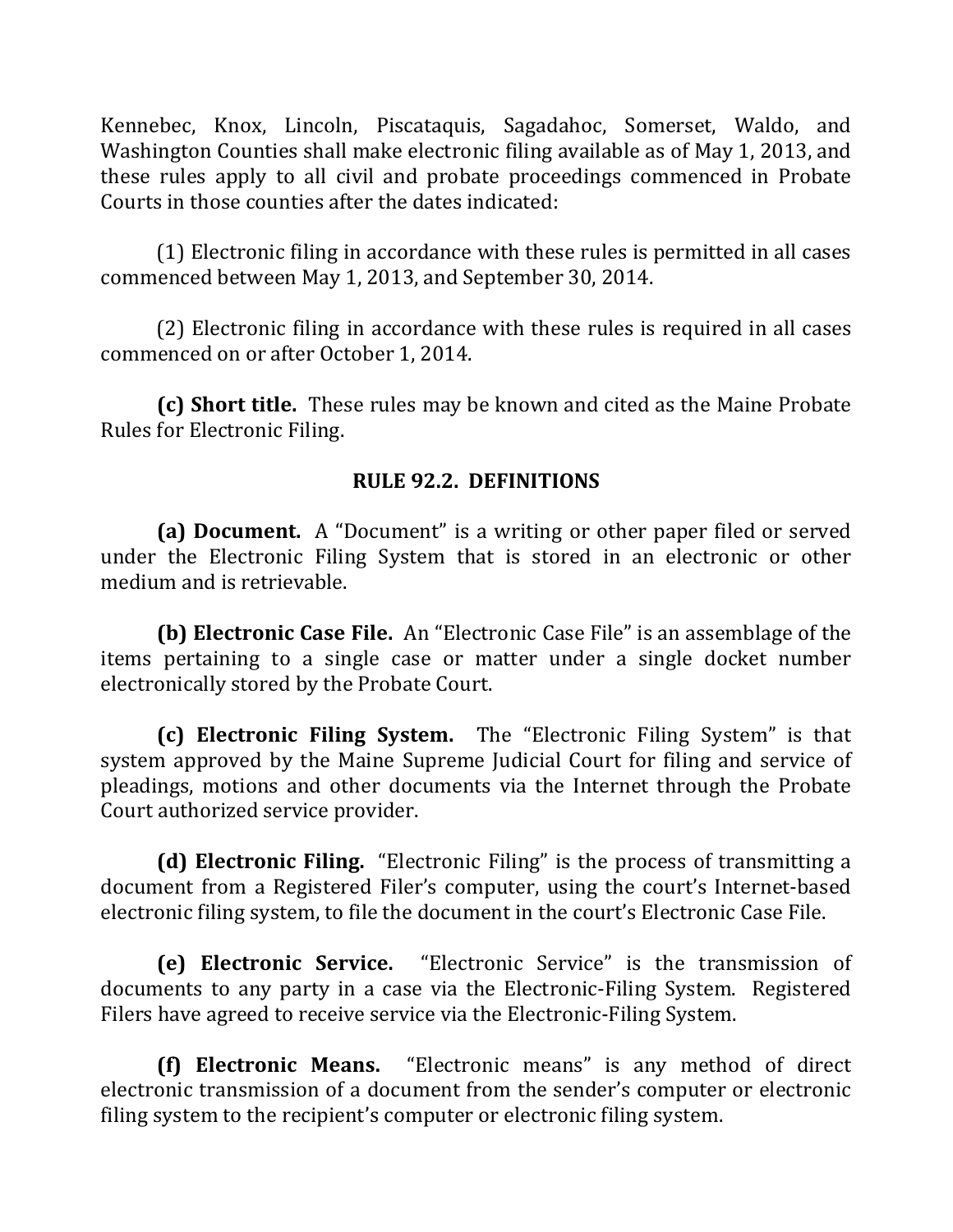**(g) Nonelectronic Case File.** A "Nonelectronic Case File" is an assemblage of the items pertaining to a single case or matter under a single docket number physically stored by the court.

**(h) Nonelectronic Means.** "Nonelectronic means" is any method of transmitting a document or filing or service by any means other than by direct electronic transmission from the sender's computer or electronic filing system to the recipient's computer or electronic filing system.

**(i)** Filer. A "Filer" is a petitioner, movant, applicant, plaintiff, or interested person as defined under  $18-A$  M.R.S.  $\S1-201(20)$ .

**(i)** Registered Filer. A "Registered Filer" is any person who is permitted or required under Rule 92.3 to file documents electronically and has registered through the electronic filing system website as provided in Rule 92.4.

**(k) S/Name.** An "S/Name" is a symbol representing the signature of the person whose name follows the "S/" on the electronically or otherwise signed form of the electronically-filed or electronically-served documents.

**(I) Unrepresented Party.** An "Unrepresented Party" is an interested person as defined under 18-A M.R.S.  $\S$  1-201(20), who has entered an appearance with the Court.

**(m) Testamentary Document.** A "Testamentary Document" shall include only the last will and testament of the decedent and any codicils thereto.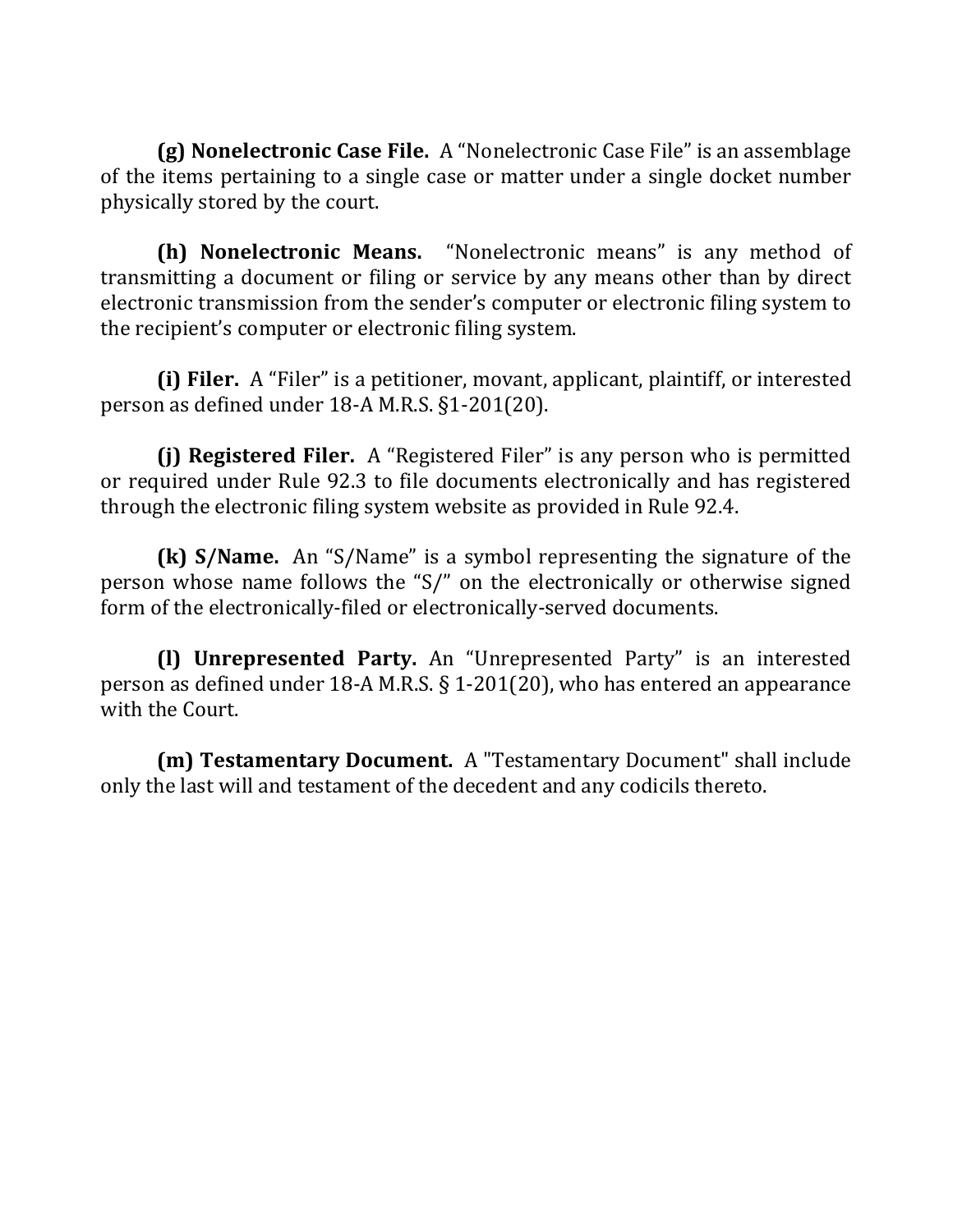#### Rule 92.3. WHO MUST FILE ELECTRONICALLY; EXCEPTIONS

**(a)** Required electronic filing. Except as hereinafter provided in (b) and (c), and other provisions of these rules, all parties, and others required or permitted to file, in all civil actions and probate proceedings, entered in the Probate Court, on or after the filing dates provided by Rule 92.1(a) and (b), must electronically file all documents required by the applicable rules of procedure to be filed in court. All documents generated by the court, guardians ad litem, visitors, psychologists, physicians and mediators required to file a report under the applicable rules of procedure in all civil actions and probate proceedings, on or after the required filing dates provided by Rule  $92.1(a)$  and (b), will be filed electronically or, if filed nonelectronically, shall be scanned by court staff.

**(b) Exceptions to electronic filing.** Nonelectronic filing may occur as follows:

(1) An Unrepresented Party who is not a Registered Filer may file nonelectronically.

 $(2)$  A filer in a particular case is excused from electronic filing in that case by the court when exceptional circumstances make electronic filing unfeasible.

(3) Nonelectronic filing of a particular document or information is permitted by the court to protect confidentiality or for other good cause.

(4) Nonelectronic filing is permitted when expressly permitted by these rules or an applicable rule of procedure.

(5) Nonelectronic filing is permitted when a document cannot reasonably be scanned and filed electronically because of its dimensions, shape, or condition.

**(c)** Required nonelectronic filing. A document must be filed by nonelectronic means when:

 $(1)$  It is an original testamentary document;

(2) Nonelectronic filing is expressly required by these rules or an applicable rule of procedure; or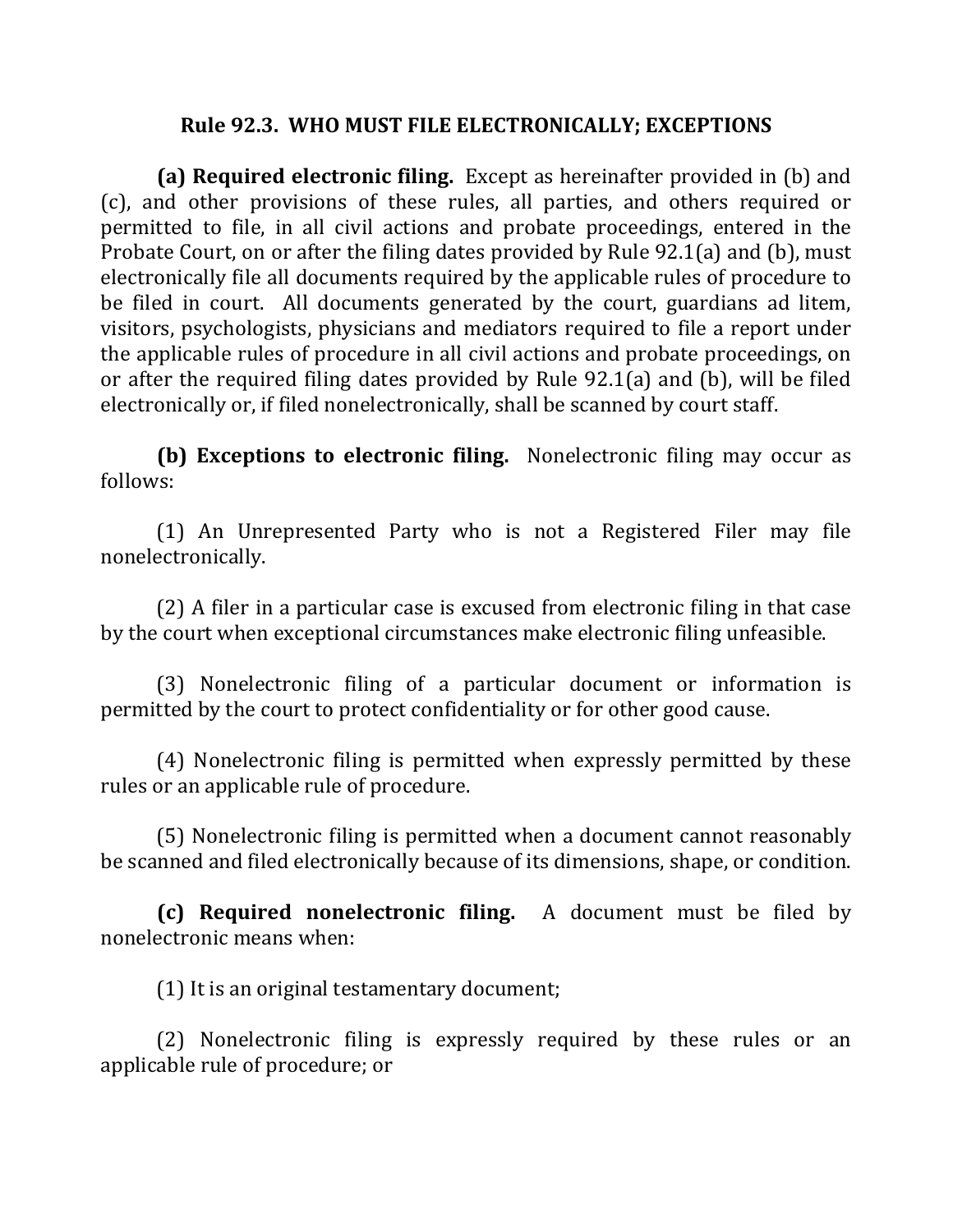(3) The court orders a filer to file by nonelectronic means upon a finding that the filer has abused the system by repeated filing of irrelevant, abusive, or duplicative documents or information.

**(d) Consequence of filing by improper method.** If a document that is required to be filed electronically is filed nonelectronically, it will not be accepted and will not be scanned. The filer may resubmit the document electronically pursuant to these rules, and the date and time of filing will be the date and time that the original filing was submitted.

**(e) Service.** A party who filed a nonelectronic document must serve notice of the filing and a copy of the document on all parties and the Probate Court in any manner appropriate under the applicable rules of procedure, except for documents filed ex parte.

### **RULE 92.4. REGISTERED FILERS**

**(a)** Registration required. Any person who is permitted or required under Rule 92.3 to file electronically must register by obtaining a user name and password through the electronic filing system website in accordance with 92.4(b) or (c). Registration constitutes consent to electronic service of all documents or information filed in accordance with these rules.

**(b)** Method of registration by attorneys and Unrepresented Parties. An attorney in good standing in the State of Maine, any other person who is permitted to file documents electronically, or an Unrepresented Party who elects to do so, may register on the electronic filing system website by submitting all information required by the Probate Court on the registration screens displayed on the website, including:  $(1)$  his or her mailing address;  $(2)$  his or her Bar number; (3) his or her billing information; and  $(4)$  up to three e-mail addresses, one of which is an e-mail account currently maintained by the attorney. The addresses provided shall be listed on the probate website and are the addresses to which all service, notice, or other communication submitted must be sent. Once an attorney has become a Registered Filer pursuant to this subdivision in any matter, he or she shall remain a Registered Filer for all matters in the Probate Court until he or she terminates his or her registration pursuant to Rule 92.4(h).

**(c)** Method of registration by out-of-state attorneys and other filers. An attorney in good standing in another jurisdiction who is admitted pro hac vice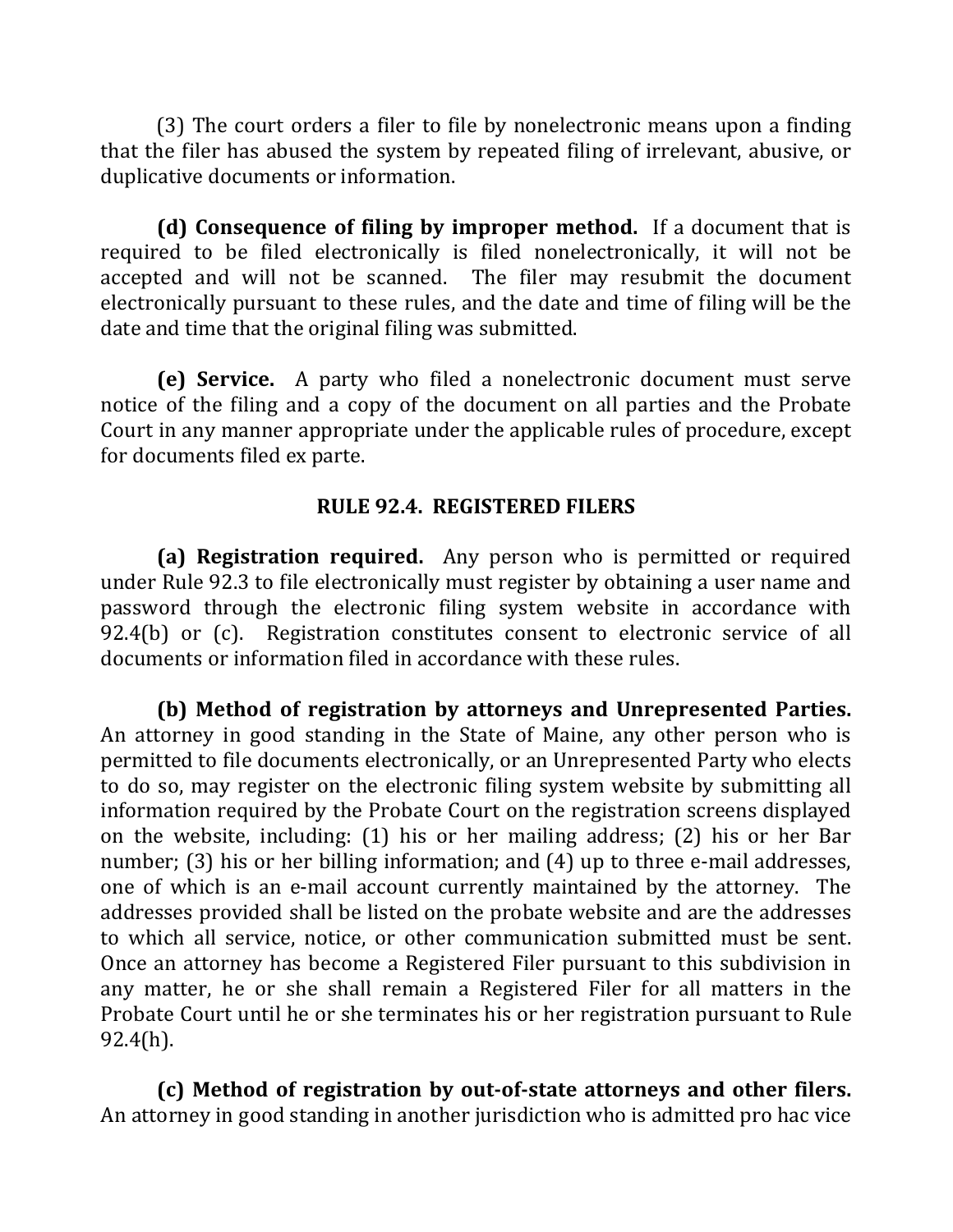under applicable rules of procedure or administrative orders and any other person who is required under Rule 92.3 to file documents electronically must register on the electronic filing system website by submitting all information required by the Probate Court on the registration screens displayed on the website, including (1) his or her mailing address; (2) his or her billing information; and  $(3)$  up to three e-mail addresses, one of which is an e-mail account currently maintained by the applicant. The addresses provided shall be listed on the Probate website in connection with the docket number assigned to that matter, must be listed on all filings by that Registered Filer and are the addresses to which all service, notice, or other communication submitted must be sent. A Registered Filer under this subdivision  $(c)$  shall remain a Registered Filer, as defined by the docket number (including all sub-matter numbers thereunder) assigned to that matter.

**(d)** Duties of Registered Filer. A Registered Filer shall, in any matter in which the filer has appeared in accordance with the applicable rules of procedure and has submitted his or her user name and password:

(1) File documents electronically as provided in Rule 92.5 and access or download any such documents remotely;

(2) Access or download documents, as provided in Rule 92.10, which have been filed by any other party or the court.

**(e)** Use of agents. An attorney who is a Registered Filer may permit an associated attorney or legal assistant to file documents under the Registered Filer's user name and password. The Registered Filer is responsible for all such filings.

**(f)** Filings by court personnel. Judges and other authorized court personnel or officers may file court-generated documents and access or download documents that have been filed in any matter without becoming a Registered Filer.

**(g) Reports.** A Guardian ad litem, visitor, psychologist, physician or mediator who are required to file a report in a proceeding, may file courtgenerated forms and access or download forms that are required to be filed in that matter without becoming a Registered Filer.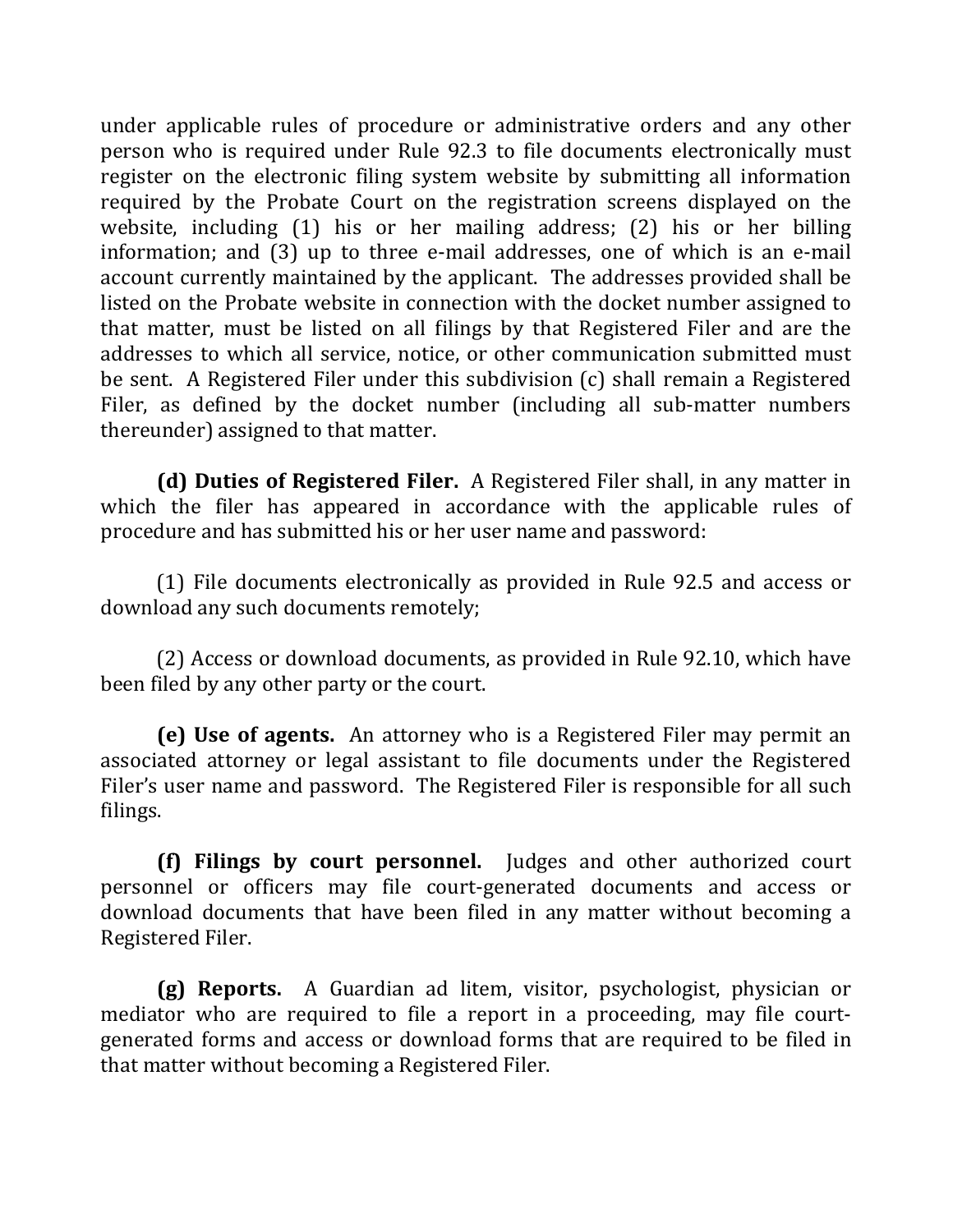**(h) Unregistering.** A Registered Filer may "unregister" as a Registered Filer by deactivating his or her account on the Electronic Filing System.

**(i)** Updating contact information. It is the responsibility of a Registered Filer to maintain updated contact information (mailing addresses, e-mail addresses, etc.) in the electronic filing system.

**(i)** Required unregistration. In the case of a Maine attorney who is inactive, retired, disbarred or suspended, such attorney shall be required to withdraw as a Registered Filer under Rule 92.4(h).

# **RULE 92.5. PROCEDURES FOR ELECTRONIC FILING**

**(a)** Logging into system. A Registered Filer may initiate a new civil action or probate proceeding, or file documents in a civil action or probate proceeding that is in the electronic filing system, when required or permitted under Rule 92.3, by logging in on the electronic filing system website with a user name and password obtained as provided in Rule 92.4.

**(b) Transmitting documents.** Each filing will be initiated by completing the "new case" or "existing case" pages on the electronic filing system website by attaching documents required or permitted to be filed that have been prepared, formatted, and signed as provided in Rules 92.7 and 92.8.

**(c) Time of filing.** An electronic filing may be submitted on any day, including holidays and weekends, and at any time. A filing is considered submitted on a date if it is submitted prior to midnight on that date. Failure of the filer's system will not excuse a failure to comply with a filing deadline unless the court exercises its discretion to extend the deadline.

**(d)** Acknowledgment or rejection of filing. The electronic filing system will automatically acknowledge receipt of any filing, but it will automatically reject any filing that does not comply with the requirements of Rule 92.7(a). A filer may resubmit a rejected filing at any time after addressing the reasons for rejection, but the date and time of filing for all purposes under the applicable rules of procedure are the date and time that the filing is resubmitted.

**(e)** Review by court staff. A filing that has not been automatically rejected will be reviewed by court staff for compliance, and court staff will then electronically notify the filer either that the filing has been accepted or that it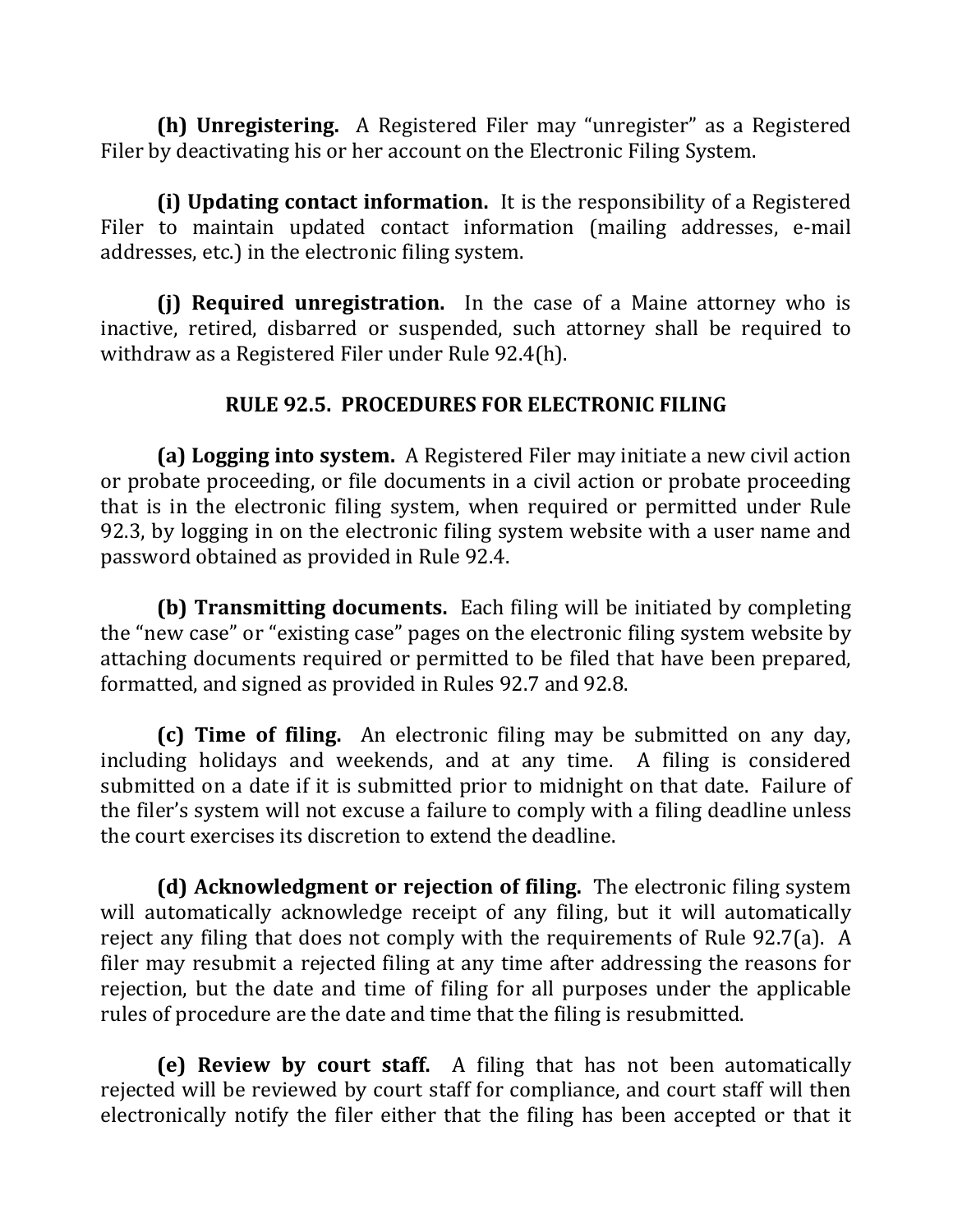cannot be accepted until specified actions required under those rules have been taken. A filer may submit a corrected filing within seven calendar days after receiving the notification. Failure to submit a corrected filing on a timely basis shall constitute a rejected filing. Court staff will accept a corrected filing if all requirements of those rules have been met. When an original or corrected filing has been accepted, or when a court-generated document is filed, the date and time of filing for all purposes under the applicable rules of procedure are the date and time that the original filing was submitted. Court staff will provide a docket number for a new filing that has been accepted in the acceptance notification. The assigned docket number must appear on all subsequent filings pertaining to the case.

**(f)** Notice of filing. The filer must serve notice of the filing and a copy of an electronically filed document as provided in Rule 92.11 on all parties or persons upon whom service is required by the applicable rules of procedure.

**(g)** Calculation of deadlines. Deadlines for responding to electronic filings shall be calculated from the date of acceptance by the court staff.

# **RULE 92.6. NONELECTRONIC DOCUMENTS**

**(a) Original testamentary documents.** The court staff shall scan all nonelectronic documents filed pursuant to Rule  $92.3(c)(1)$ ; shall include such scanned documents in the electronic case file; and shall maintain such original testamentary documents in a nonelectronic case file for a period of five years, after which the Register may return all such original documents to the last serving Personal Representative.

**(b)** Large or damaged documents. The court shall retain all nonelectronic documents filed pursuant to Rule  $92.3(b)(7)$  in a nonelectronic case file and shall maintain such nonelectronic documents until the later of two years from the date of filing of the document or final disposition of the matter, including the disposition of all appeals or the running of the time for appeal. At the conclusion of this term, the court shall thereafter return such nonelectronic documents to the filer.

**(c)** Other nonelectronically filed documents. The court staff shall scan all other nonelectronic documents filed pursuant to Rule  $92.3(b)$  and  $(c)$ ; shall include such scanned documents in the electronic case file; and shall thereafter return such nonelectronic documents to the filer. The filer must retain the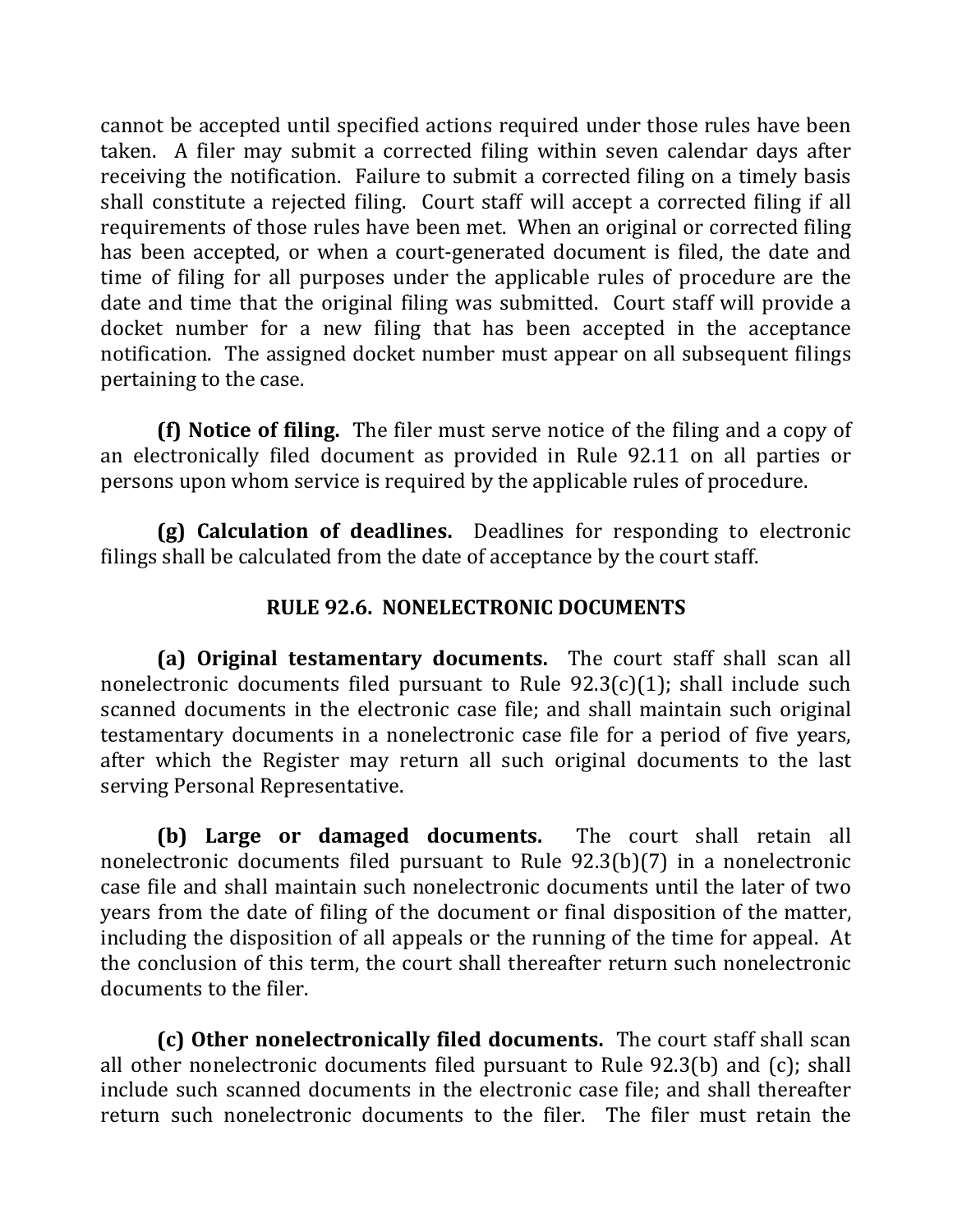original of each such nonelectronic document and make it available for inspection upon seven days notice by the signers or the court until the later of two years from the date of filing or final disposition of the matter, including the disposition of all appeals or the running of the time for appeal. The court is not required to maintain nonelectronic files for probate proceedings or civil actions commenced after the date on which electronic filing is required.

# **RULE 92.7. FORMAT OF DOCUMENTS**

**(a) Automatic rejection.** An electronically filed document will be automatically rejected by the electronic filing system without acknowledgement of receipt if it:

(1) Is not created, saved in, or converted to TIFF, PDF, or PDF/A;

(2) Is larger than 10 MB, unless it is filed in segments no larger than 10 MB; or

(3) Contains a virus detected by the Electronic Filing System.

**(b)** Review by court staff. An electronically filed document that has not been rejected by the electronic filing system pursuant to (a) will be accepted by court staff as provided in Rule  $92.5(e)$  only if:

(1) It has been formatted as required by the applicable rules of procedure and is clearly legible in the electronic format in which it is filed; and

(2) Any password protection or other security device has been removed.

**(c) Nonelectronically filed documents.**  A nonelectronically filed document must be clearly legible, with all text visible and dark enough to be readable on a scanned image.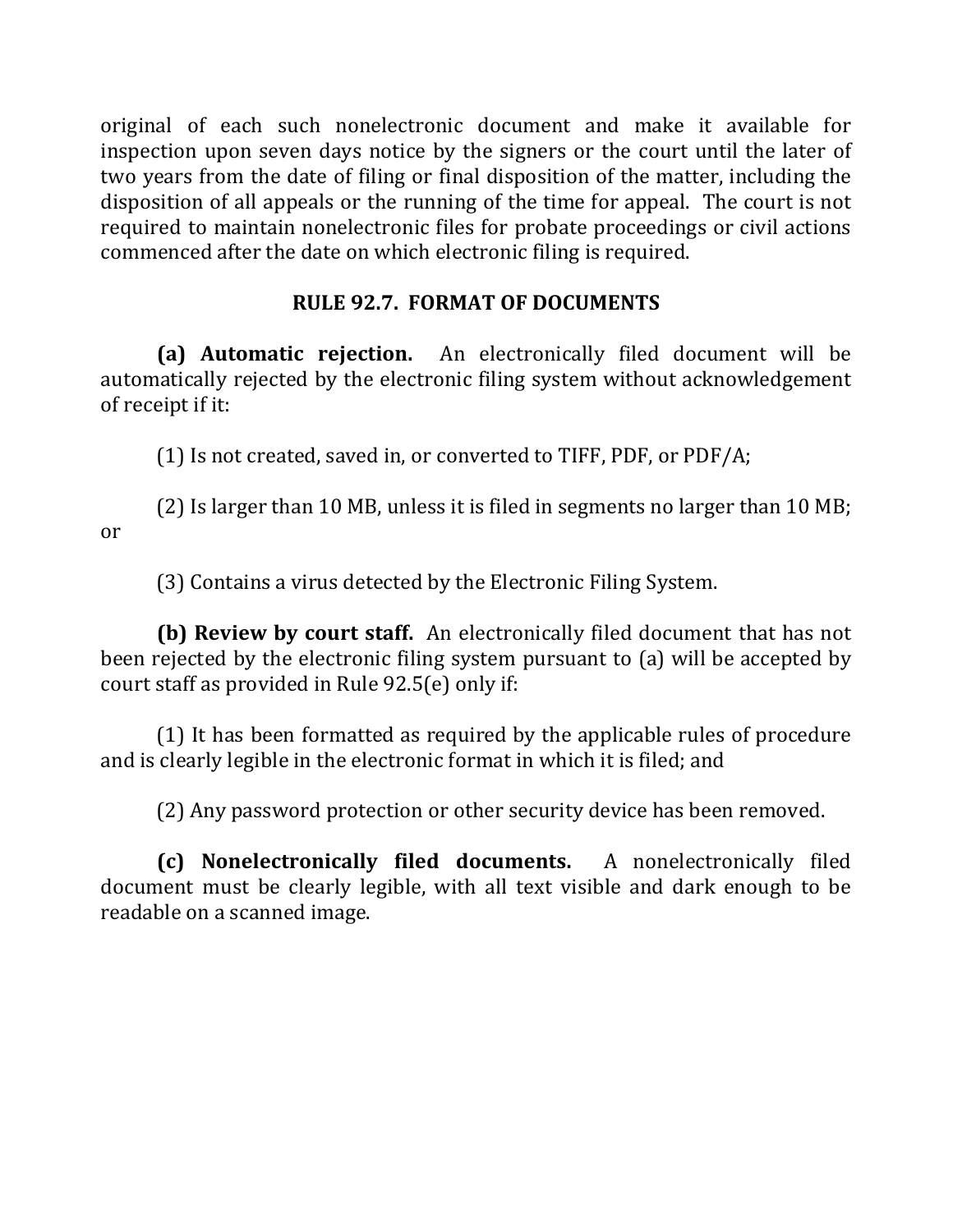## **RULE 92.8. SIGNATURES**

**(a)** Effect of Signature. The following screen shall appear on the Maine Probate. Net website prior to any electronic submission to the court that requires a signature:

"By typing your name below preceded by 'S/' you are representing that:

"1) You are the Registered Filer or are permitted by the Registered Filer or the Court to access the Registered Filer's account;

"2) Each document you are submitting to the Court today has been signed by electronic means or in hand by the person whose name appears in the signature block of the document, you have possession of the document, and agree to retain a paper or electronic copy of the document available for inspection by the signer or the Court until the longer of two years or final disposition of the matter, including the disposition of all appeals or the running of the time for appeal."

# **(b) Form of Signature.**

(1) An electronically filed pleading, motion or other procedural document must include either a signature block containing the Filer's typed-in name preceded by "S/" or a scanned image of the actual signer's signature.

(2) A procedural document filed by nonelectronic means, when permitted under Rule  $92.3(b)$  or otherwise required by these rules, must be signed as provided in the applicable rules of procedure.

(3) A pleading, motion or other procedural document filed by a Registered Filer and other parties or counsel aligned in interest with the filer must contain the signature of the filer and the other parties or counsel in the form provided in  $(b)(1)$  or  $(2)$ . If a document is filed electronically, the Filer's signature constitutes a representation that all the other signers consented to the filing of the document.

**(c)** Documents under Oath. If a notarized, acknowledged, or verified document or a document signed under oath is to be filed electronically under these rules, the original, signed and attested as provided in the applicable rules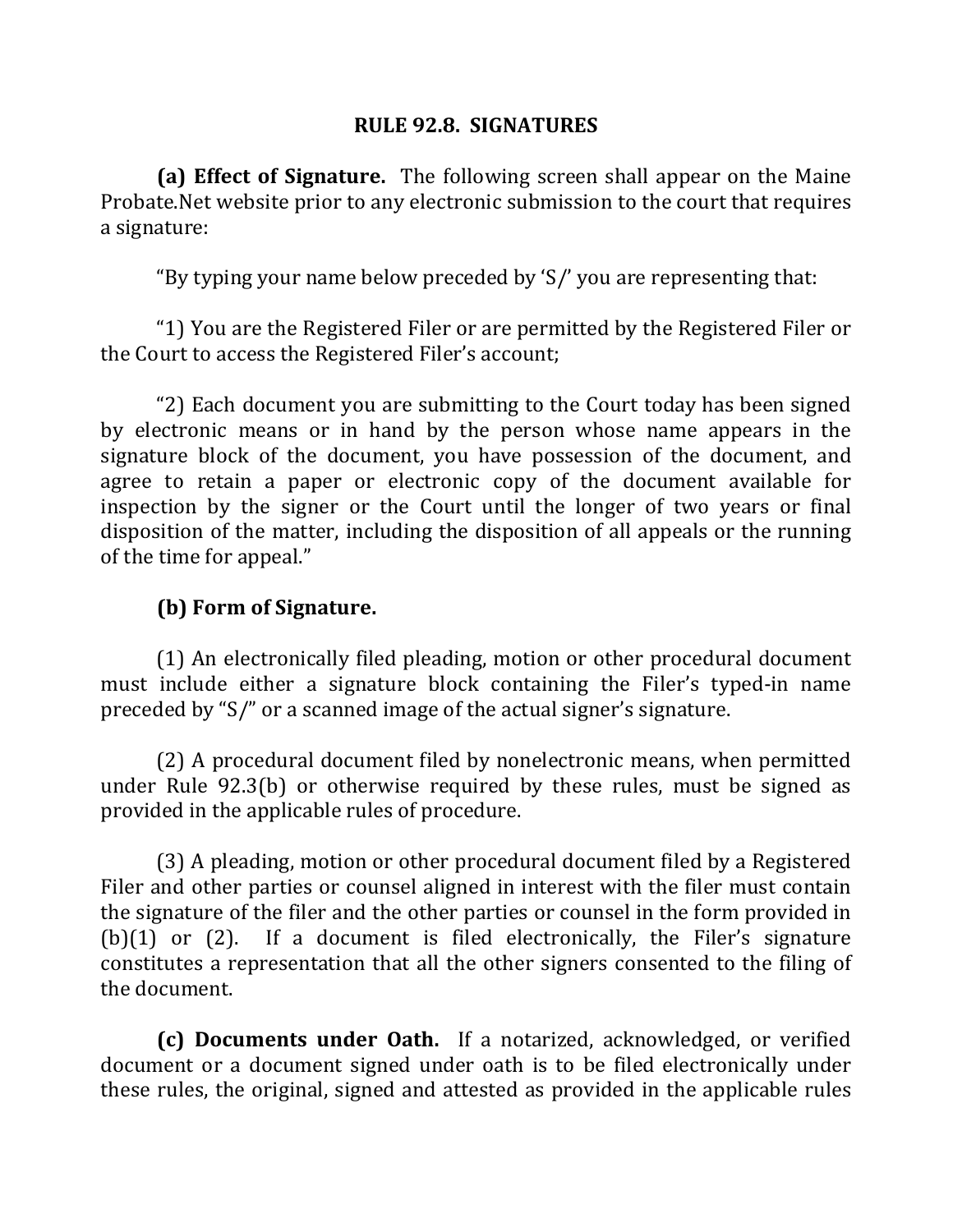of procedure or other provisions of law, must be scanned and filed in accordance with Rule 92.7 by the filer.

**(d) Retention of Documents.** The filer of any document containing the signatures of other persons must retain a paper or electronic copy of the document available for inspection by the signers or the court until the longer of two years or final disposition of the matter, including the disposition of all appeals or the running of the time for appeal.

**(e) Signatures of Court Personnel.** Judges, and other court personnel authorized to sign on behalf of a judge or in their own capacity, may electronically sign any court-generated document that requires a signature with an electronic facsimile signature or scanned copy, or another form of electronic signature as defined in the Maine Digital Signature Act, 10 M.R.S.  $\S$ § 9501-9507 [2010].

# **RULE 92.9. PAYMENT OF FEES AND COSTS**

**(a)** Fees required. No electronically or nonelectronically filed document will be accepted under Rule 92.5 or 92.6 until any and all fees and costs attributable to the filing are paid.

**(b)** Method of payment; waiver of fees. Fees and costs for electronically filed documents shall be paid electronically by Registered Filers when filed, but they may be paid directly over the counter at the office of the clerk by cash, check, or money order by Unrepresented Parties. A person who wishes to proceed in forma pauperis must comply with the provisions of the applicable rules of procedure.

## **RULE 92.10. REMOTE ACCESS TO ELECTRONIC CASE FILES**

**(a) Counsel and parties.** Registered Filers affiliated with a particular matter shall have remote access to all records filed electronically and nonelectronically in that matter.

**(b)** Public. Members of the general public and Registered Filers not affiliated with a matter shall have remote access to all Public Records in any matter, subject to the redaction of Private Information on Public Records pursuant to Rule 92.12.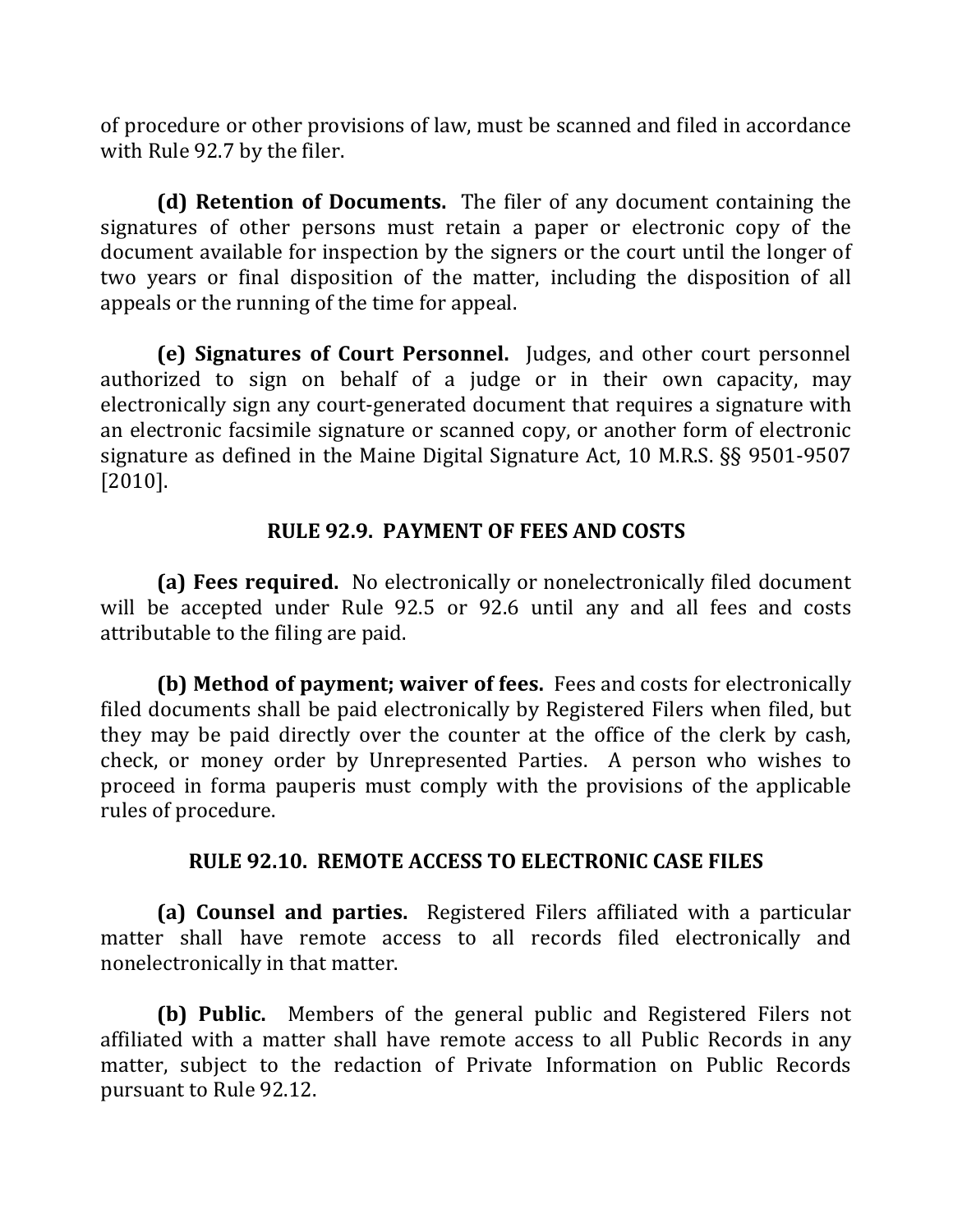### **RULE 92.11. SERVICE**

**(a) Required nonelectronic service.** Except as provided in subparagraph (b), a Registered Filer shall serve upon a party the notice of a civil action or probate proceeding, other process, or a writ of execution or possession, or service upon a nonparty of a subpoena or other original or final process, and any documents accompanying any such notice or process by nonelectronic means unless accepted by electronic receipt by a Registered Filer through the court's electronic filing system. Any required return of service must be filed electronically in accordance with these rules unless otherwise provided in Rule  $92.3(b)$  or by the applicable rules of procedure.

**(b)** Form N-104. In the case of Form N-104, the court shall serve notice by nonelectronic means unless accepted by electronic receipt by a Registered Filer through the court's electronic filing system. Any required return of service must be filed electronically in accordance with these rules unless otherwise provided in Rule  $92.3(b)$  or by the applicable rules of procedure.

**(c)** Permissible electronic or nonelectronic service. Documents or exhibits required or permitted by applicable rules of procedure to be served on an attorney or party may be served by electronic means or by nonelectronic means, provided that notice is served pursuant to  $92.11(a)$ .

## **RULE 92.12. PUBLIC RECORDS AND REDACTION**

**(a) Private records.** "Private Records" means (1) all records and documents (electronic or nonelectronic) relating to an adoption proceeding; (2) Certificates of Value (Probate Form DE-401A); (3) Physicians' and Psychologists' Reports (Probate Form PP-505); and (4) any record or document designated as a Private Record by the Probate Court.

**(b)** Public records. "Public Records" means any record or document (electronic or nonelectronic) filed with the Probate Court which is not a Private Record and which is not otherwise restricted by the Probate Court.

**(c)** Private information. "Private Information" means (1) Social Security numbers of living individuals; (2) banking/brokerage account numbers; and (3) any other information designated as Private Information by the Probate Court.